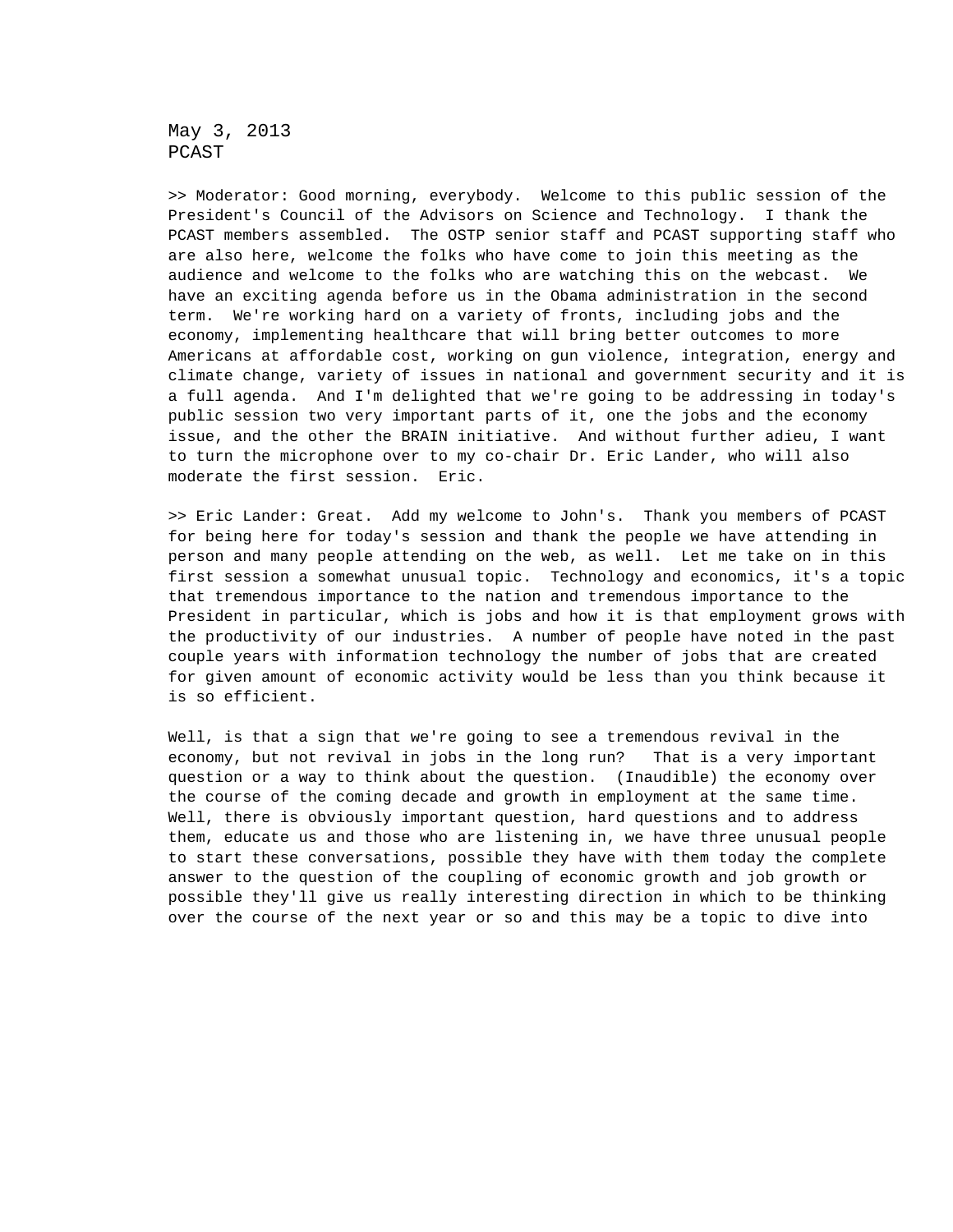deeply. To guide us and to start off this discussion, we've got Erik Brynjolfsson, from MIT, and he is in fact writing about this very subject and got a slide up there about (inaudible) machine, which gets to this very point. He is professor at the Sloan school of Management at MIT, we have Tim O'Reilly, CEO of O'Reilly Media and many of us have O'Reilly Media books that have animals on the books and such in the IT industry and we have Dan Swinney, executive director for Center of Labor and Community Research, and Dan has been involved in manufacturing renaissance council in Chicago and the creation of the Austin Polytechnical Academy Public High school that prepares students for manufacturing. So each of our three panelists brings experiences from academia, from industry, from manufacturing in particular, from labor and we're very much interested to hear what they are going to tell us and we'll reserve about half the time for this session for discussion with PCAST panel. Each of our speakers has agreed to take about 10 minutes, I think what we need to do listen to them in order with no interruption, although you never know and then we'll have it open for free for all discussion for panelists and I understand Eric, Tim and Dan is the order. Thank you for being here, over to Erik Brynjolfsson.

>> Erik Brynjolfsson: Thank you. (Inaudible) --

>> Push your button. Great.

>> Erik Brynjolfsson: Thank, Dr. Lander and upon can Dr. Holdren, and the rest of the PCAST panel, esteemed group of people here. I'm honored to have a chance to share the research in this area. It is a great challenge of our area, great technological and economic challenge of our era, I hope we can take it seriously and make some progress on it.

Let me start with a paradox which is innovation has never been faster, yet people are more pessimistic about the future. The data show many statistics are at record highs, never been more productive at record productivity, GDP fully recovered, corporate investment and profit at record highs and so by some metric, we are doing great. I'm sure you know, even with today's job report this morning, unemployment is doing terribly, to the point where 165,000 jobs is considered good news a few minutes ago, but in fact as you can see by the chart here, the employment population ratio has fallen precipitously, and it was falling even before the Great Recession and a number of other metrics like median income, which is struggling. The income of the family in the middle of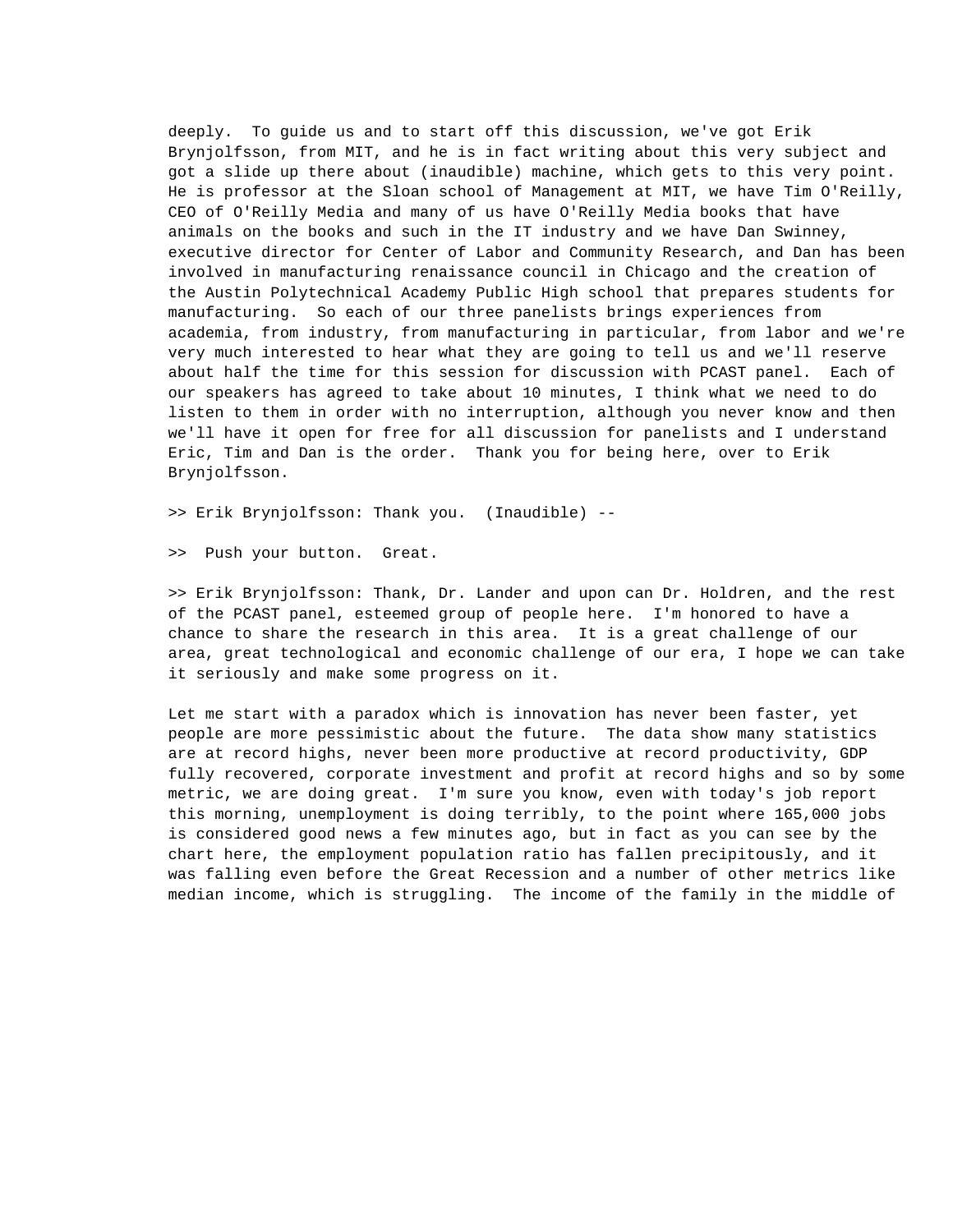the income distribution is lower now than in the late 1990s. So how can it be we're having such a divergence through the economic statistics and others?

The basic story I think is behind this is frankly technology. It's not that we have an innovation stagnation on the contrary, technology is doing great, technologies are changing rapidly, particularly digital technology. However, for an effective economy, you need to combine technology with people skills, with new organizations and business processes and those are not keeping pace. The human side the institutional side is not keeping up with technological change and so we're getting growing gap in divergence and this is leading to millions of people being left behind. Great wealth is being created, but not shared prosperity.

So the first you know pretty well, (inaudible) of the economy, more law, technology racing ahead at exponentially improving speeds, there are something like 300 terabytes of information crossing the internet every second, more than the Library of Congress.

That side of thing system phenomenal and because each exponential improvement builds on larger base tis happening faster and faster. However, that economic digitization has consequences. In particular, one thing that doesn't seem to be widely understood is that while progress does make the pie bigger, no economic law, nothing in any textbook that says everyone has to benefit evenly or everyone has to benefit period.

It is entirely possible that technological progress can lead to improvements in the economy, but could go to less than half the population or even 10 or 1% of the population. Historically, that is not what happened, but in recent years, past 10 or 15 years that is what happened. You can see that with this chart, this epitomizes how things have changed. The green line is productivity growth. You can see that has been growing, if anything may have accelerated since the 1990s. So productivity, the output per person, output as function of the inputs is growing faster than it has before and that record highs. Historically employment grew alongside it. Those two lines kind of paralleled each other. You can see in the late 1990s, they started diverging and we had a difference there. Again, no economic law they have to go together, it's been nice empire cal fact they happen to go together. A lot of the economist took for granted they would keep doing that. It started happening even before the great recession kicked in.

And the reason for this is that we have at least three sets of winners and losers created by the advances in technology. Let me briefly illustrate the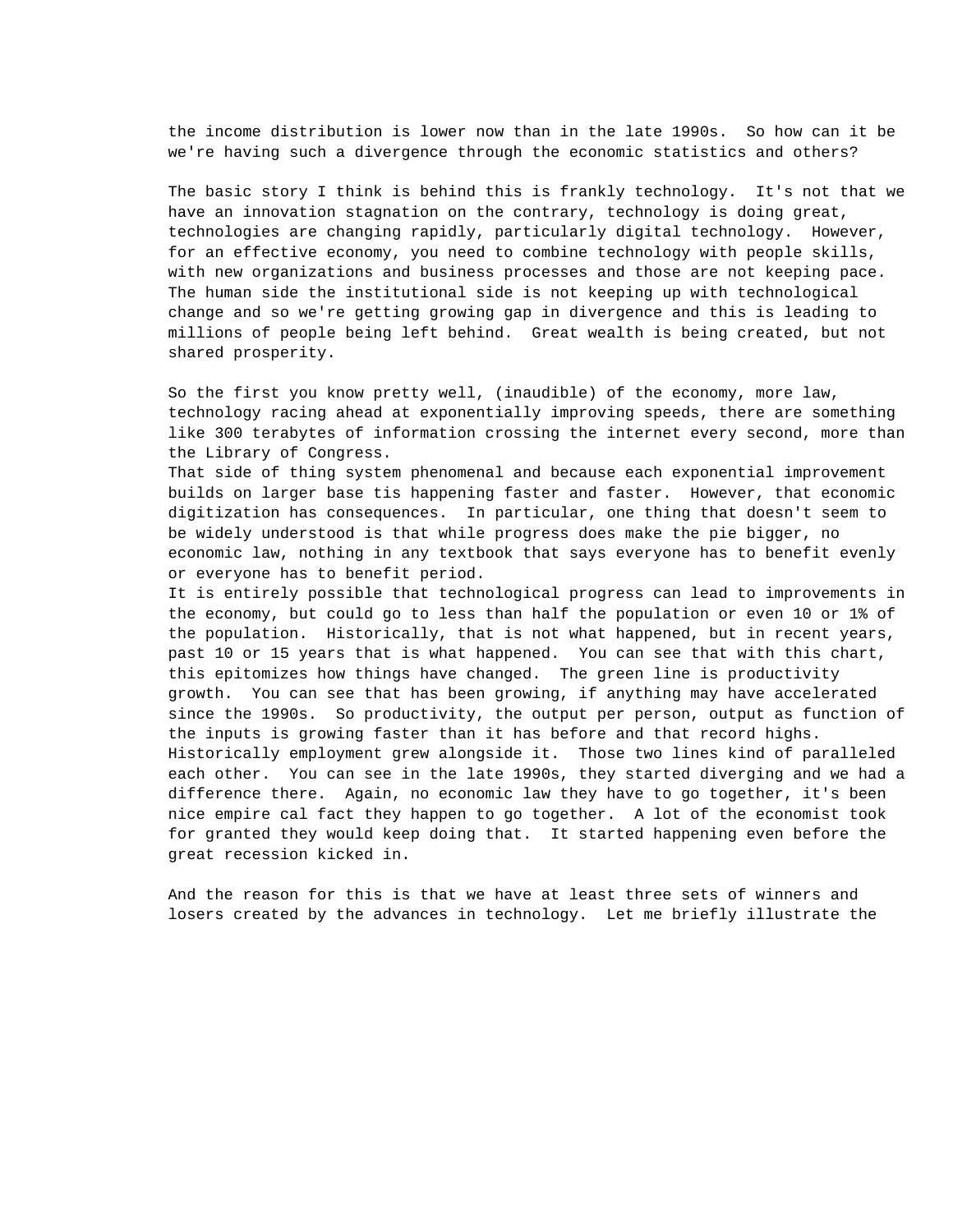sets of winners and losers. The pie is getting bigger, but helping groups relative to other groups. The first set of winners and losers is well understood and well known, it is called skill bias technical change, hundreds of papers, including some written by me in journals about this, basically the idea that high skilled workers benefited disproportionately relative to low and mid-skilled workers. You can see this is in the wages of people. If you control the demography and other factors, you get a clear picture that although wages went up in the beginning of the chart, before the 60s and 70s, for everybody together, after the oil shock, everyone suffered a bit and then the story is that therefore you see resumption of wage growth and income growth for people with more education, graduate school and some extent college. But people with less education have actually fallen in real terms in terms of the income they make and recently it has been found that especially hard hit people in middle of the income distribution. The chart on the left shows demand for employment, the number of jobs as a function of skilled percentile and this chart is not based on education, but based on wages and work David Otter and David Doran did. It is a u-shaped curve,

What is going on there, people in the middle tend to have more routine information processing tasks they are doing, things like accounting, bookkeeping, travel agents, bank tellers, can easily be automated. The high end, a lot of people doing creative work, entrepreneurial work, not a subject to automation, interesting the low end of the wage distribution people have held up a little bit better, those are things that require physical work, often not very routine, think of whether it is janitors or gardeners or hair dressers, that have not at least yet been easy to automate, truck drivers, some are changing.

The second set of winners and loser system capital versus labor, distinct from high versus -- skill level, but basically people who own capital say people who buy the robots in factories have done better. The people who work in the factories are now being replaced by robots and are not doing as well. This shows up in the data quite clearly. The blue line is what happen to profit, return to capital in a sense the red line is share of GDP going to labor and that sort of bounced around for most of the previous half century, but then starting in the late '90s and around 2000, that started falling quite precipitously and the share of all income in the economy going to workers has gone down. This includes high skilled workers, as well as low skilled workers, including CEOs for that matter. It shows (inaudible) distribution. The third set of winners and losers, more focus, not what happen to the top 20%, top 10%, it is the top 1-tenth or 100th of 1% of the population, and these are super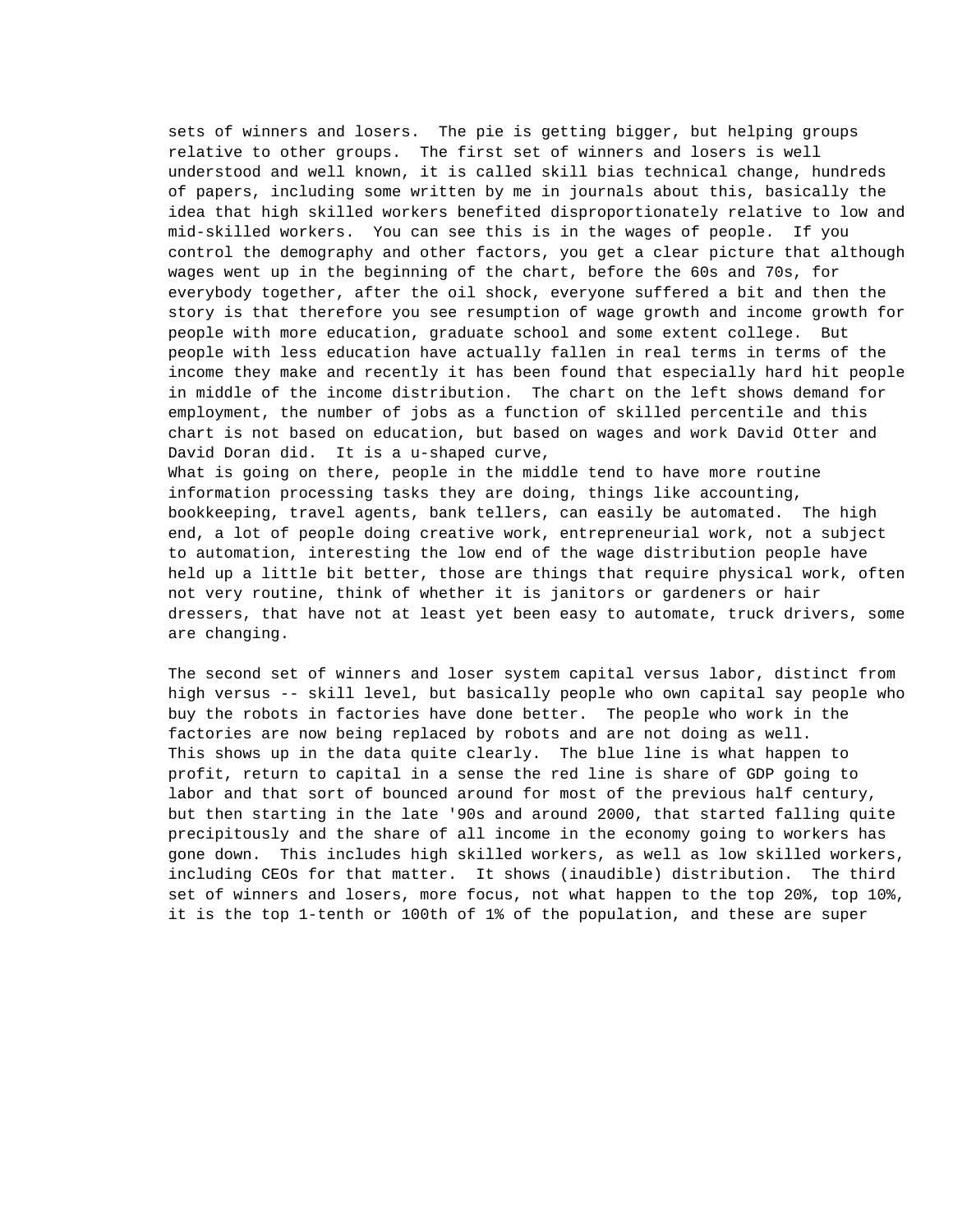star, whether in media or software or CEOs, each of these areas, people with talent or luck have been able to replicate their skills across millions of potential users. Take Scott Cook there, brilliant guy, helped develop Turbo Tax, many people can do taxes for \$49, it's basically set of processes that can be codified. But same time, hundreds of thousands of tax preparers are not needed anymore. The number of tax preparers fallen by 17% in recent years, not because taxes are easier, but because you can now do it with software and algorithms, redistribution, it is a gauge of the consumers, that is one example and the other cases, as well, but the benefits are very uneven and tend to be concentrated in very small group of people.

In this case, this is not the top 1% of the income distribution, the top 100th of 1%, that is at record high now. As super stars in many different industries of many different types are able to address markets of millions or hundreds of millions or billions of potential consumers and use talent that way.

So that is what happened so far. One reason I think it is such an important challenge is that my meeting of the technology and the economy is that this is only going to accelerate, we are still in the early stages of a big revolution and it is fairly predictable what is going to happen to technology. We know that Moore's law baked in several doubling, maybe more, and events happening in other fronts in mobility and other areas. We are seeing technology that up until recently I didn't think would be feasible. A few years ago, giving example of something humans could do well and machines couldn't, driving a car, too much unstructured information. We all know that Google has driverless cars, I got to ride around with my co-driver, Andy, frankly it drove better than most people in Boston drive. That was important mile stone and I have to adjust what I tell my students, machine consist do well and can't. We also visited robot factory like Robotics, where machines like Baxter robot are doing simple manual task, no programming, take down the box and in an hour or so, by moving its arm around and showing it what needs to be done, it can learn a simple task and then most importantly, what is happening in information processing work, 65% of Americans do information processing work and intriguing to know Watson was able to beat the world chess champion answering questions in Jeopardy, but the same basic technology is being used in law, in medicine, on Wall Street and call centers and it's getting jobs in all areas and easy to envision that rapidly proliferating as well. Those are in early stages, but will be advancing quite quickly. I think we reached a point here where the exponential trends are beginning to catch us off guard and beginning to have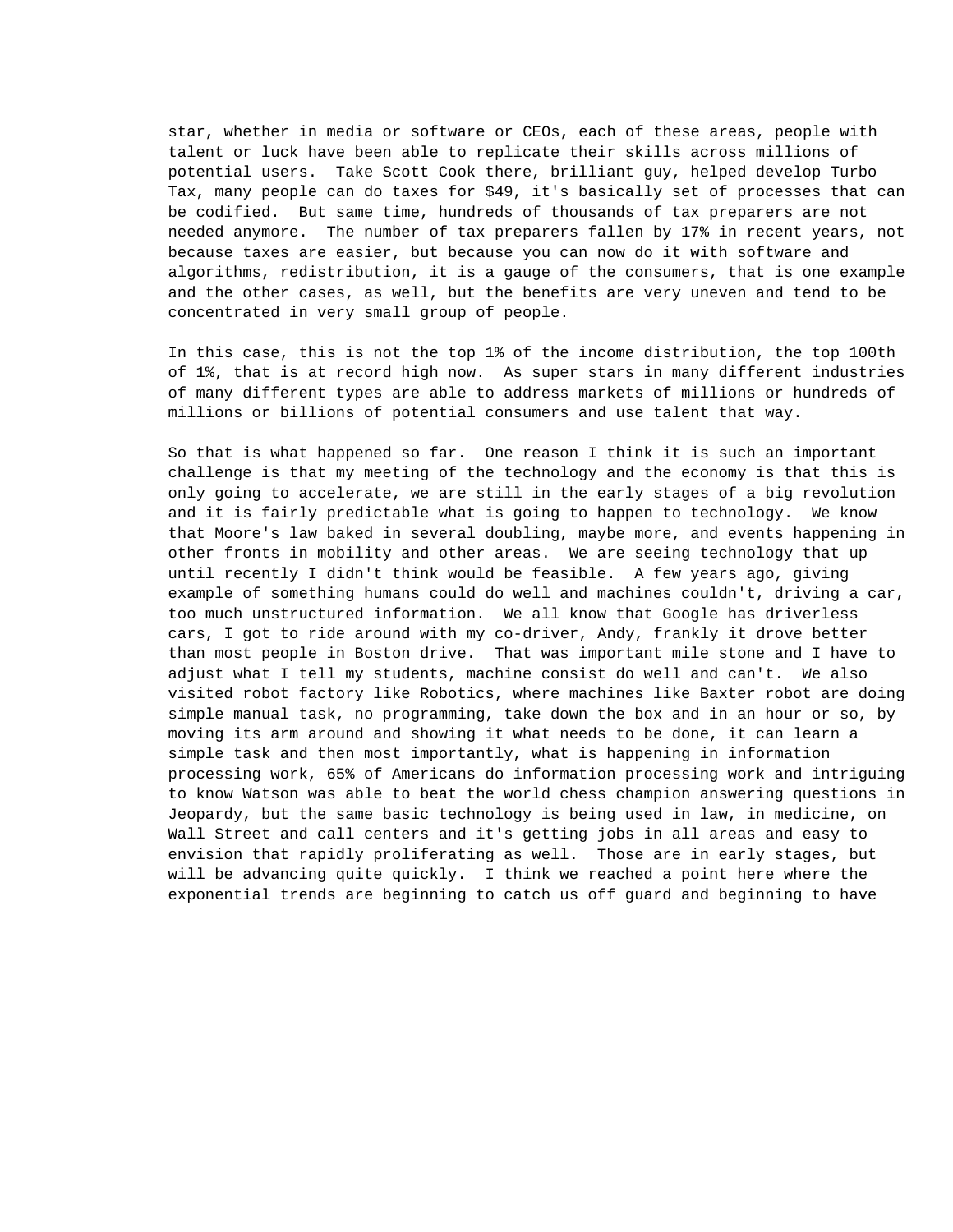more profound effect as each doubling builds on larger and larger base over time.

So what is to be done? I think we need to work on rethinking the way technology and the economy work together. It's clear digital technology will continue to accelerate. It is also clear that our skills, organizations and institutions are all currently lagging. That gap is going to grow bigger and business as usual is not going to solve that kind of problem. There are two broad categories of advice that I have to work on this. Basically have to work on both tabs of that mismatch, one hand, we need to improve the skill level, the education level to people to be more suited for this new economy. Secondly, we need to speed up the creative part of the creative destruction that happens in the economy. Manager and entrepreneurs have been effective at automating existing job, but another part inventing and creating new jobs and the art society, people in charge of that be entrepreneurs and need to facilitate that. A set of suggestions I have to what we can do in that area, first off for education, it should be clear this should be done at all different levels, this is not just boosting college attainment, we can do more of that, but a lot of people are better off with other kinds of education, vocational and realize with rapid change in the economy, this is on the job, lifelong process, as well. Some of the good news, I was saying to Craig beforehand, education is actually a huge lag art and I see that as good news because it has upside in terms of industry. My industry, the main technology is do like a piece of chalk you scrape across a board that a cave person would be comfortable with. In other industries, whether it is in media or retailing or finance, you see phenomenal changes in technology of production and distribution. We could start doing that and of course I know you are doing a project on Mukes that would be an example of the kind of thing to be done. Nukes can replicate the best talent and the best methods, but I think more importantly and profoundly could allow it to have data on what is working and what is not working, finer level of detail. Raise the level of performance, but a faster pace. There are a number of other things in education, we can talk about those a little later. Let me mention a slew of suggestions we have in the area of entrepreneurship. The idea here is not that we'll make everybody in entrepreneur, 100 million people are unemployed, that is not the main point. The main point, those are people who are inventing the new jobs and industries that need to be created just to say Henry Ford invented new industry for the hundreds of millions of people in agriculture. We now need to find the ones going forward and that can be done in a whole set of things. A lot of policies we can do to support that going forward. So let me just sum up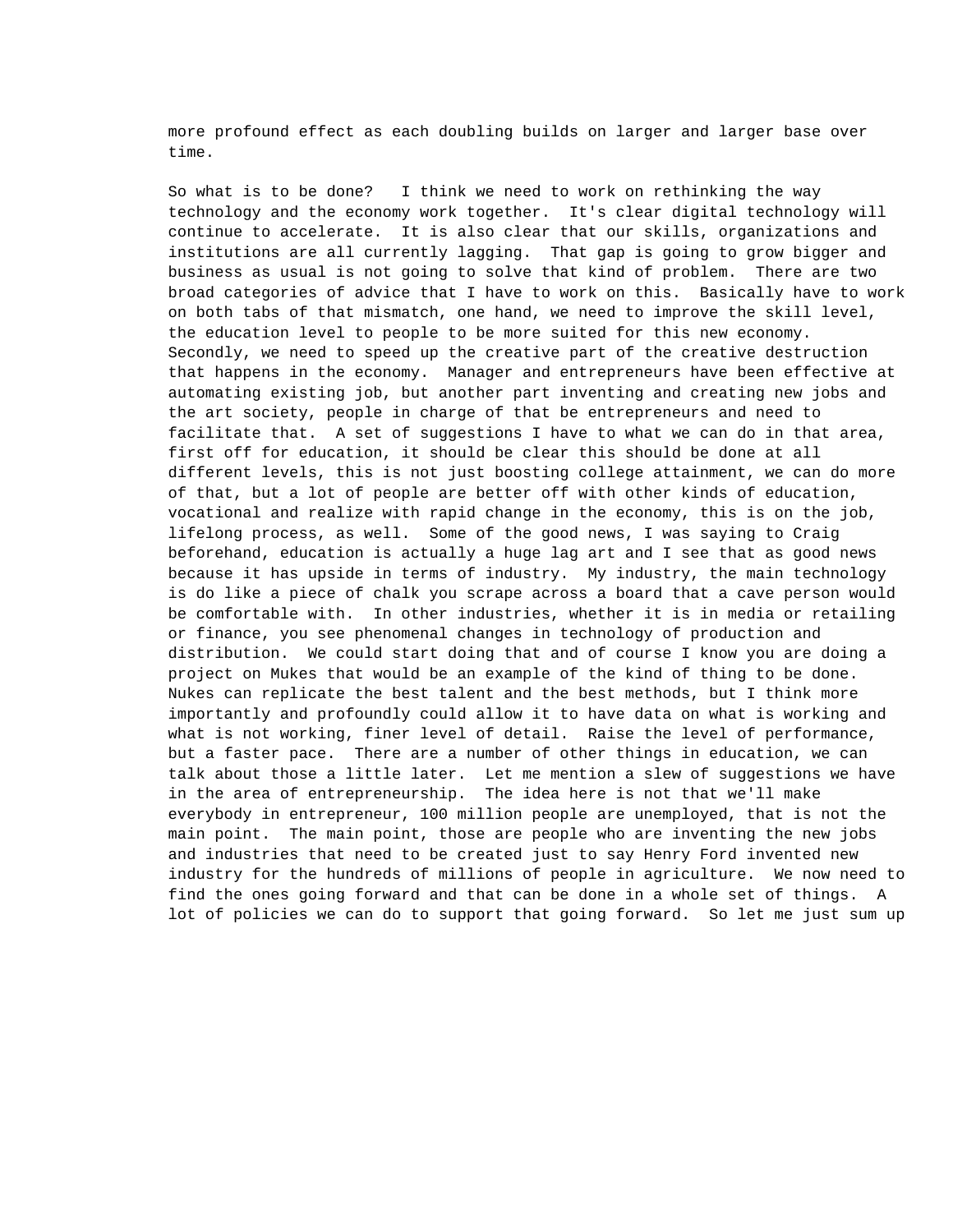there, we are doing work at MIT, initiative on the digital economy to address both parts of this and research precisely the types of changes and institutions that are going to be needed and I'd be happy to discuss them further when it comes time for the general discussion.

>> Moderator: That's great. Tim O'Reilly. O'Reilly Media hi, thanks. While I agree with --

>> Turn on the microphone.

>> Tim O'Reilly: While I agree with Eric rather, Andy and Eric on many points, I want to bring up one other issue, which is not just a question of technology, it is a question of values and I would suggest that everybody on this committee read a book called the Shareholder Value Myth, which came out last year by law professor Lynn Stout. It is corporate value, part of what is driving the trend. I want to give more optimistic perspective on what is happening right now with technology.

Based not on any experience as economist, but on the frontier of technology. I have venture capital firm, and a publishing company, O'Reilly Media, and our thesis has been innovation actually starts with enthusiasm. Before Steve Jobs and Steve started AOL, they were members of the club, first Apple 1, which Steve made in a wood shop. You know, this is the first commercial website which my company put out in 1993, at the time we did it, directly of websites, there were no commercial websites, we were the first, it was enthusiasm. The sites started a year or two later, venture capitalists later. Leonard, creator of Linux, wrote Just for Fun. And the Maker Faire last year; they started in 2006, venture capitalists didn't show up until 2009, 2010, they are now hundreds of companies funded in what we call the matrix space.

So that is the first point I want to make. The second one, the economic markets where people are having fun are often sharing economies, open source software is a great example, Larry Wall, the creator of the programming language once said to me, I gave myself away for free because I had gotten so much else for free. But businesses do arrive. They come over time and recently I met with Hari Ravichandran from Endurance, International Group, he had just sold the company for billion dollars, aggregator of web hosting firm. He built on open source software and I want to give something back. I started talking with Hari, how did you build your business on open source software? Of course. Web hosting firm, but providing access to Word Press, to DNF,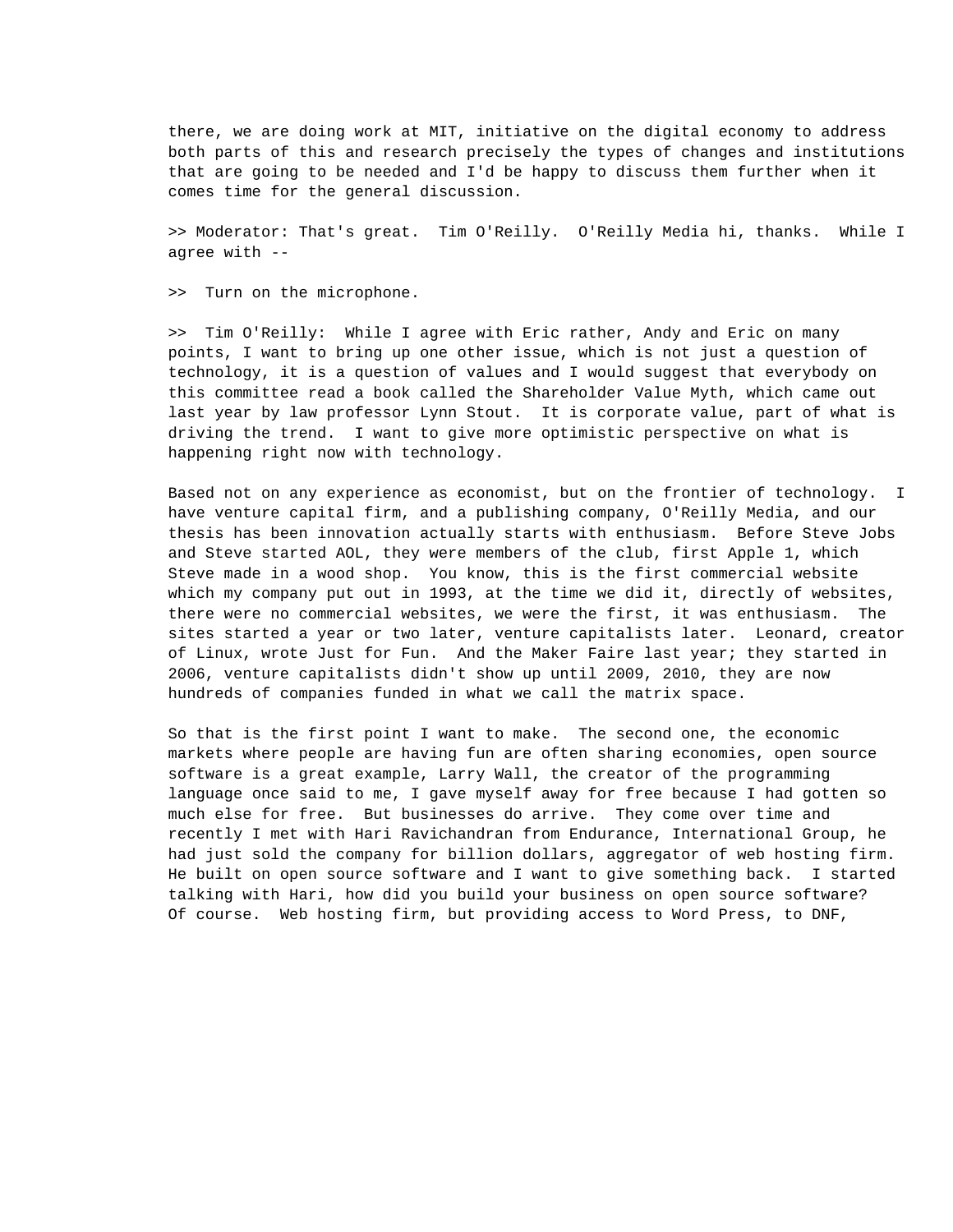domain name system, to e-mail, to the AP ache web server as subscription. And in the course of our conversation I remember an article I read in Stewart Brand's (inaudible) back in 1975, called Clothesline Paradox, which made the point, if approximate you put your clothes in the dryer, the energy is measured and counted. Put them on the line, it seems to disappear from the economy. It doesn't really disappear, it becomes consumer surplus. So in the early days of open source, there was huge focus on my God, this is value destruction for the software economy. We had people like Jim, at Microsoft, saying this was a cancer eating away at software industry. You know, I think now Craig would acknowledge that Microsoft is one of the big supporters of open source in the industry.

What happened actually? We saw first Pure Play open source companies, Red Hat, My Sequel and so on. We did in fact shrink the size of the software industry. Bob Young of Red Hat said, my goal is to shrink the size of the operating system market. Martin Maker My Sequel, said much the same thing about databases. Open source was used as basis to build entire new kinds of businesses with very different business model, Facebook, (Inaudible) so on and then these other areas that are still not seen today. You know, the ISP service market, 79 billion dollar market and Clothesline Paradox at play here. Because the pure production of web content powers that ISP economy. You know, we have this idea somehow that internet users want a free ride. If you really start thinking about it, who is getting the free ride? Comcast and people like that. When Comcast shared television, they paid content providers, but when people watch YouTube or spend time on Facebook or Twitter, Comcast gets it for free.

It is a sharing economy.

So this is a great example, a video that my four-year-old grandson loved, it's basically Thomas the Tank Engine train crash, whole genre of videos made by kids, mind craft videos. Made by kids for kids, this has 24 million views made by a six year old. That is the peer economy at work. But what is interesting is that youTube is starting to monetize in new ways. I went to a conference called Vid-Con this last year and it was like seeing the Beatles in 1964, the YouTube stars each coming out on stage for five minutes, greeted by thousands of screaming girls, a line of people waiting to get autographs from one of the YouTube stars called Charlie McDonald. What is also interesting is how what you learn when you go there. Google figured out how to monetize fan content, What people don't realize is that they order the tech music. Here is viral video, it has 80 million views, it actually plays a song. The (inaudible)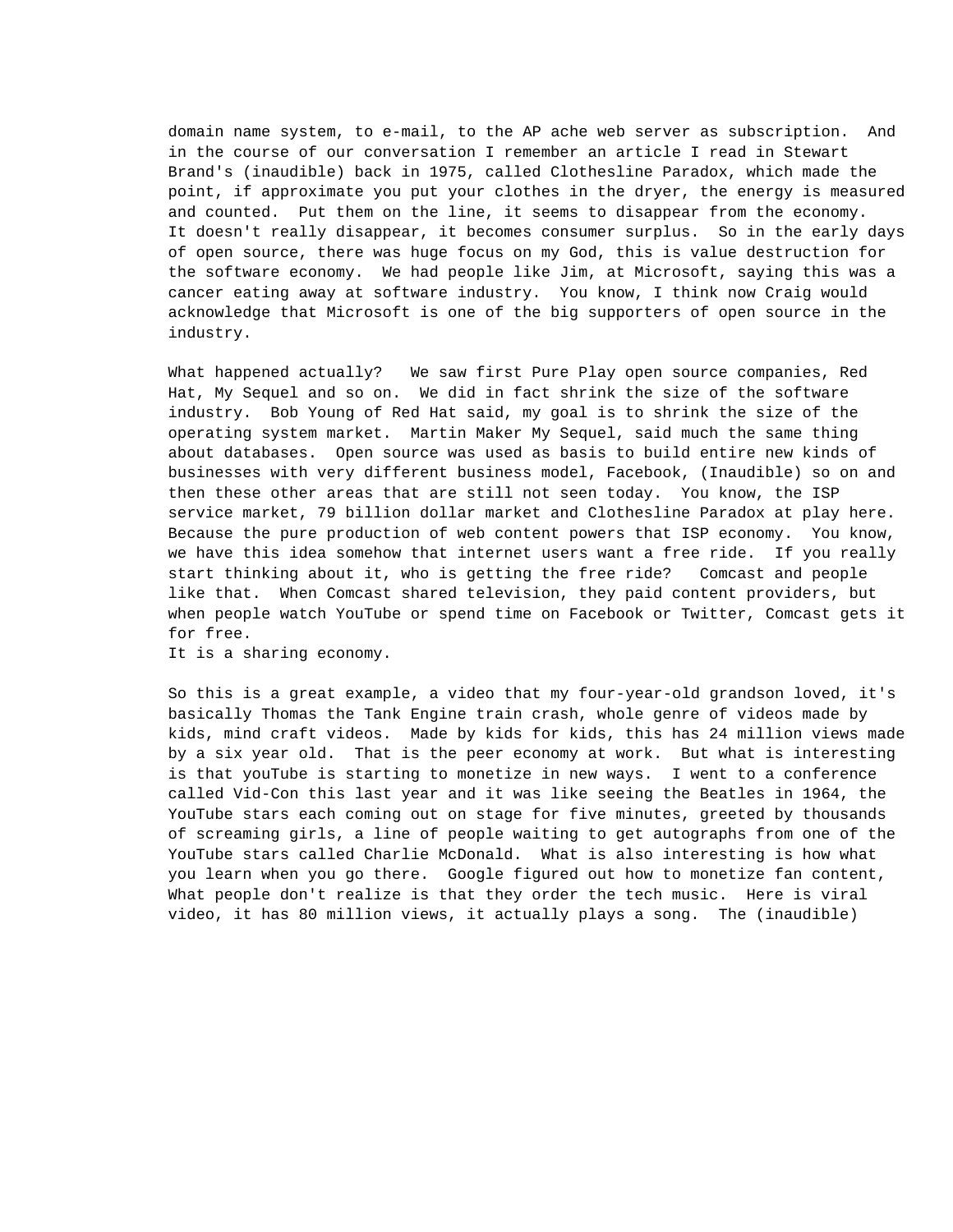doesn't go to the person who made the video, but to the person who made the song and they sell the music. I heard account of one popular star, I can't name, who gets more than half of her -- more revenue from YouTube than from iTunes and more than half of that comes not from her official videos, but from this kind of fan uploaded video.

But coming back to this, we actually job creation aspect of this and how these things monetize, you know, look here at the one aspect. This is the web design and so on. You have database of all online job postings going back to 2005 and methodology is to look at the rate of change. Normalize it starting year, so for example, here we are looking at starting in 2009, looking at jobs that involve any kind of web development technology. The green back drop is overall rate of job creation. The red bar show relative rate of job creation for jobs requiring HTML, CFS, various kind of web design skill. Outpacing the economy as a whole. The absolute value, but just for give you sense of quantity, 182,000 job postings requiring web skills and March 2013, about 3.2% of all the online jobs we had posted that we found posted that year.

So the results also point that Hari made I thought was worthwhile, pointed me to McKenzie report, having website increases business for small business by 10%.

That is where value gets captured by, give stuff away for free, captured by everybody. We did a study which I've handed out to you. We did calculations on what the actual uplift potential uplift of to small business from having a website, which they can literally pay \$5 a month for. Came out to \$124 billion for customers alone. The AIG companies. Given the total size of that market, about 1.3 billion in potential revenue is affected. You know, 10% uplift in that. The point is sharing economies look like loss of jobs, but it is in fact creates economic surplus that gets picked up elsewhere in the economy. I would trust some of that won't happen.

The last point I want to make, look at all these technologies I've been involved in, what do they have in common? They are all platforms, there is platform that kicks over this shift from the sharing economy to the paid economy. And government can act as platform. Look at GPS, the decision to open that up as a public good and not just for approximate the military led us ultimately to things like the Google self-driving car, maps and navigation on our phones and application like Four Square.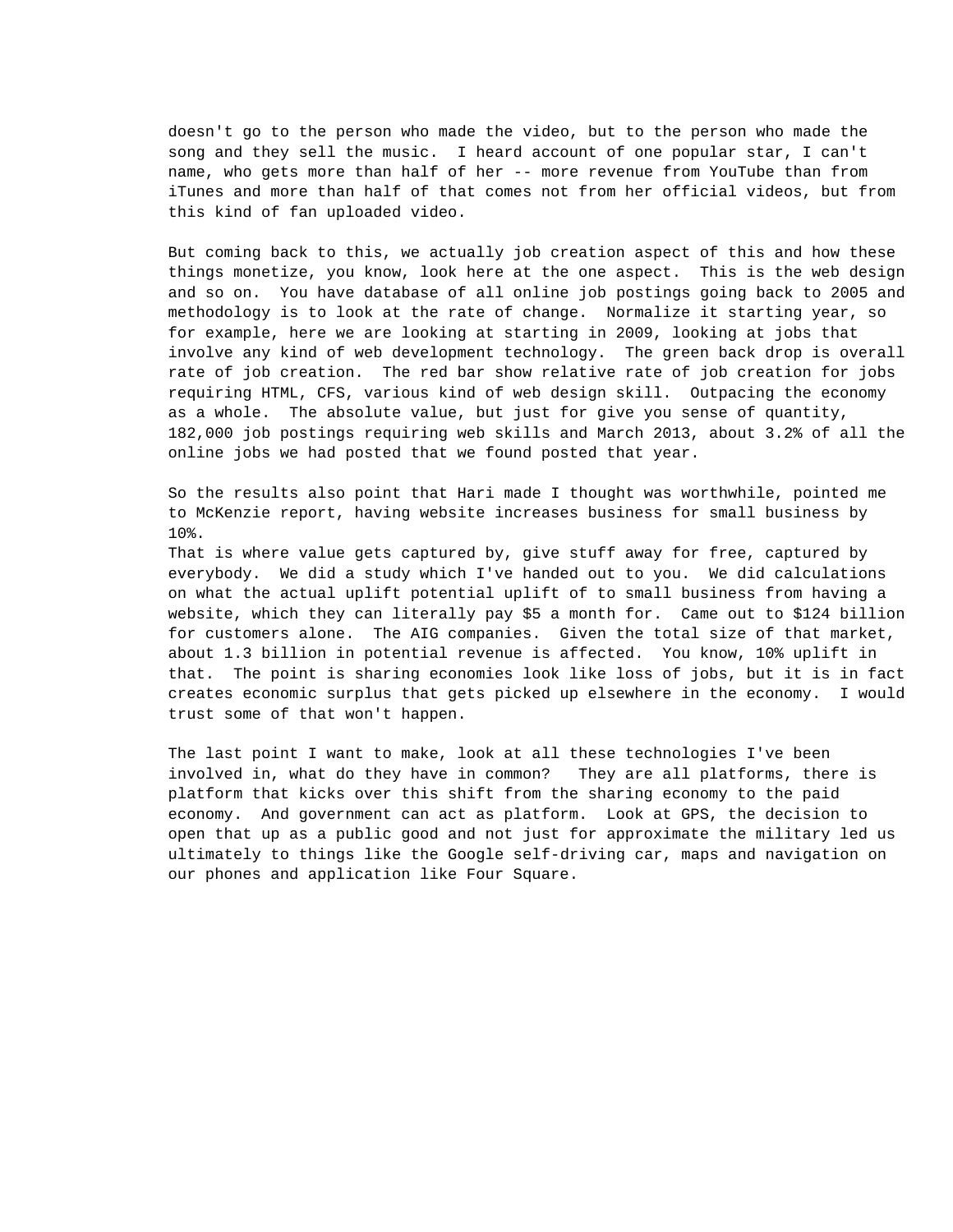There are tech policies you can make, national Weather Service, big current data initiative, unlicensed broadband, things that came because of Wi-fi. We need more licensed broadband. Open access to Federally funded research. This actually creates a lot of clothesline paradox value. Meaningful use, electronic medical records, again, using jobs methodology, I've given you a paper that is forthcoming, we worked on with Aneesh Chopra, showing rate of job creation as result of the high-tech Act. You can see starting on the date the meaningful use legislation passed, that rapid increase in number of jobs looking for skills related to EMRs. So for me, the unanswered questions regarding the rate of the machine were enthusiasts doing with robots and we can talk about that during the Q&A. What is the crucial platform that will take this to a new level of economics?

And I'd also suggest just in terms of economic policy, a lot of talk about the importance of start-ups and I just urge you to look earlier at the preconditions for new industry which are often show by (inaudible) disruptive innovation that doesn't have a business model, it almost always, you have to think about the way these things develop. And often the monetization comes later in unexpected ways. If we had protected, you know, the software industry against Linux, we might never have had Google. Thank you.

>> Eric Lander: Thank you. (Inaudible) to the discussion to hear you guys actually disagree about anything because I hear Tim saying there is lots of consumer surplus being created through disruption and innovation and I hear Eric saying, that is right, but not creating a lot of jobs, I didn't hear you disagree, but I'm curious how we're going to address that question of how this consumer surplus is distributed across the society and are there things we can do to make sure people can share in the surplus as possible. And perhaps you can give us your perspective, you have unusual background coming from many years in labor and creating this manufacturing renaissance council and what school of manufacturing, what is your perspective on all this?

>> Thanks, real honor to be here, what I thought I would do, tell you broad assumption about innovation, the Chicago story and tell you what I would tell the President if I had his undivided attention for two minutes. Explain the name change, going forward, it is now called Manufacturing Renaissance, that is in the materials. Best way to start the discussion is introduce you to Kenny (inaudible) program and CNC machine and will attend national championship in Kansas city in June. Only student to win the title in the last 20 years. He was a student tour leader for what Randy (inaudible) to Kenny and said, what is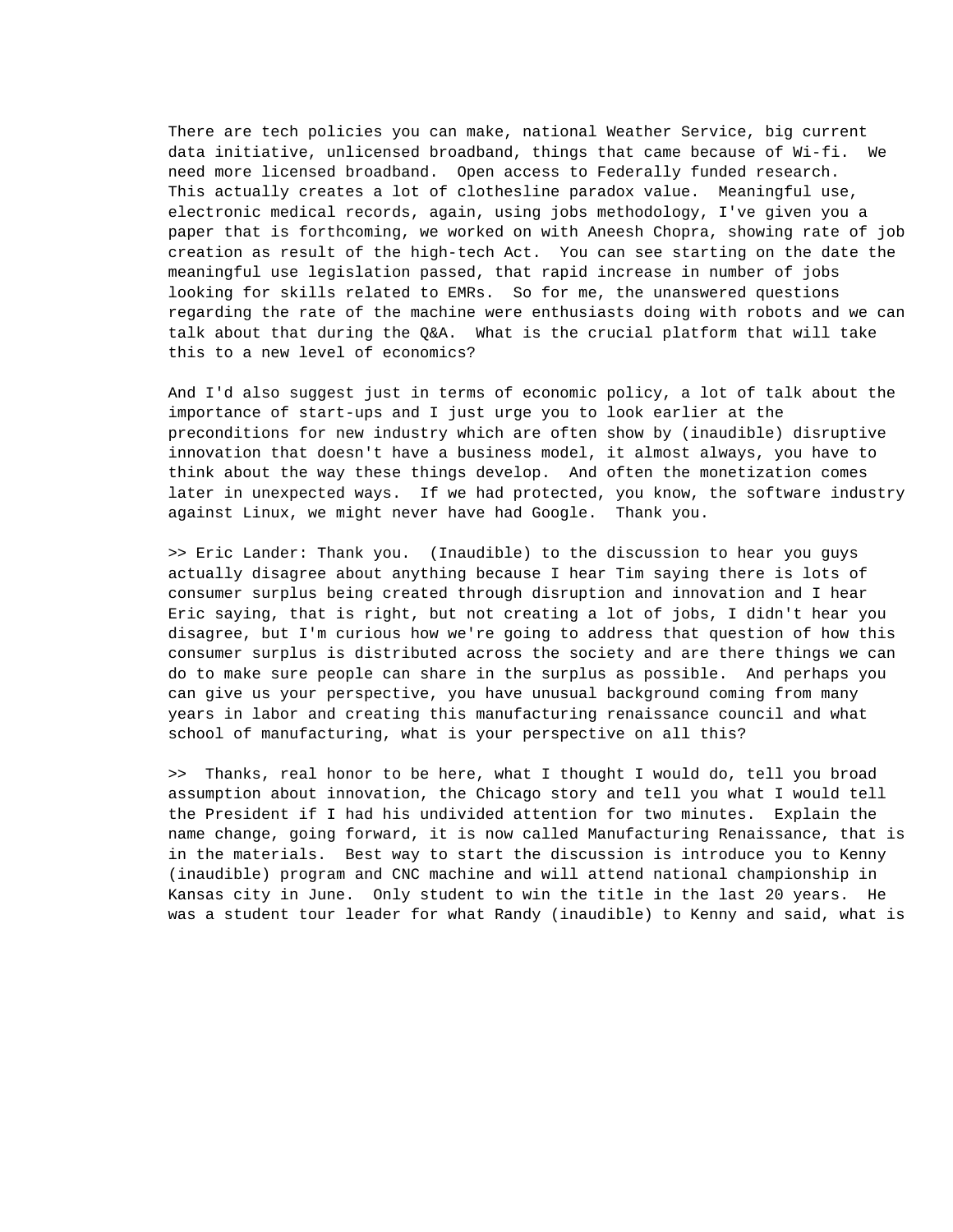this technology mean to you? His answer was it is a playground for my mind. He later explained he can make any object he can visualize. He wants an engineering degree and start a manufacturing company. Our job is to find and nurture hundreds of thousand of Kenny's to join us and that is the challenge I want to discuss this morning.

To me, the most important policy issue of this decade is role of advanced manufacturing in our society. Too many peep and he will too many leaders believe we couldn't or can't compete in the global economy in manufacturing. We have a competitive advantage in advanced manufacturing, must expand global leadership in the sector. One of the President's key priority to have a sustaining broad-based employment for all groups of society. Advance manufacturing is the only sector that can build and sustain broad-based middle class and (inaudible) poverty. It is about the math, average wage and manufacturing is 75,000 a year, for service, 50,00 z, for retail, 30,000. Multiplier, each (inaudible) job in the economy. Each service job creates one. Each retail job creates a quarter of a job. As manufacturing as percentage of overall employment declines because of productivity, it is engine for job creation in the economy, only way to have a broad-based middle class. Only advanced manufacturing that can solve the environmental crisis. These problems can't be solved by lawyers suing company, challenge and production, new process and new product will be the solution.

Advanced manufacturing work is interesting work. Requiring critical thinking, use of technology, creates enormous opportunity to create social capital. People having interesting transforming work while having good standard of living after work. Challenge of innovation to look at intrinsic value of new philosophy of change and look at level of impact these technologies and related products have in building a broad-based middle class in the United States in sustainable society.

That is fundamental criteria for successful public policy on on innovation.

Becoming the global leader in advanced manufacturing, requires unrelating base of innovation and production in use of advance technology. New program like national network are powerful step in the right direction and congratulate the council on hard work in that area. Machines are allies, as he argues millions being left behind, millions of people. There must be institutional innovation and technological innovation.

This innovation in general must be led by private, public partnership, not just the private sector alone. One obstacle in the whole discussion, talking about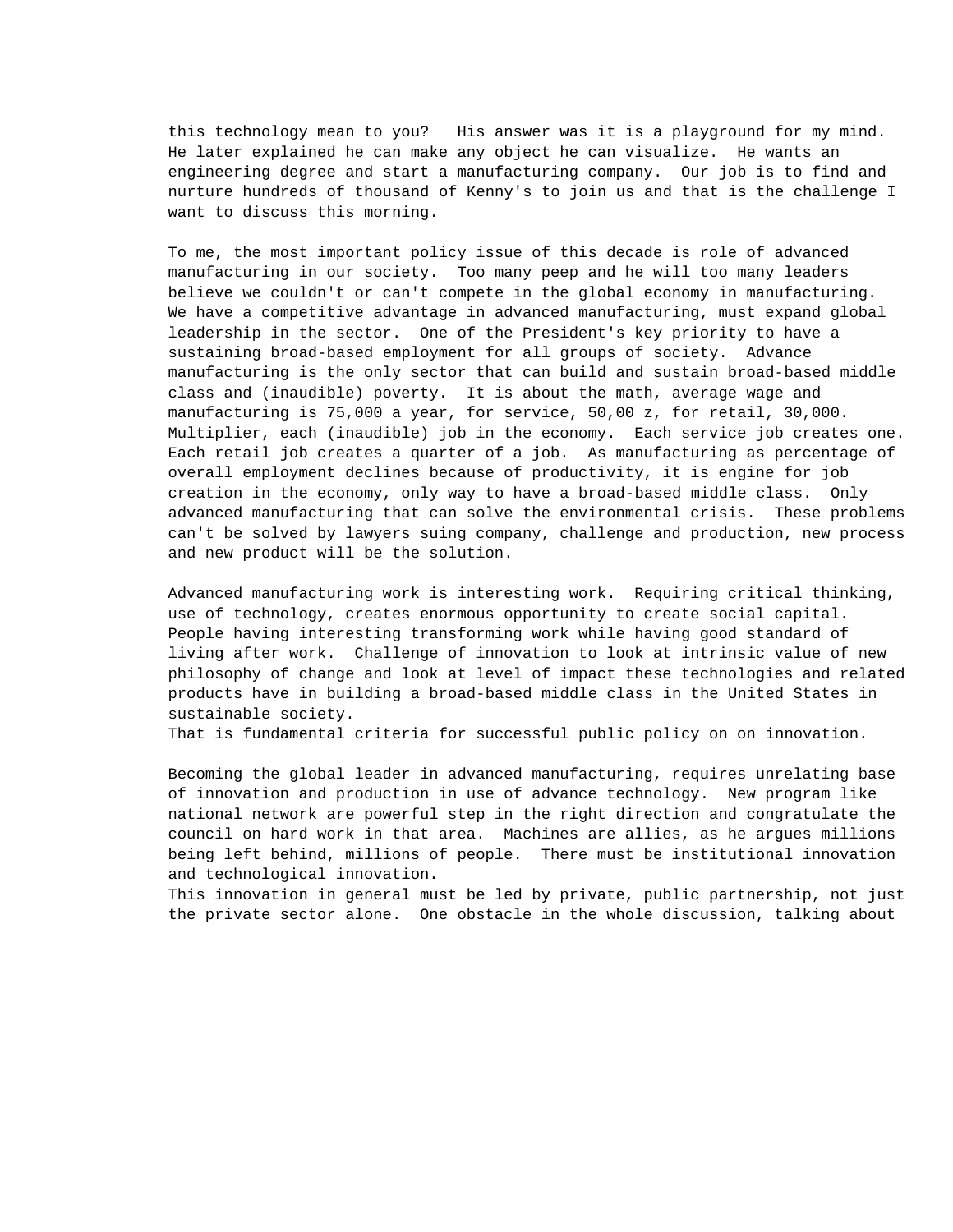manufacturing, talking about it from perspective of private agenda on manufacturing, the companies that are engaged in manufacturing, people that work for them. A discussion about the pipeline or workforce development and shifts to tax rates and regulation. Those are all complex and important issues, but if we're going to develop consensus, we have to also equally address public agenda on manufacturing. One that can win over the majority of American people, involved in manufacturing or not to see their future depends on manufacturing and resources need to be allocated in this way. For example, innovation agenda must include communities devastated by ways of deindustrialization over the last four years, frequently communities of color. These communities benefited from post-World War II growth of the manufacturing sector, but the picture wasn't pretty. Deep history in manufacturing sector of discrimination in hiring and access to skilled work and mobility and condition of work and representation and in ownership. Today 95% of manufacturing companies are white owned. Black and Latino communities can be skeptical with manufacturing and innovation if past tradition of (inaudible) candidly confronted in policy and practice. Not just the right thing to do, the essential thing to do if we're going to build unity of will into enormous talent bring in talent of communities we've ignored in the past. That is what we're doing in Chicago.

In 2005, we were the Chicago federation of labor, the city of Chicago, Illinois manufacture association created renaissance council. The council's first project was creation of Austin PolyTech, a high school African American community with high rate of poverty, catch up with my slides, and unemployment. For this one small school, we have 60 manufacturing companies that are partners in invest in school in a number of different ways. We make clear Austin Polytech is not vocational school or trade school. The school's mission to provide education for the next generation of leaders in all aspects of manufacturing, including skill production, management, ownership and careers related to manufacturing outside the firm.

Every student in this included Kennedy takes three to four years of pre-engineering and advance machining class to learn skills credentials and last two years 137 students have earned over 193 NIMs credentials in the country. We see a career as a machine operator as a career in manufacturing.

We also have a course, had a course provided by John Marshall Law School and our students earned 150,000 dollars in scholarships to go to Law School for their success in mock trials and upon can IP law. We see an attorney doing IP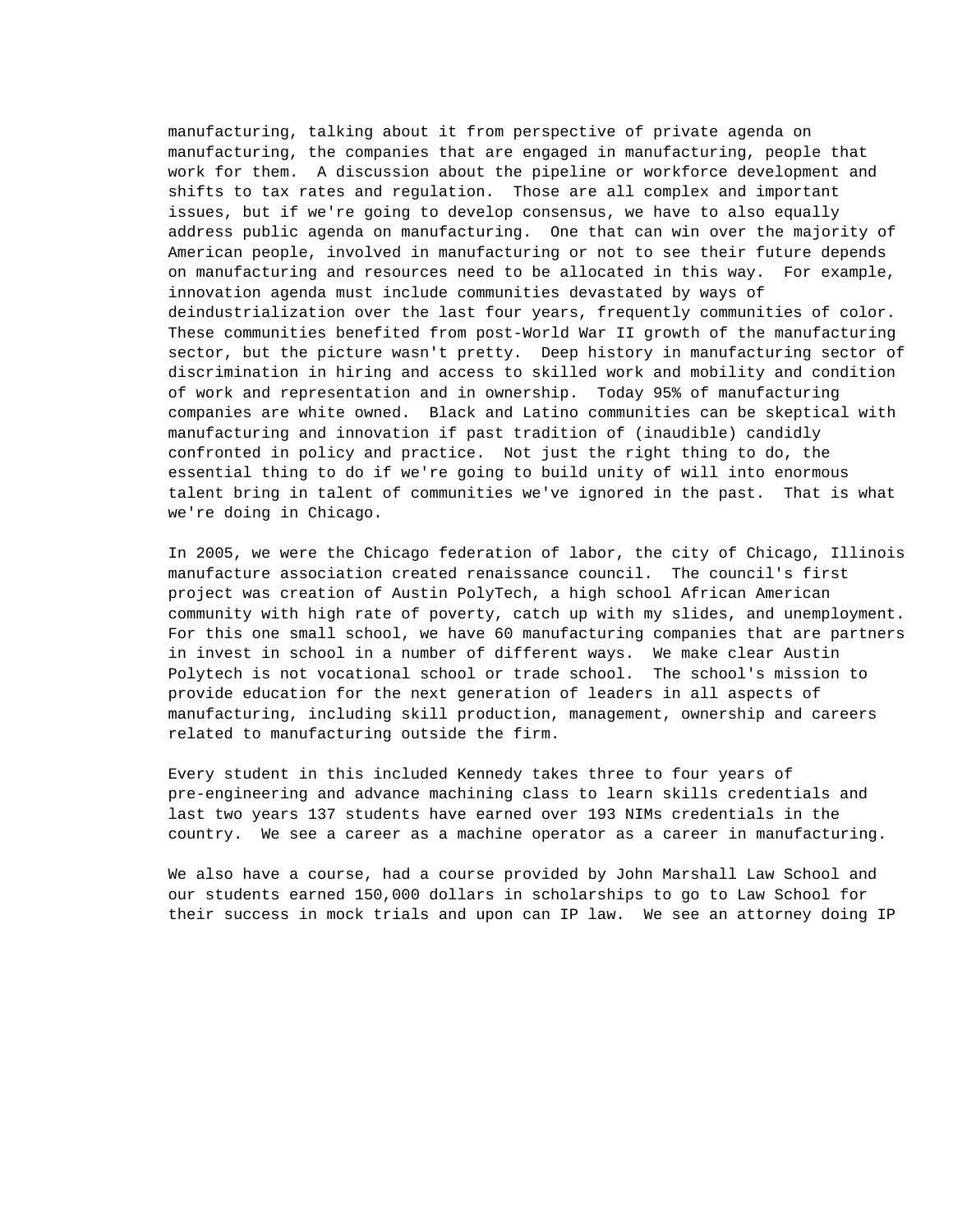work as manufacturing career. Austin PolyTech, a group of students are starting a manufacturing company they will own and operate out of the school. The company will produce a Trumpet mouth pieces and we have a new patented mouth piece, our machine instructor is a jazz musician, we will produce those students are going to own and part that company. We see a career in manufacturing as owning a manufacturing company.

Austin PolyTech's purpose is to rebuild the Austin community, not just college enrollment or in fact media jobs for students, we've opened machine shop in the evening for adults, they are getting same credentials and same kinds of jobs. We are deeply involved in development of Austin Innovation Park that links research and production to future oriented structures to attract new companies to the region. Last week signed second MOU to consider locating in our park.

This is first indication in the last 25 years of rebuilding of manufacturing sector in the Austin community and based on innovation and forward thinking. And (inaudible) familiar to many of you has joined our board of directors and helping guide this project.

Most significant is that the renaissance Council and co-chair from the labor movement, Jorge, was mayor to state that Chicago should be leading hub in advanced manufacturing and that is number one strategy of the city of Chicago at this point.

So in con -- going toward conclusion manufacturing renaissance council model we started in 2005 is a true bipartisan private-public partnership that is scaleable. We have similar efforts in San Francisco, Detroit and New York City. Austin PolyTech is a public school, it is scaleable, we are working with school system in Baltimore, mobile, Alabama, to replicate the model. If I had two minutes with President Obama here is what I would say we need to do. Mr. President, advance manufacturing is central to the future of the country. You must remove any agnosticism at the top level of leadership in administration. The advanced manufacturing and technological manufacturing is foundation for society. As you know the world doesn't stand still, to fail innovating technology and in our institutions particularly education, will leave the next generation live nothing unsustainable and polarized society. Mr. President, equity has become the code word for involvement in low economic communities. Equity must be in policy, RFPs and innovation to ensure race to the top is driven from the bottom. Private public partnerships like manufacturing renaissance council drive innovation, these are independent bipartisan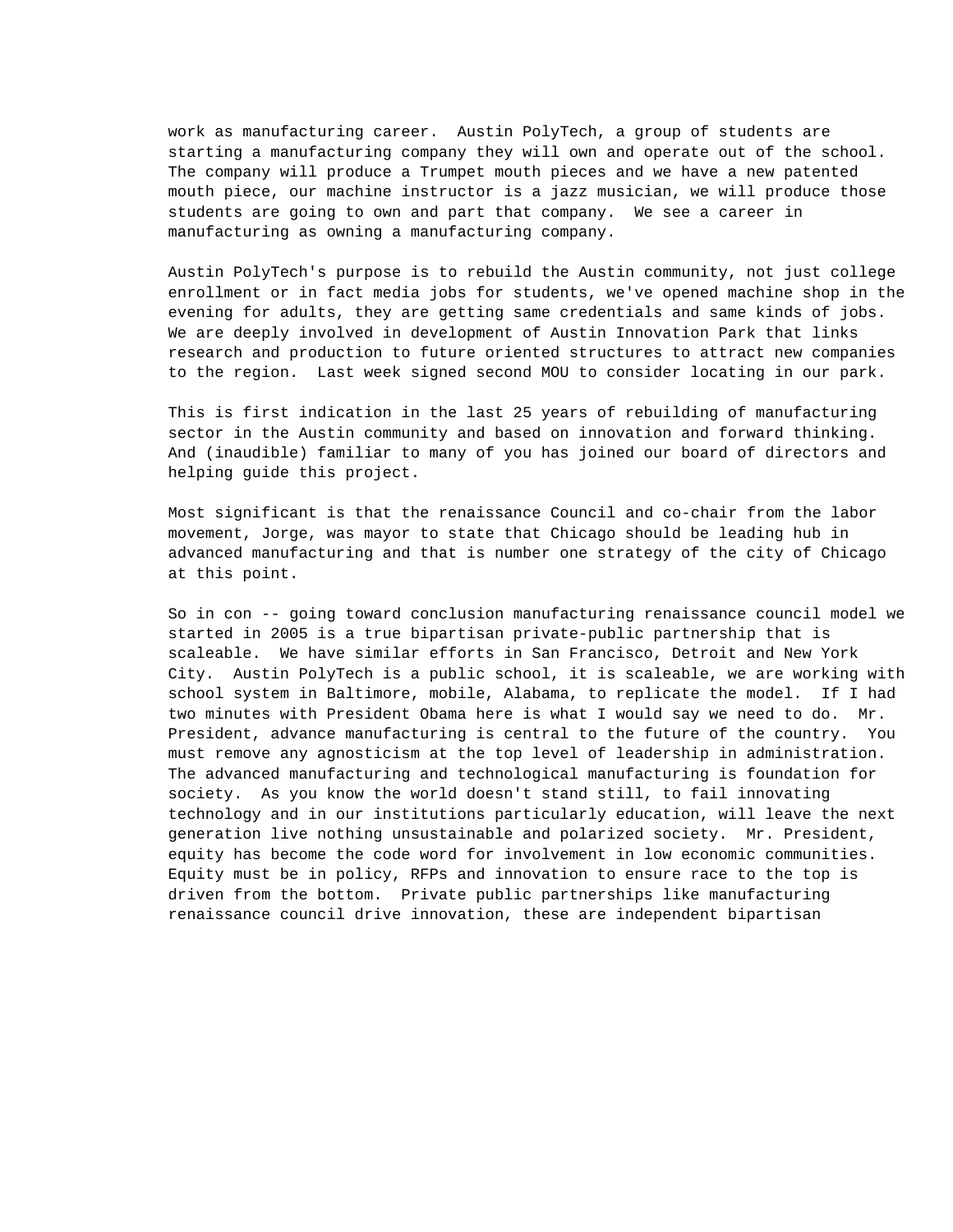partnership essential for true change and innovation at the ground level. We have three or four, we need 100. Of course we must have profound reform in all aspects of public education. That restores integrity to education and link to designing and making things. We need to add M to manufacturing and stem setting stage for existing funds in more strategic way and focus on secondary education linked to manufacturing to compliment your new investment in post-secondary education.

When you are President Obama you recognize the potential of Austin Polytech and speech in September 2008 you said "I'm calming for creation of innovative school funds, this fund to invest in schools like Austin PolyTech," thanks to a partnership with a number of companies, preparing students for engineering and requirement students create with two industry certification, Austin PolyTech is bringing hope to the community. That is the kind of model we will replicate across the country when I'm President of the United States. Mr. President, we said what we said we would do, take this model to scale, we need a thousand programs around the country to send the signal initiative in technical innovation will be matched in institutional innovation. Finally, our job as nation is to find and nurture hundreds of thousands of Kennedys to join with us in building truly innovative and sustainable society that compete in the global economy. We need institutional innovation to become the norm for the nation in Chicago. Thanks.

>> Eric Lander: Great. Well, the question is on the table. Thank you, those were all really thoughtful presentation, they came from distinct perspectives but all intersect. Our pattern in PCAST is people raise their flags to be recognized and Mark Abbott raised his flag first, I see Jim Gates. Mark.

>> Mark Gorenberg okay.

>> Eric Lander: Your mic.

>> Mark Gorenberg: Ah, okay, great. Oh, okay, great. Eric, thank you and thank all of you for your talks. I'm curious, you talk about going into this new age where we have great productivity, but huge challenge creating unemployment. We have this great asset we're creating today called beta, that we've never created in this mass before and we have the opportunity to use analytics and predictive analytics to try to solve a number of problems in society. And yet it seems like we haven't totally turn today on on with the Idea of how do you better create employment. Do you have thoughts on how we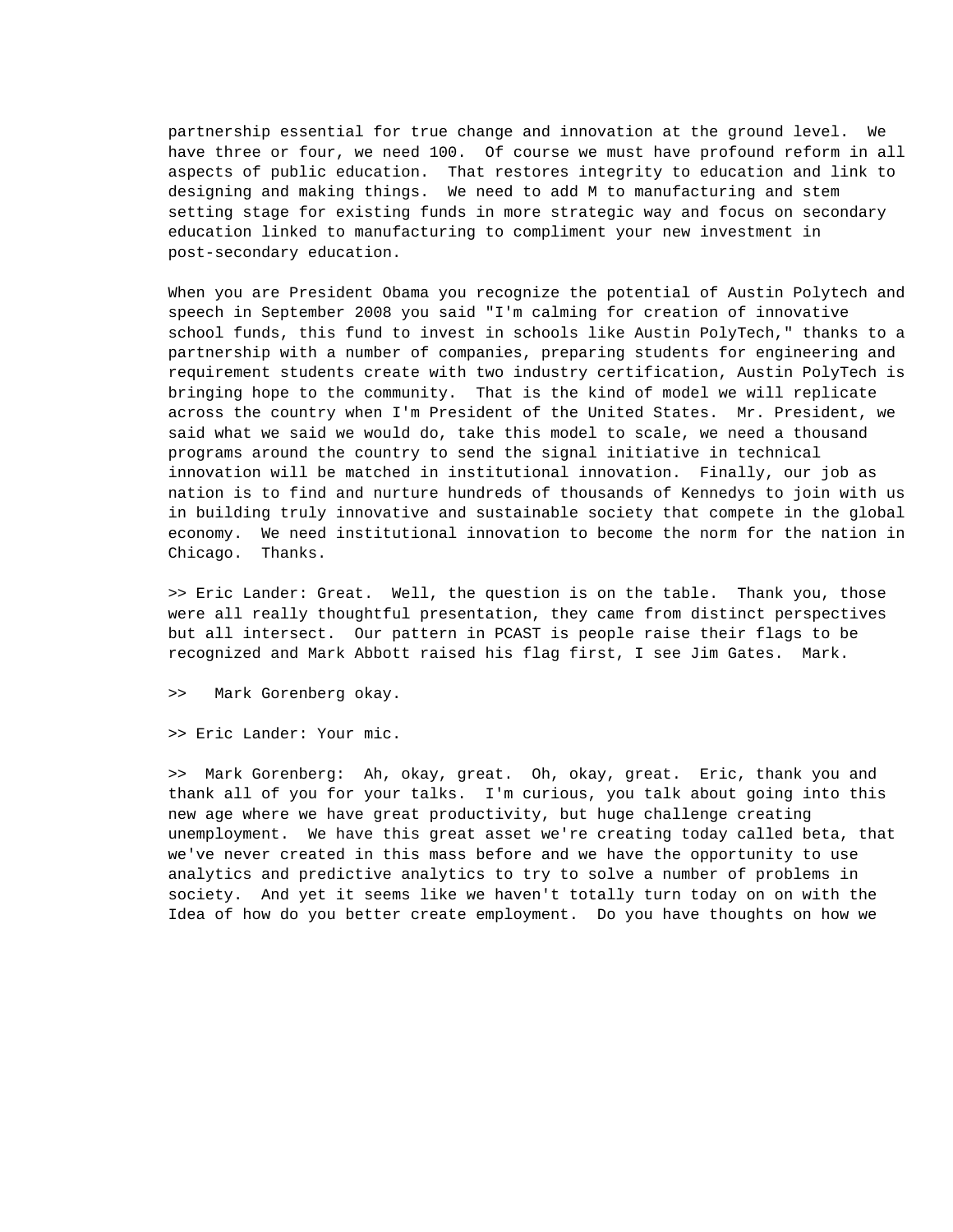can use all this data, mine all this data, use analytics to help with the unemployment situation? Please. All of you, I suppose.

>> I'm sure Tim will have more to say on this, but I think huge potential there, in fact, Tim mentioned the database he's put together and others working on similar databases. One big problem right now is that it is very difficult for people to see the kinds of career opportunities that are going to be best for them, match best with them, my students at MIT, have done amazing things figuring out how to get people to click on ads more effectively. Click streams. Similar data available from Mukes and from what happens with employment, many of them would be delighted to work in that same kind of area. Few start-ups I'm helping that are beginning to do this type of thing where they have students and perspective employees take cognitive tests to play games, feed in their previous records and then it helps identify the kinds of things they might be most effective at working at and also provide realtime data on where job opportunities are, which are emerging and which ones are fading. It is not just trying to make blind prediction into the future, but more sense and respond method where you more quickly realize what the demands are in the immediate period.

>> You know, I would say that one big shift that we need to make is to stop thinking about jobs. (Tim O'Reilly) -- I know that is a really hard shift, but I think a lot of the income of the future will not come from jobs, you know, I see more and more people who are self starting businesses of all kinds, those businesses aren't even a sole proprietorship, I'm getting income from here, getting income from there, getting income from a variety of places. Right now look at sight like Etsy, which is heading for billion dollars in revenue, going to somebody and their average income is below the national average, that is a lousy job compared to a manufacturing job, but it's still early. There are people who are making multiple streams of income from a lot of different types of activities which are internet enabled and I think that may become a bigger part of the economic picture, people with streams of income that are not actually jobs. We need to think about that at least as a potential future. You know, scenario planning you think about divergent futures and one in which people are making a living, but do not have a job, what do we need in way of social safety net for the future is very different than one provided by employer. The second thing that I would say in terms, so how would you use data to track income and not jobs, I think is probably an important area. The other thing I would say is to this notion of self-starting, you know the notion of venture capital and the venture capital back start-up is so high in the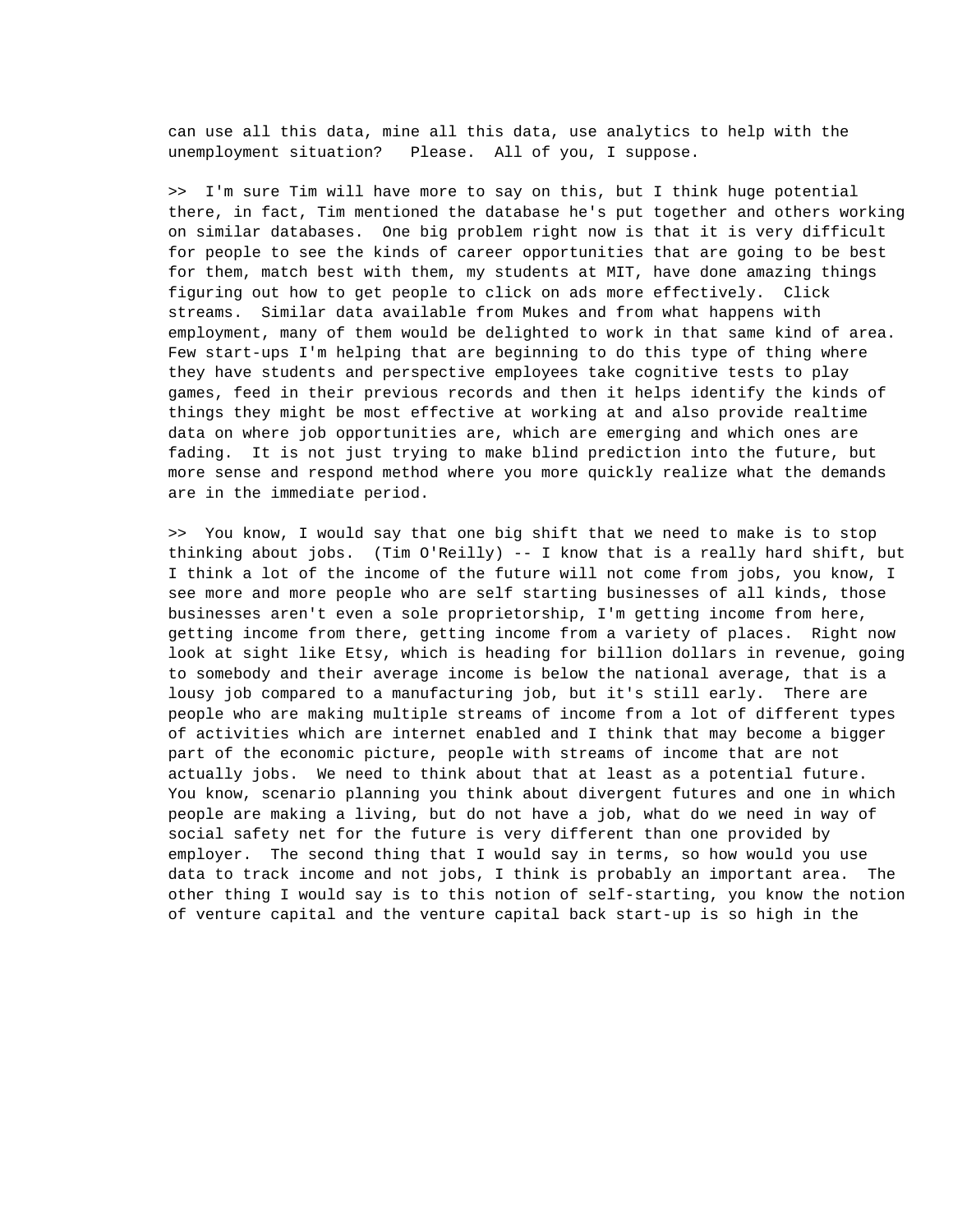mindset because Silicon Valley, but small businesses that do not start with venture capital, that start with somebody just doing something and finding customers are I think far more important to the economy and we need policies that support those kinds of activities and to the point of advance manufacturing, one places I would go study is maker space in Summerville, Massachusetts, artisan asylum, it's basically home grown, people doing advanced manufacturing, 70% of the people who are working there, little booth sharing major machine tools, but they are all small businesses or artists or -- I look at that bottom up innovation.

>> I want to make sure I get the facts right here and move on to the next question. But are you saying that you think the deficit in jobs that Eric writes about (Eric Lander) will be made up for in quantitative numbers by people assembling income out of self-starting activities? Of course the issue is there are wonderful stories and are they anecdotes or harbinger of different future. Eric shows big divergence through economic growth and jobs, if you did income rather than jobs to Tim's point, would you still see that same divergence and you know to Tim, are you imagining that it is really going to be a future where the vast majority of Americans who are perhaps out of a job because of technological changes are getting that same income they would have gotten by assembling in the fashion they are talking about?

>> Tim O'Reilly: First off, I would say I don't know it will make up at the income level, I think we will still see divergence, but I think that is driven much more by corporate values than it is and the fact that we are looking if for the lowest possible price, optimize for corporate profit rather than overall wealth of society. I think that is a serious social and morale problem.

But I do think that there are new forms of organization on the internet that we do need to take seriously. The fact is if you look at a start-up like Uber, which basically, if you don't know Uber, so-called everybody's private driver, you can imagine the increased convenience of coordination which allows you to get a car to pick you up and bring you somewhere using a phone, will actually change transportation patterns, change ownership. May take away high priced manufacturing jobs, we need fewer cars, increase the number of effective taxi drivers the overall economy looks very different and yes, the income may be lower.

>> Eric Lander: And the Uber car might not have a driver, too.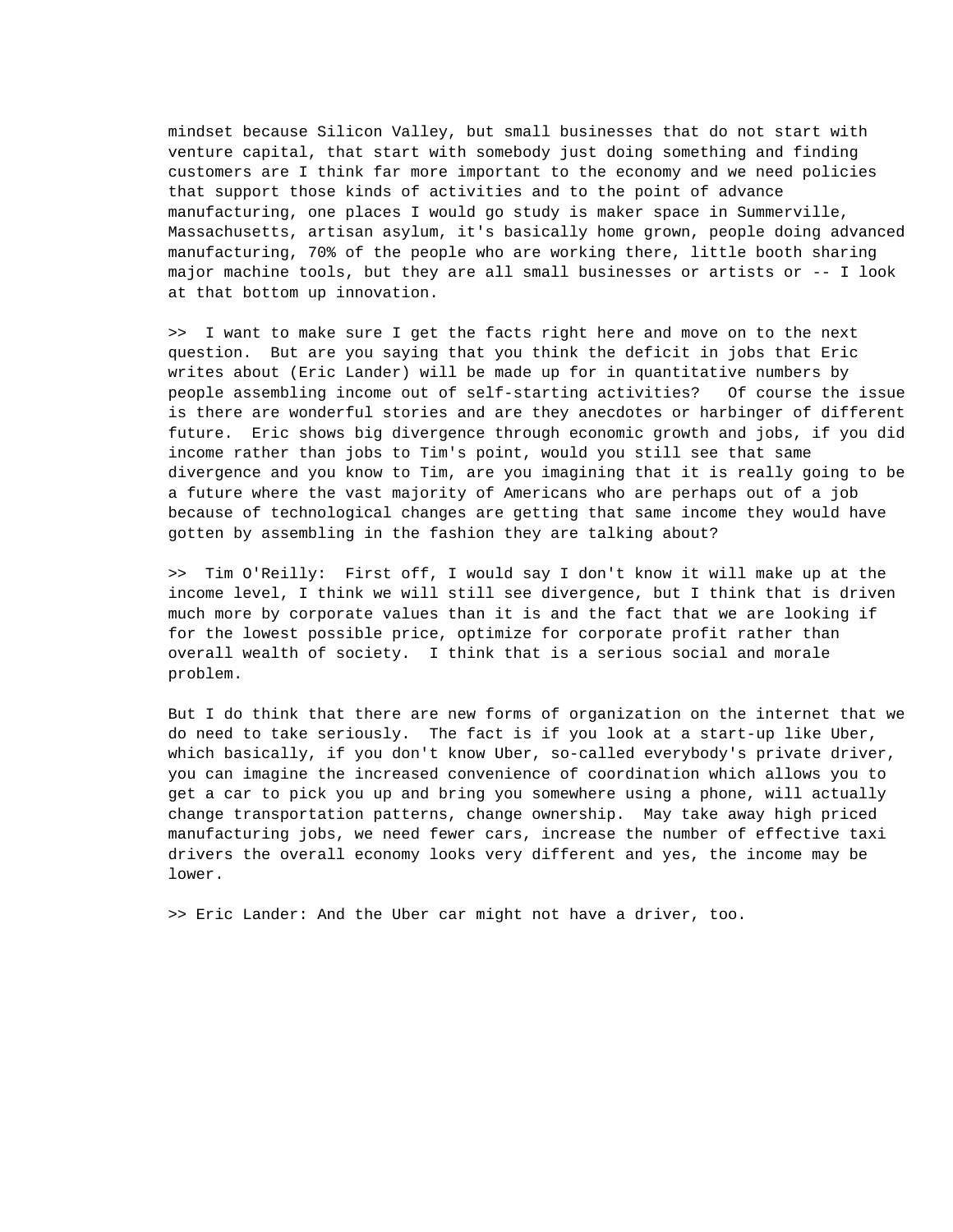>> Tim O'Reilly: That's right.

>> Eric Lander: Dan, did you want to jump in and say something here?

>> Dan Swinney: I do. I disagree with what Tim said, massive infusion of new data in the '70s, I gave basis that (inaudible) cannibalize the same products they created that we benefited from as a society. That is exactly what happened. David Rod Rick said I'm in this business to make money, not steel. He now has capacity with the information technology to go into shift capital, go into all kind of investment to assemble bits of data for narrow purpose. I think that first of all, how we use data, agree with Tim, it is all about values. The question, values have to be to have a sustainable society or we won't have a sustainable society. We see beginning of polarization, after the financial crisis of 2008, people can see fundamentally darker side to what America can become in relatively near future F. We don't profoundly tie technological innovation, which I'm in favor of all the data we can use, all the experimentation we can do with business development. The fundamental question, does it build sustainable society? The public side of the coalition around innovation has to be profoundly developed in advance and not now. My belief is we're entering new industrial age. The people who develop manufacturing are doing it because it is essential means to an end, not just means for private accumulation of wealth that has to derive public policy at this point.

>> Eric Lander: Good, Jim Gates.

>> Jim Gates: Thank you, Eric, thank you briefers for terrific presentations. I have three questions and they are actually directed toward Eric.

So the first thing, one of the early slides, you were talking about the historical tie-in of productivity to essentially income levels in the country. So the question is when you say historical, when does history begin? As you do your -- as you make your presentation, when do you start history?

>> Erik Brynjolfsson: So that data, from the post-war period, less accurate data from the 1800s, but historically productivity and employment have grown hand in hand. People were worried in 1820, Leadites that machines would take away jobs and repeatedly for a couple centuries people raised that flag over and over and it hadn't happened until recently there has been a divergence as I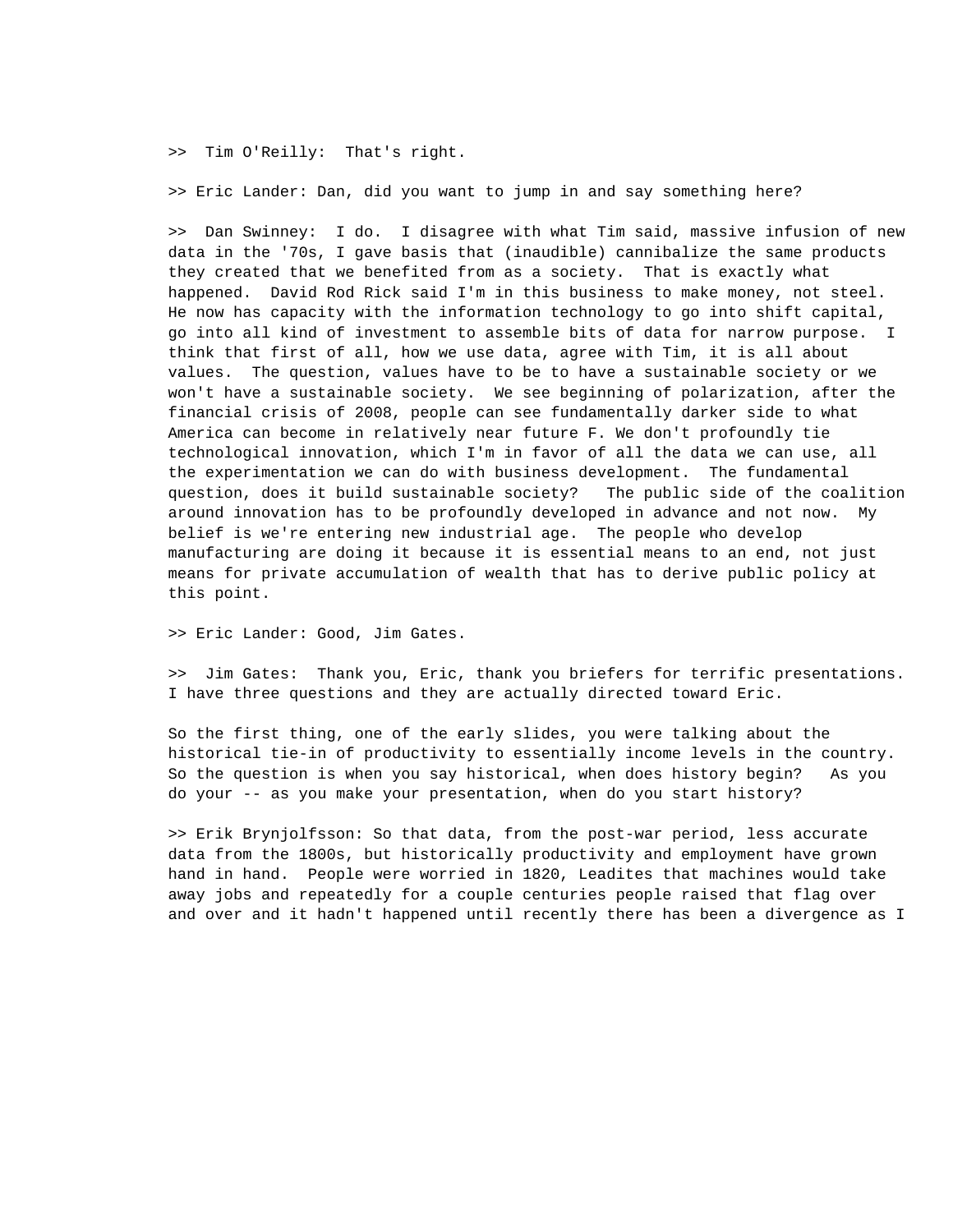showed you. But for the previous century, at least, those two grew hand in hand.

>> Jim Gates: The presentation itself, is available, can someone like me have access to it?

>> Erik Brynjolfsson: Absolutely, I continuing is being posted. There is more detail, happy to send that to you, too.

>> Jim Gates: What you tell students about self-driving vehicles, are you talking about self-driving longhaul trucks now?

>> Erik Brynjolfsson: I think there will be, that was meant to be illustration, I try to be techno optimist and be very aware of the latest technology and I think even I was caught off guard by how rapidly some of the changes, I try to point to things that are going to be difficult to automate and getting harder and harder to identify those. My ride in the self-driving car made me convinced that it is not going it be quantum shift all at once, better gradually better and better super cruise control and other features will creep in over the next decade and over the next two decades to the point where there will be self-driving cars and trucks.

>> I will say one thing that I see from the various sharing economies, and that is people are driving experiences for other people. (Tim O'Reilly) You think about YouTube and kind of entertainment revolution. You look at even something like Air B&B, the top rentals are marketed as experiences. The reason why Oober works so well is that the drivers are actually competing to get a good rating. There is a really interesting connection between the internet version and reputation economy and I think an economy that is driven by that kind of how do you create a better experience for someone they are willing to pay for. I think the connection between commodities like the fact that we have labor-free devices and the inability to make money, you know, can be illustrated by bottle of water. We pay for commodity and the question really is there an experience equivalent to that, where people will actually pay more because human can add some kind of value in a very interesting way. But whether it will add up, that is the question and I keep coming back to, question of value more than a question of technology.

>> Erik Brynjolfsson: Can I just pick up on that, Tim is on to something very, very important. The nature of work is changing quite a bit. One way to think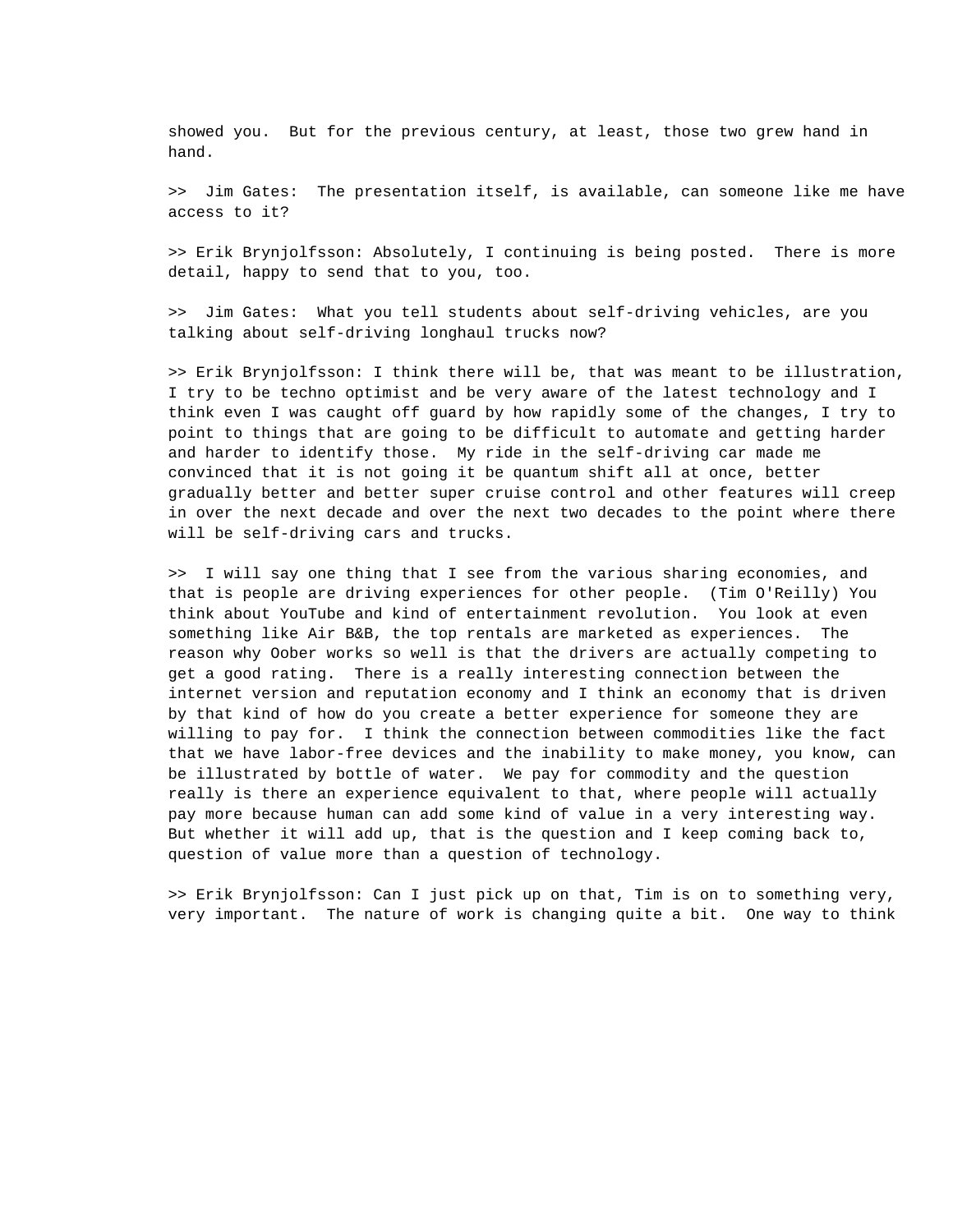about that is that jobs that are routine road, where a person instructs you on what to do and when to do it, the classic definition of a job, if you think about it, those are the in the bull's eye of automation, most likely to have somebody write a software program or computer or piece of machinery to do that task, so we're going to increasingly have residue, if you will, of the jobs that are more unstructured and ad hoc, and part of what Tim was describing. The big question that we haven't seen yet to answer your earlier question, so far not making up for the income, the chart I showed was income, not wages, some of them were income, not wages, we have deficit on that side. The other thing, cultural thing, Tim and I had discussion with other people like Zoe Baird, a lot of people don't feel comfortable with that kind of highly flexible lifestyle, where you don't know where your next paycheck is going to come from and the safety net that Tim mentioned is an important part of that and ability to soften some of the vagaries of that, not everyone feels comfortable in maker kind of world.

>> This is not high quality job necessarily, but one interesting sign I see of automation being seen is in the Apple Store. This is retail environment, one of the most productive in the world that has more sales people, not fewer and they are enabled by technology every sales person is carrying a cash effectively carrying cash register in their pocket, kind of interesting model. Todd Park and I have talked about home healthcare aids, Walgreen system looking to enable pharmacists. You can imagine a world in which that additional human information retrievable interface effectively is improves employment, but not necessarily low pay jobs.

>> Eric Lander: Dan, did you want to add something?

>> Dan Swinney: Just quickly, the issue of working and what we produce, is part of global question. My view, the reason what has to drive our decision, how we will not be on on sustainable society ourselves, if we don't, we will lose the stability that we all enjoy and there is complete connection between economies, stability, sustainability, crisis, polarization and going backward. Second of all, innovation comes from being engaged in production and one challenge we have done by offshoring work, we've lost the work to make things and think of things and third of all, should be addressing and see ourselves in a global economy. My interest, how do we have massive, by being the most advanced in technology, the most advanced in everything we're talking about, not a leadite bone in my body. How do we create medical devices for the developing world. I do think the war in middle east has to do with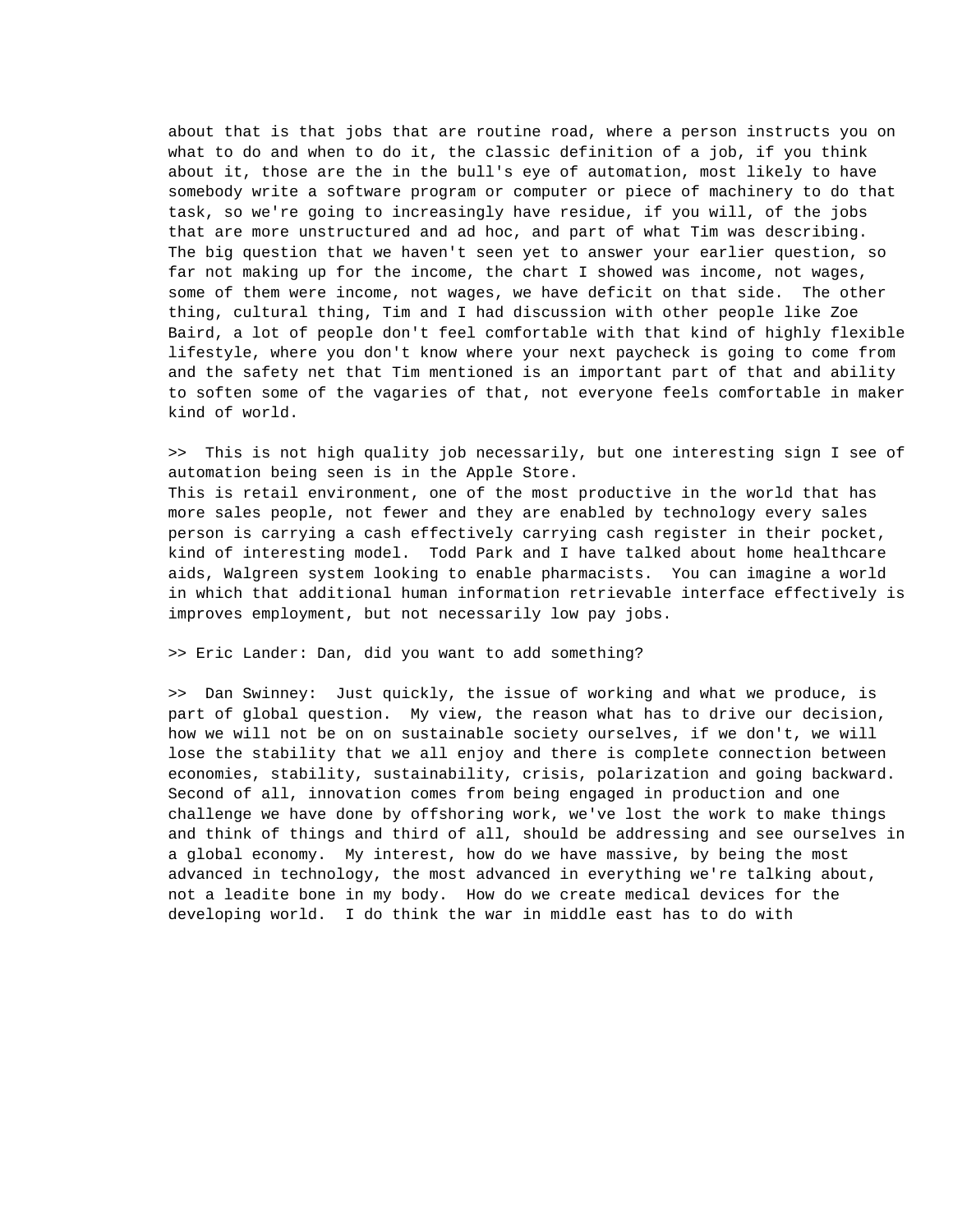development. How do we reorient ourselves, but begin to produce in ways and inform that really builds global middle class that is sustainable and interesting.

>> Eric Lander: Great. Henry Kelly had the next flag up.

>> Henry Kelly: Actually answer part of my question, struck by the fact internationalization of the economy is not part of any of your talks. I had one specific question for Eric and that is you had three factors you talked about, skills gap, capital labor, winner take all, is that same phenomenon happening worldwide or unique to the U.S.?

>> Erik Brynjolfsson: Happening worldwide, although the U.S. may be on leading edge of this. You know, if I had more time I would have talked about trade and the fact that technology is enabling markets, but one thing to bear in mind, in my view and there are other economists who differ, I don't see globalization is the main big story. I think it is technology and one way to see that, manufacturing employment has fallen substantially in the United States over the past 20-30 years and many people see competition from china as being a big part of the story. It is part of the story, but look at manufacturing in china, down over 20 million since the late 1990s. So jobs are going from the United States and China to robots, not from United States to China. I would say that offshoring is a weigh station on the road to automation, jobs can be offshored are those that can be automated often.

>> Eric Lander: Hmmm, next Bill Press, I believe.

>> Bill Press: So long ago when I took economics I learned that production equals consumption and I know I've forgotten about savings and other things like that. But it seems to me, if we look at a world in which in the first instance a smaller number of people are responsible for higher productivity when in the work force and also concentrated owner of capital when they are on the capital side, then the next question is what do they consume with this income they get? I could imagine this going two ways, roughly speaking, if I am one of the halves, I might choose to buy an iPhone, which has a low labor content in it or something like that. Or my daughter is an artist, I might choose to buy art, which then immediately supports a set of people who otherwise wouldn't be haves and it it seems to me, element of social preference, whether on consumption side, people prefer to consume and I think I'm echoing a remark Tim just made, prefer to consume things that have human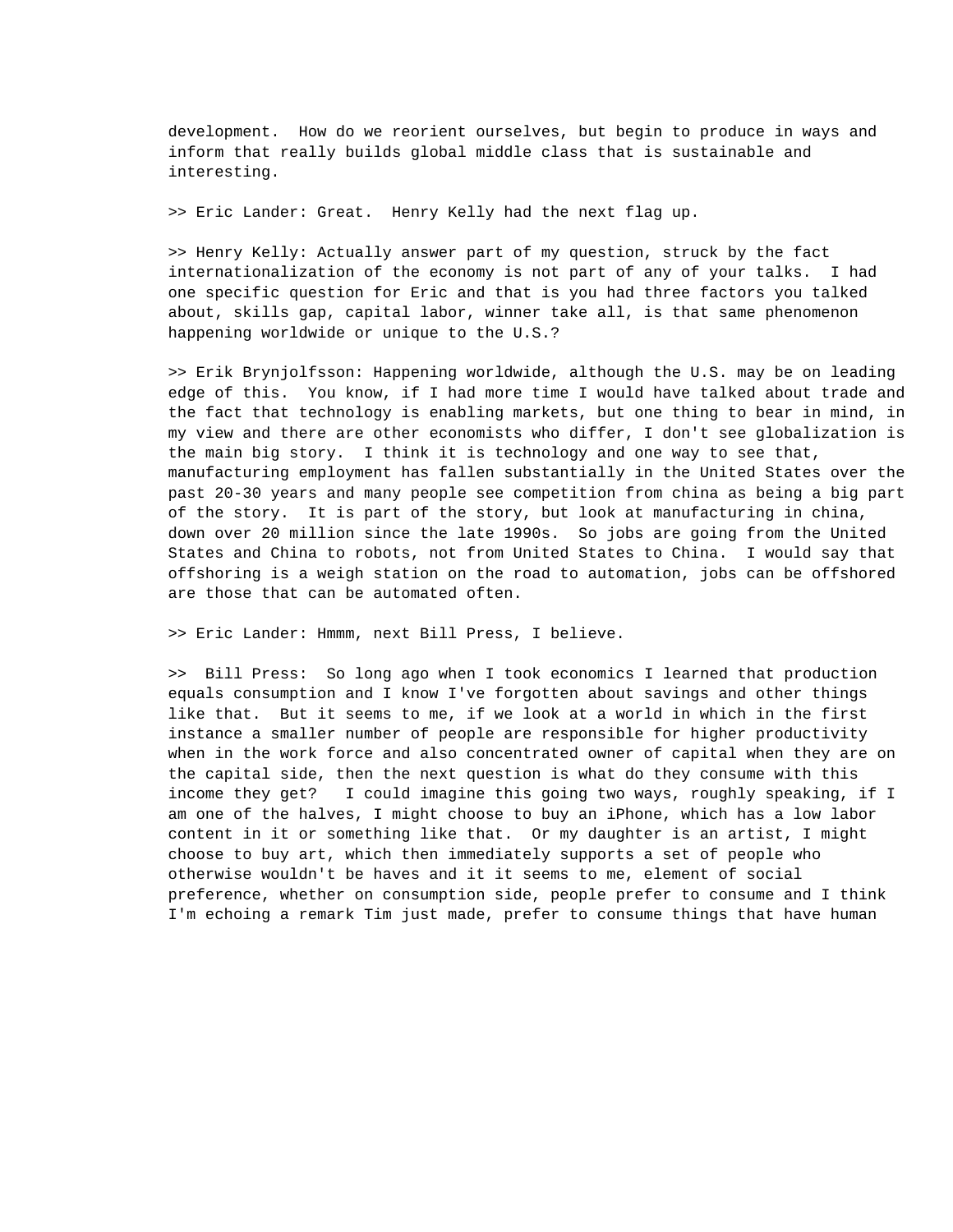touch in them whether they are the person in the Apple store or my daughter the artist, versus prefer to consume things that whose reward simply flow back to the haves because they have low labor content. My question is, do I kind of have this right and if approximate so, are there policies that we should be thinking of or social trends we should be trying to set to encourage this broader distribution of the rewards of consumption?

>> Erik Brynjolfsson: I think you are thinking exactly right. You can run an economy where 1% or 1-10th of the percent of the people create all the income and consume everything and then everyone else consumes nothing and almost like they don't exist in way the world economy is a bit like that. If you look at what China and India, before they joined the global economy, like they were not participants in the global economy and now they are. The other direction, as well, that probably is kind of economy most of us would want to be a part of and it would be one-time down shift in overall consumption. If we don't want to have that outcome, what can we do to get more people to participate? I think the first best option to try to raise the marginal product of as many people as possible so that they create more people are creating wealth in many different ways and as I suggested, two broad techniques for doing that, one is to change the skill set people have so they can create value and the other is to encourage entrepreneurs and others to be more creative about finding ways to employ people doing other types of jobs. Those two types of techniques together and whole set of policies to support them, I think are best tact for getting more shared prosperity. But the truth is, there is no economic law that will happen automatically.

>> Eric Lander: Mario. Sorry, Tim.

>> Tim O'Reilly: I would give you just a small example. I hate to see government intervention in this, but something you could consider. You take something like YouTube, which driving value for Comcast. The cable industry is extraordinarily profitable. What if we said just as we have, mandatory fees that are paid out to publishers for certain public uses. You could say there is a levy effectively that gets paid out to content creators. You know, there are different ways to start to think about the surpluses, that are not monetized or monetized heavily by and drive corporate profit. Okay, how do we create feedback loop so it goes back to the actual creators of the value. But more likely I would think the market will drive those things and subtle nudges could possibly encourage more behavior. I think Google is doing a lot to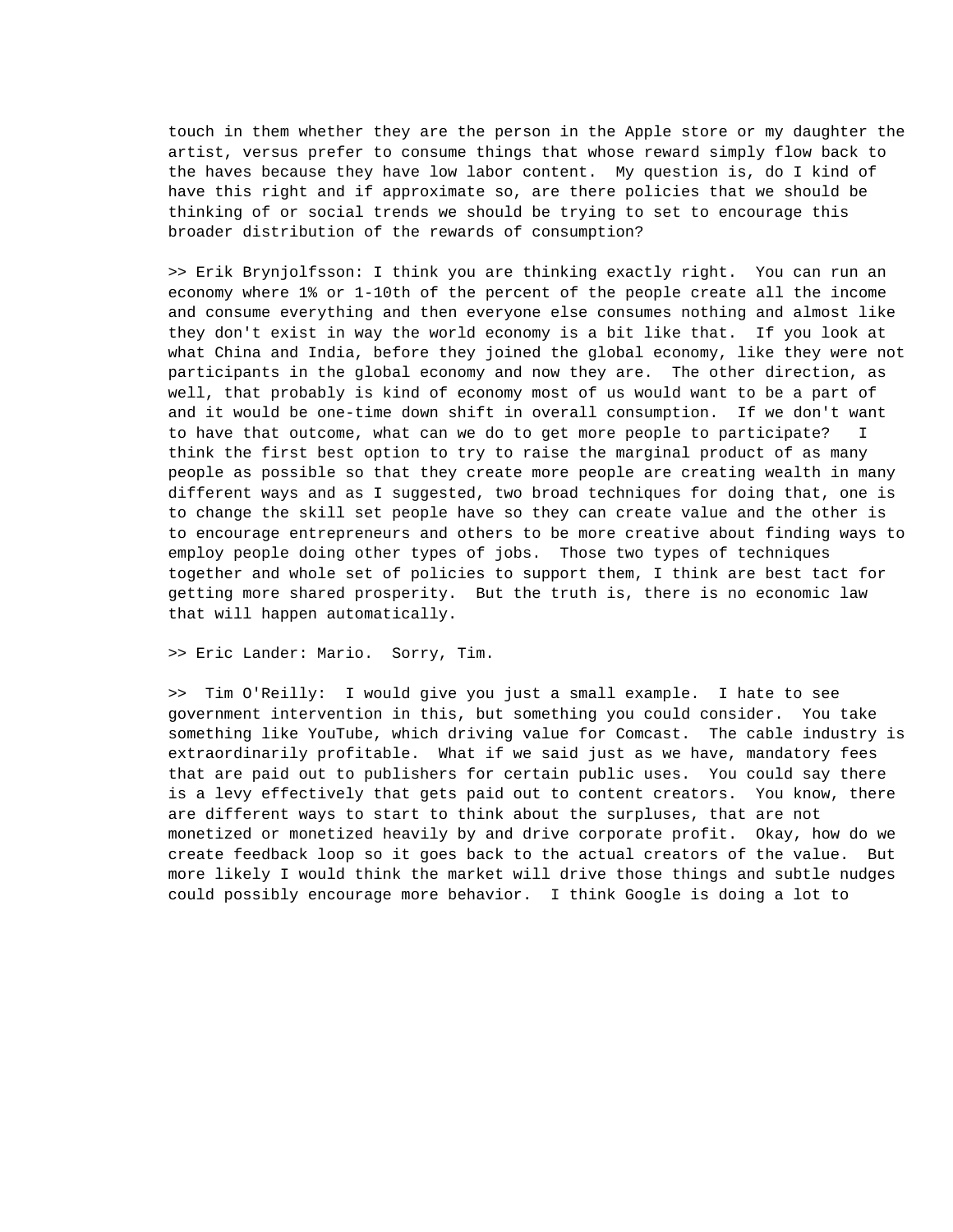figure out how to drive monetization, but you know, little push can sometimes help.

>> Eric Lander: Mario.

>> Mario: Thanks for your presentation, the question I have have been always discussed in the last few minutes, but let me do it any how, has to do again with the global economy. Of course you can argue that things like cheap labor of course has been exported and as you pointed out, not just that fact, but it is technology and so on. Here if I can trace a question this way, it's clear that emerging economies, china, India, so on, that GDP is growing very fast. And so in spite of that, by the way, in India, for example, yeah, poverty decreasing, but choice in equality, actually.

That is a challenge in the developing world. But the point here is that to what except it is current economic perspective based on growth because it's clear again that emerging economies need to do it, but what about developed economies like the U.S.? Still measuring things in how fast is GDP growing. Is that sustainable at all? In terms of also creating more jobs?

>> I think this is one of the biggest problems is that GDP is not a welfare metric. Tim gave many, many compelling examples of how you can increase welfare without increasing the money economy, GDP. We are focused on that, there is a footnote in every economics textbook that explains GDP is not welfare metric, but jump to measuring output. People say how much did the economy grow and use that as synonym for how much was bought and sold. But in a way it is backward. As things get cheaper, that is better for consumers. Wikipedia, is free, that is (inaudible) drunks looking under a lamp post, the light is there, that is where all our economic apparatus is geared toward measuring things, production, that aren't really create necessarily creating value. If we changed the way we gather data to emphasize more what was creating value, I think we'd be more likely to be steering in the right direction.

>> It would pose the fascinating question how to attach value to free goods. I am waiting for economists to sort that out for us.

>> Erik Brynjolfsson: I have a paper on that.

>> Eric Lander: Good, send us the paper. Dan.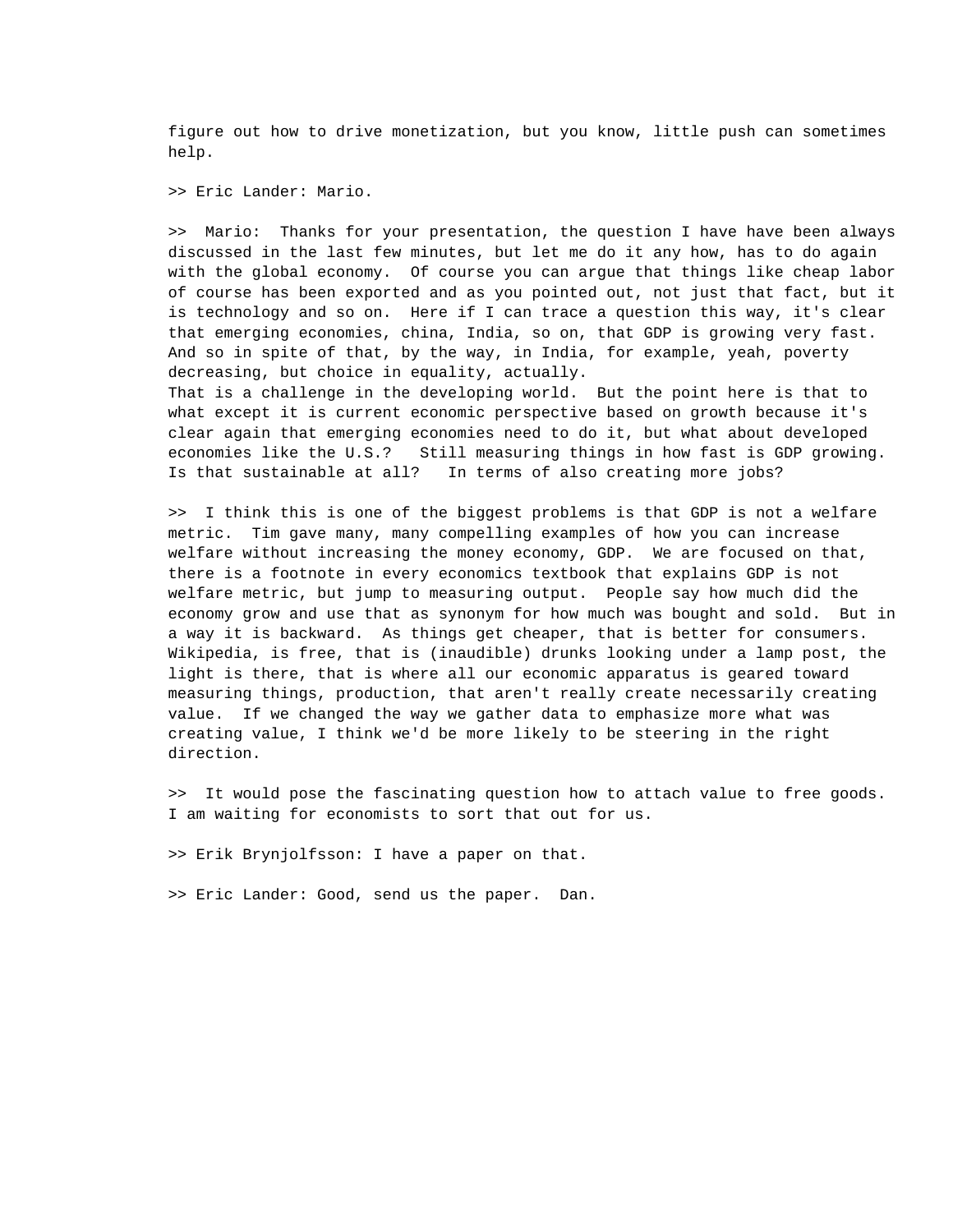>> Erik Brynjolfsson: This is something we want, please go work on this, I do think what we measure is what we are going to get.

>> Eric Lander: I didn't mean to suggest it wasn't a good thing to do, I wanted to see how you were going to do it. Dan.

>> Dan Swinney: I think we should raise productivity, but ownership and entrepreneurship, because who owns production makes the decisions on where it is produced, how it is produced, what is produced. Our model actually, which is worth people don't know approximate it, should know, most our work in the United States and Chicago based on international examples. One comes to mind, Montragon, in Spain, the manufacturing sector was started by a priest. He started polytechnical school and our school is modeled after it, taught engineering and the things we taught. Infused the children with Catholic values, on jobs, work and economy. Bought first manufacturing company organized on cooperative basis. They introduced robotics, whole focus on what they make, how they make it and what the partnerships are internationally are driven by whole different value set competitive and generates return, but also builds social return.

>> Eric Lander: Great. Craig Mundie has his flag up, I would like to defer to Craig first.

>> Craig Mundie: I was going to education.

>> Eric Lander: Then you start it, Craig.

>> Craig: Early in the deck, we really need to rejigger the education system, I am interested in closing the loop, economically on what is the country spending on education? What kind of return on investment are we getting there and how do you think these technologies like the mukes and those kind of things, how would you reapply our aggregate investment and couple the technology to change the output of the educational system?

>> Erik Brynjolfsson: It's not primarily a matter of spending, although I think that is part of it. We spend quite a bit on education, but haven't reinvented it. We are so far behind the use of technology, there is a lot of upside. Part is incentive aren't well aligned. One small example, proliferation of private vocational schools meant to teach people. In Germany, they have been effective. Here they have been much less effective. The government guarantees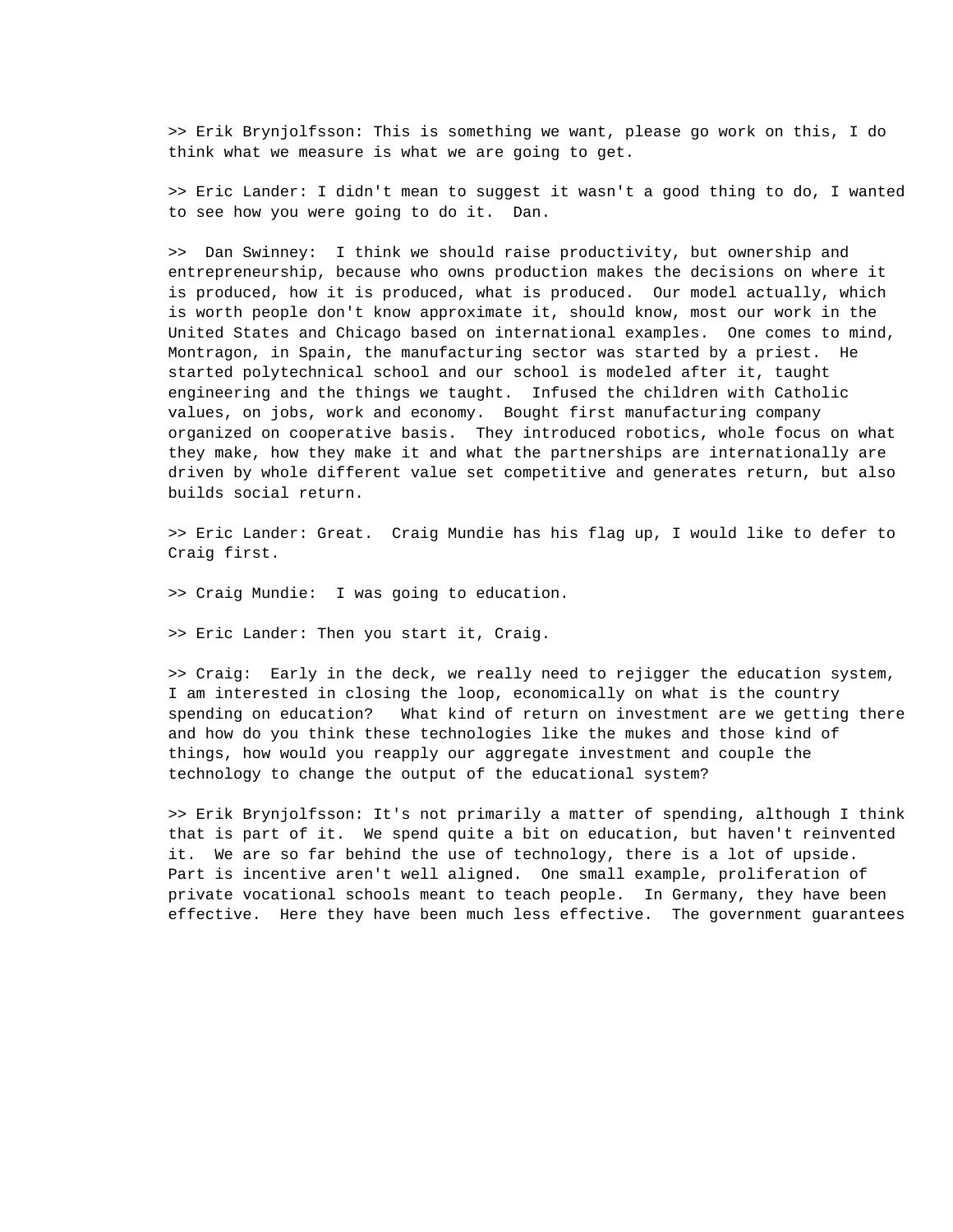the loans, but doesn't really tie it to any particular output. And we don't have good metrics of what the output are. One thing one could do is try to make the rewards more tightly linked to the performance for instance, instead of giving unconditional loans, you could have an equity kind of system, Eric Lander and I talked about this at one point, where the vocational school gets paid back if and only if the person has jobs that earn the income they were supposed to be earning. You could have almost like instead of bonds, you have equity, you have people get a share, you know, three, five, 10% of the income for certain number of years, you could have forgivable loans, if they don't get the jobs projected, then the loan gets doesn't have to be paid back. That way, the schools valid skin in the game and would have much more incentive to think, is this skill going to make them web designer or maker that is in demand or is it a skill that isn't going to lead to productivity? I think you would be impressed by how quickly they would bring to bear big data and a lot of other tools to get really, really smart about what kinds of skills are needed now and in five years and we harness that entrepreneurial energy in more way.

>> Craig: Why wouldn't you apply to all levels.

>> Erik Brynjolfsson: Absolutely. Various experiments, test third degree idea with my Dean and other and they are hesitant to do this kind of thing, I think this is some details to be worked out, but conceptually, the concept of having skin in the game, having measurement of performance, will align the incentive in the right way. Back to our earlier point, if you don't measure it, you will not be able to measure it.

>> Tim O'Reilly: I would add something I said earlier, which is as long as people think there is binary condition between having a job and not having a job, that creates a certain set of conditions. If you have the idea that yeah, sure, you may have a job, but you also can make work for yourself, we will actually encourage more entrepreneurs. I graduated with a degree in Greek and Latin classics and I made a job for myself. I've never worked for anyone else and I did make work for other people. I didn't think that way. I think a lot, we need to encourage entrepreneurship, not necessarily as you are going to go start a company, venture capital. Simply the idea that there is go find something that needs doing. And eventually you'll get paid.

>> Eric Lander: Yeah, of course some people may be in a better position to do that than others so education is incredibly important part of that and making sure that the people who in principle can do that really get the chance to do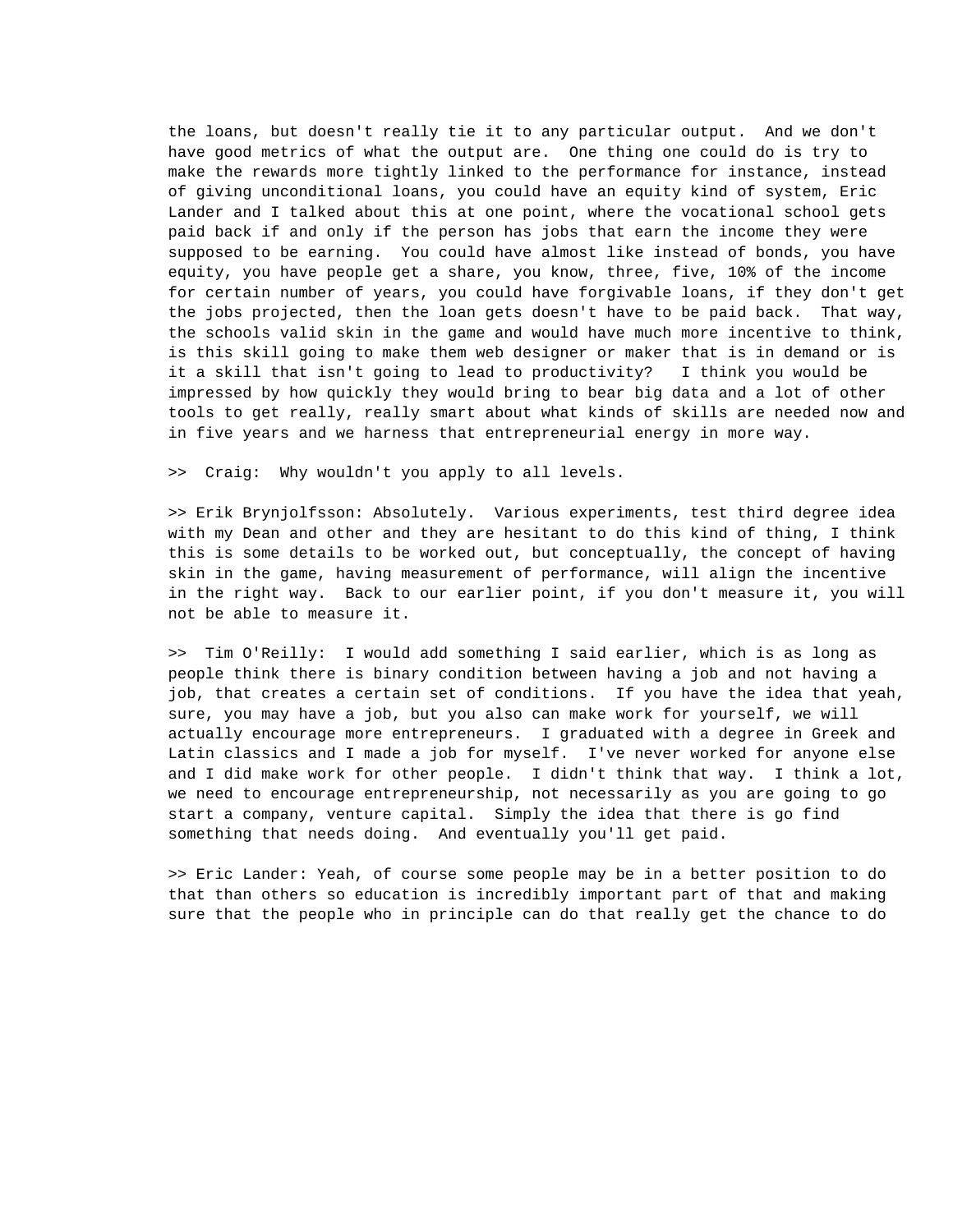that. That's really fascinating the conversation this morning. We're coming about to the end of the time. If you guys were to suggest to PCAST, we've taken on this topic as it lies in between the world of technology and the world of economics and I don't know exactly PCAST likes on take on topics that don't exactly fit squarely under one particular category. If you were to recommend to PCAST what else we might be learning about doing to address this big question that each of you are addressing from your very different point of views, what would you recommend as next step to PCAST if we wanted to think more about this top snick I'll give each of you a minute to tell us what you'd recommend.

>> I've been impressed by DARPA, inspire driverless cars, robots, we need new grand challenge for economists and people who are designing our organizations and institutions to reinvent the kind of economic system that matches this amazing technology. Tim has described outlines of one kind of a path. Frankly I don't think we understand it very well. But I don't think the same kind of institutions that work so well in the 1950s are the ones that will be needed in the next 10 and 30 years.

There's a lot of amorphous research out there on how this might work measuring things in different ways, incent vising people to create careers that aren't necessarily job oriented. New kinds of organizational forms that aren't forms, aren't markets, all of that is a very potent research agenda that if we specify grand challenge to go after that, I think we could make huge headway and that right now is where the bottleneck is.

>> Eric Lander: PCAST is next step, I didn't get in there, what would you have us do?

>> Erik Brynjolfsson: Support research to I'm a professor, maybe I'm being biassed.

>> Eric Lander: More research is needed?

>> Erik Brynjolfsson: Research to define that agenda, define grand challenge, kin to DARPA's grand challenge to come up with a set of organizations and institutions that could keep up with our technology.

>> Eric Lander: Got it. Tim.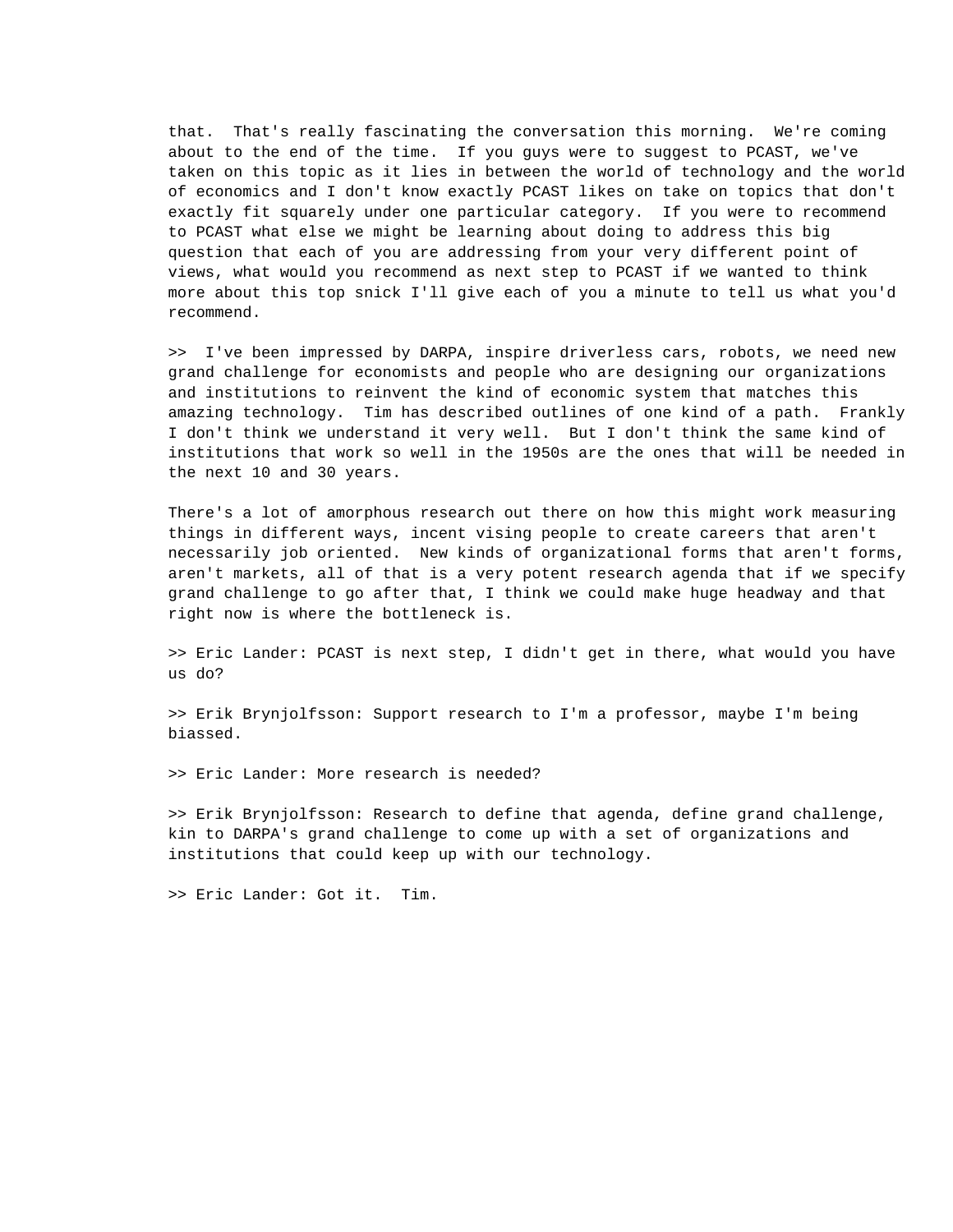>> Tim O'Reilly: My recommendation would be research agenda. It would be to identify areas where there are clearly large amounts of activity being spent, but not a large amount of monetization by the participants and that includes areas like social media, YouTube, the Maker movement starting to kick over, looking for more advanced things as DIY biothing happening out there. Try to identify those kinds of areas. And then start thinking about what kinds of interventions might actually help people to start monetizing in those areas. And to have the monetization not go disproportionately to a small number of companies. You know, the question is how would we monetize Facebook for the participants, not just for Facebook, monetize for the participants, not just for Google. So --

>> Eric Lander: And what if anything is appropriate role for government in there. That is delicate area to figure out what government should or should not be doing to help. Good. Dan, you get the last word on what we should be doing.

>> Dan Swinney: I thought Eric in his book and statement pose the question, you know, we had this huge advance in digital development in technology. The point is millions of people are being left out of it, that number is increasing. The trend is unmistakable. That leads to society that won't support research. I think Eric posed the question, talk about new technology, the question is how many people does it employ? I don't think it is debate whether you can sustain a society without middle class, contrary to the President's perspective. The question of institutional innovation, we are making huge strides, which I welcome. You know, we should continue that. But if we don't involve broader base of the population, the number of people will dwindle and dwindle in our society. I think creating that linkage, not widely understood between institutional innovation that drives discussions deeper into society in addition to the volatility and creativity of new ideas is really fundamental linkage that has to be affirmed in all aspects of technical innovation.

>> Eric Lander: Wow, we didn't know what to expect when we put together this panel, this was a little bit of flyer on our part. I'm really glad that we did. I think you've all provoked us. Each of you have done deep and original work in your respective areas and I think your perspectives are complimentary. This was an extremely interesting conversation. I think we're going to let it reverberate around the PCAST and see where we might take this next. I want to thank each of you for coming and for your work in preparing and sharing some pretty broad thoughts there. Thank you each.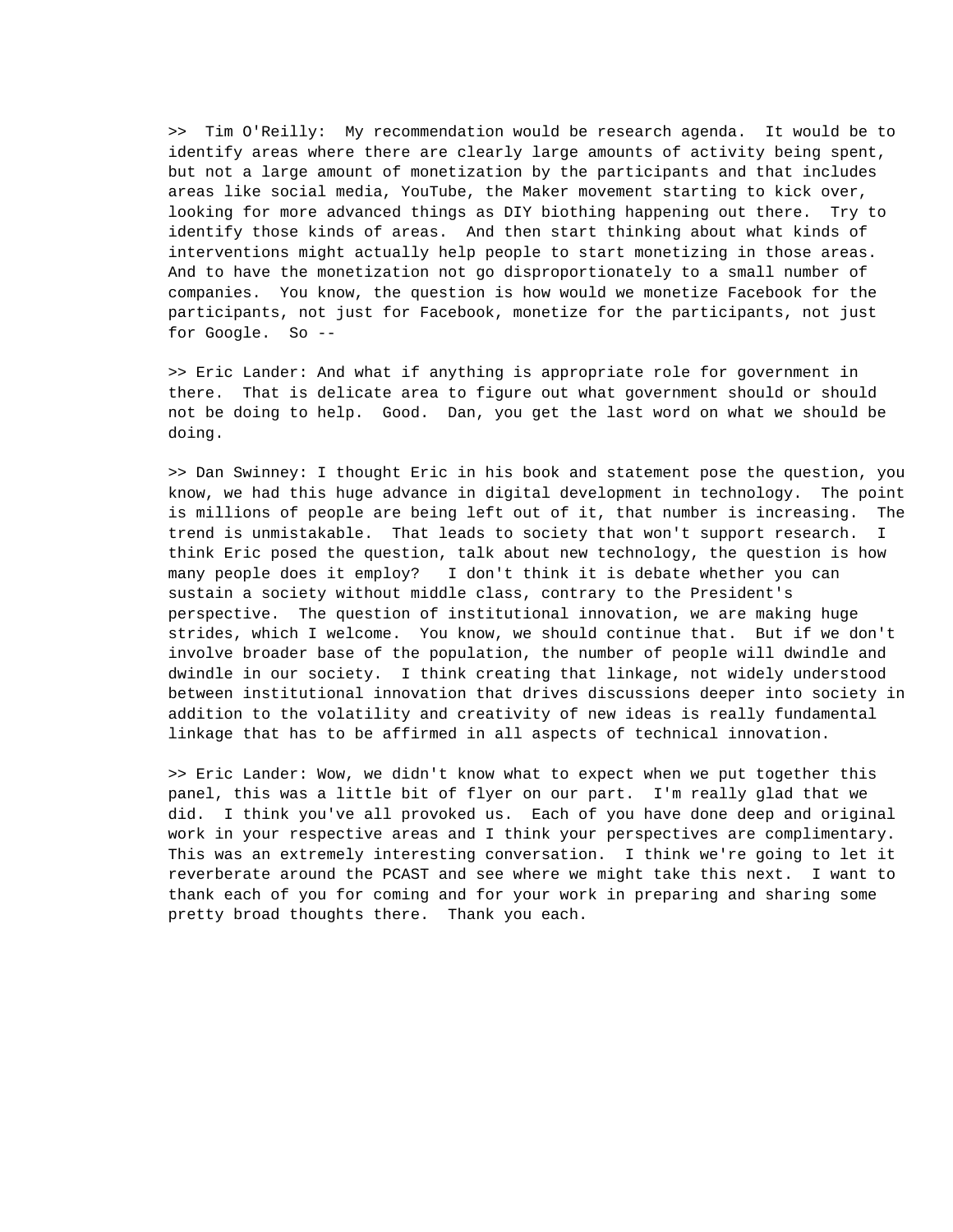(applause)

>> Thank you.

>> Eric Lander: We're going to declare a 10-minute break and resume at few minutes after 10:30 for the BRAIN.

(10-minute break) --

>> Eric Lander: Come sit down. All right. Let's settle in. So our next session is on the BRAIN. In particular, the President announced this BRAIN initiative. The BRAIN initiative stands for brain research through advancing innovative neurotechnologies and this is an initiative that stretches across the science agencies in the United States. I think it's extra ordinary to see the possibilities that can now be imagined and in many cases done for looking at the conductivity of the brain, the activity of the brain, you know, you reach some point where technologies just come together and can be used together with each other to collect massive amounts of information and begin to interpret it. So many of us have been impressed over the past couple years to see the advances in neurotechnologies and I think this is a very forward-looking effort to say that this is only going to increase and we ought to think in an organized way across the science agencies about this. We have today an amazing lineup. We have Francis Collins, from the National Institutes of Health, and Arati Prabahkar from DARPA, and John Wingfield from the National Science Foundation. We're also joined by Kathy Hudson from NIH, who will be available for discussion that we have. So to have NIH, Darpa, and NSF all with us at one table talking about the brain is quite a treat. We know that this initiative is still in the planning stages, that there are initial steps that are being taken now because you have all been working on the brain, this is not entirely new to be doing brain research. We are working together to really design, I know that there are committees organized to do this, we're interested to get update what you can tell us now about where you see this going and where you don't know exactly where it is going and are still planning, give us a sense of that, too. This is just the beginning. We haven't talked, I'm going to guess you have order you'd like to speak and it would be great if you took 10 or 12 minutes and we have enough time for real discussion afterward.

So what -- negotiating an order here. What is the -- excellent. That is so great. One, two, three. Fantastic. Francis Collins, tell us about the brain.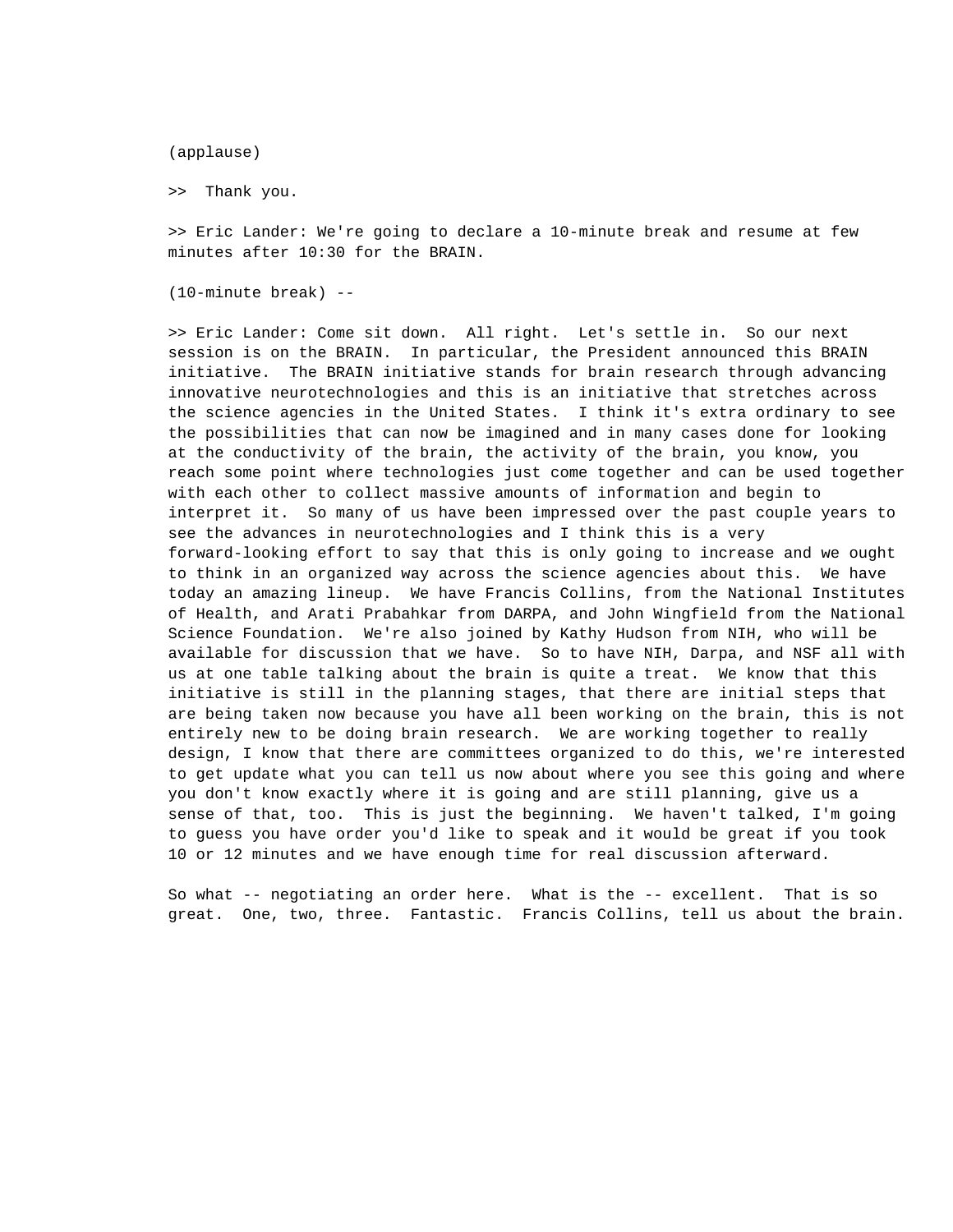>> Francis Collins: Well, thank you. It's great to be able to meet with PCAST and discuss where we're going with this. As Eric nicely described this is both exciting initiative and one fair to say very much work in progress which make its particularly good time to meet with all of you and hear your thoughts about DARPA's taking us. I'll start off focusing about the NIH component and sort of set the stage a little bit about how this is in fact wonderful example of interagency (inaudible). I also thought it would be fun to show you some of the technologies that have been developed in the last couple years which provide some excitement and perhaps foundation for believing we could generate more technology to begin to understand how this most complicated biological structure in the known universe does what it does.

Let's be clear, we're talking about a very ambitious effort, really serious about understanding the circuitry in the brain, talking about 86 billion neurons, each one has thousands of connections. So the notion that we are going to figure this out any time in the near future would obviously not be realistic, but we think we are positioned at this point in 2013, to bring together the kinds of science that has been bubbling up in an organized way to set forward some specific goals and mile stones and to speedup this process of really fitting -- filling in a lot of areas that have been currently outside of our reach. So let me say a little bit about NIH's view on on this and go to my colleagues.

Again, this was a remarkable moment on April 2, when this particular initiative was put forward in the East Room (of the White House), full of scientists and the presentation of the actual plan by the President himself. Learning the language of the brain is I guess one way to describe this, we still are working on the elevator speech of exactly how to describe something as complex as this and on make it clear what is different than neuroscience which has been going on for a long time. The need is certainly great, I don't want to overstate how this project is going to have immediate consequences for medical implication, if we had a foundation for understanding basic ways circuits work, we'd be in a better position to tackle brain disorders based upon that kind of information. Brain disorders are the number one source of disability in the U.S., 100 million Americans affected with conditions like autism, Alzheimer's and obviously much attention to things like TBI, PTSD, let's mention other things like schizophrenia and epilepsy, all of which will ultimately be benefited by understanding, function of the brain we currently don't have a good grasp of. Annual cost of -- you may have seen the paper in the New England journal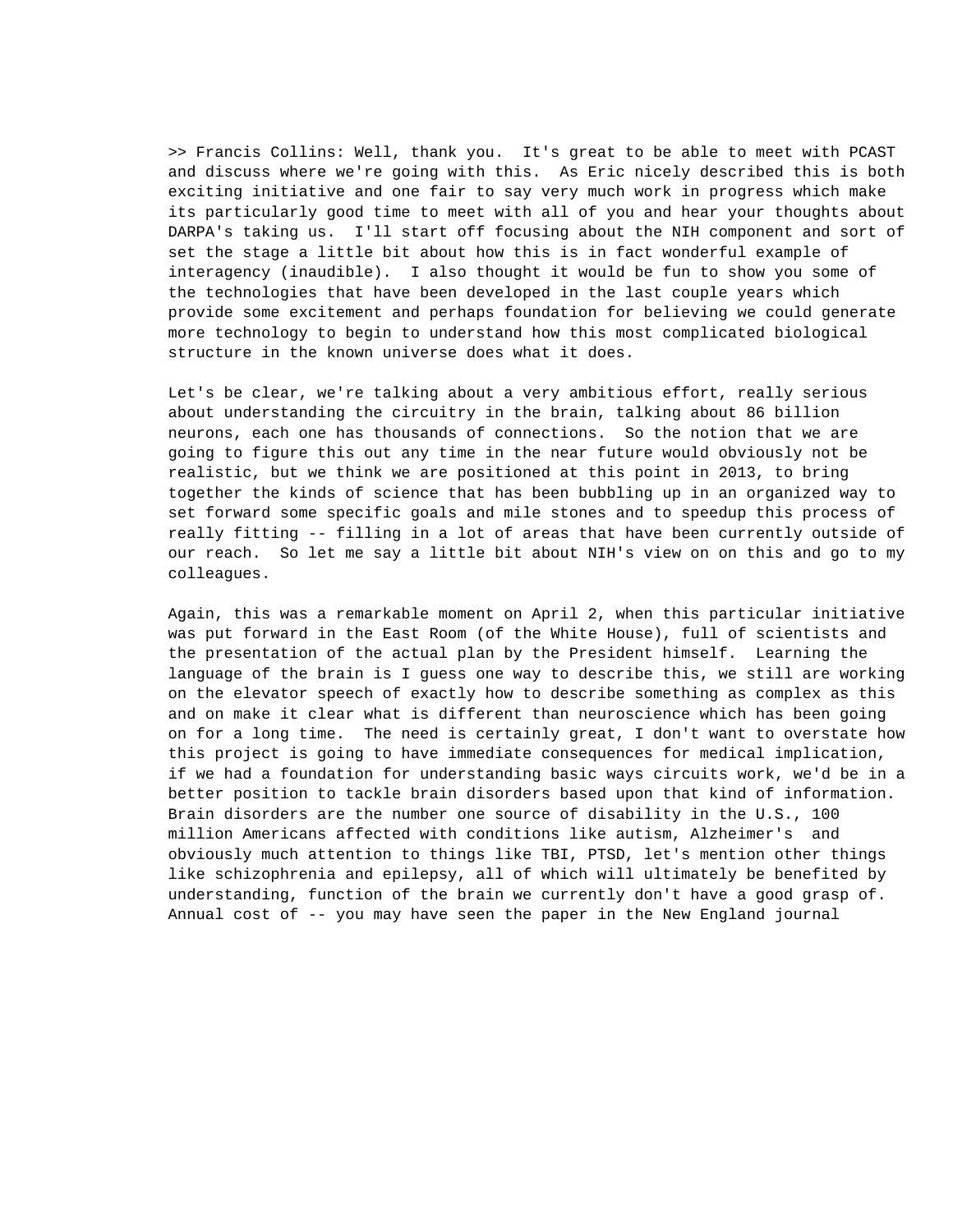suggesting Alzheimer's is costing us about that every year and that will go up and up and up because of the aging population unless we come up with strategies to intervene.

There is a need, but of course throwing money at a problem wouldn't be wise unless we thought there was scientific opportunities and here is where particularly in the last five years or so, really exciting new technologies emerging, some of which I'll show you in a minute, bringing together fields like optics and genetics and inform attics producing tools that allow us both in model organisms and humans to have insight into brain function and structure that are really quite inspiring. So here are a few of those.

Sort of take them in order. The brainbow you see there is a really clever scheme, using it is possible to identify not only the cell body, but to be able to track out axons, they have the same color and therefore to take a thicket of such connection and be able to figure out who is actually part of what. Really quite beautiful, one might say, makes nice poster, elegant scheme indeed.

The connection you saw rotating over there is a recent development which is giving us insight in the human brain in terms of the ways in which the wiring of the brain is constructed and this is based upon a particular approach of MRI, diffusion MRI, which you can see from the picture gives kind of images we haven't previously been able to get. Groups now particularly in Boston and St. Louis have generated the same kind of wiring diagrams for dozens of individuals, about 70 of these that are up on the web for people to start to work with the data, including identical twins, and it is interesting to look and see, are their connectomes more alike than you would expect for randomly chosen individuals. If they are, it is kind of subtle, quite a variation. Lots of interesting things to be determined there. At the moment, the connectomes have been on normal individuals, one wants to see what happens if you look at autism or schizophrenia, can you pick up indications of wiring differences.

Then there is clarity, just published in nature a month ago by Carl Diseroth, and his group, remarkable development they have been working on for seven years trying to come up with way to render brain tissue optically transparent, but preserve anatomy. The trick here is to take as you can see in the picture mouse brain and basically infuse it with hydro gel of acrylamide to color structure you can then stain. You can not only stain it once, stain it and wash it out and wash again so you can generate picture of brain structure with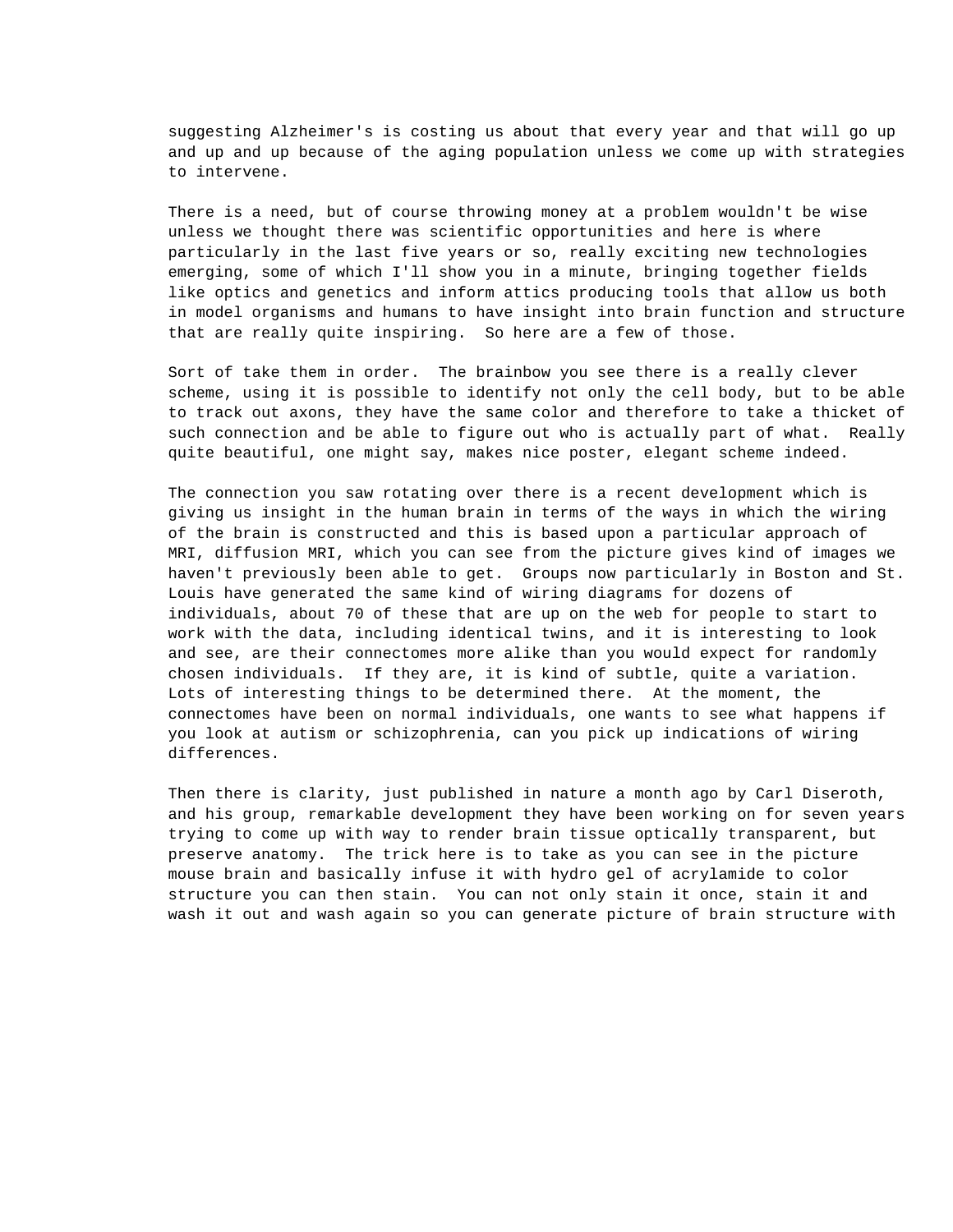multiple different monoclonal antibody or other means of assessing various neurotransmitters and cell surface markers are located. So here is what you might see. I will show you the mouse hippacampus, which has been in this example stained with a variety of different colored immunofluorescent, at this point you are basically slicing through it the way you would do with standard set of sections where you only get planer view. That is kind of cool. Now imagine that you can do this in 3D, because you can. There are many different things you can start to appreciate, especially when you can rotate it around, look at it from any direction you want. This is a fantastic view of the brain. This case mouse hippocampus, you can do this with human brain session, not yet the whole human brain, that will require development in terms of engineering. But this opens up an exciting new vista of understanding anatomy because previously we've had to do the reconstructions from planer views, which often make mistakes about what is connected to what. Truly an exciting development that lots of groups are picking up on.

Another thing that has been quite powerful is the ability to engineer, model organisms, I'll show you examples of fish and mice. In a way you put in a gene which allows neuron when it fires to actually emit light. So you can watch in real time, what is happening in large numbers of neurons as the animals undertaking some activity. This picture I'll show now, is done by pair of investigators at Ganelial Farms supported by (inaudible) larvae embedded to keep it from wiggling around. I don't know what it is thinking about, but a lot of activity sitting in that algorus plug.

This is pretty remarkable demonstration of the ability to record simultaneously a lot of action. So you are going to look here at about 100,000 neurons and the investigators estimate they are actually able to see 80,000 of those firing, a few missing hiding behind the eye. Let's see what happens when we start that off. This is sped up a little bit, each image is about 1.7 seconds apart. You can see those, a lot of stuff happening. Once in a while, something triggers a big flash like that, I don't know what happened right there, to get that fish excited, they don't either. There is a really big flash.

But the ability to begin to record from this, and obviously you need lots of signal processing and computational analysis to figure out what is talking to what, if you read their paper, you will see more and more coming forward. The ability to do this is really quite new and quite starting. What about the mouse? Mark Snitzer's lab at Stanford, this is small in the picture, you are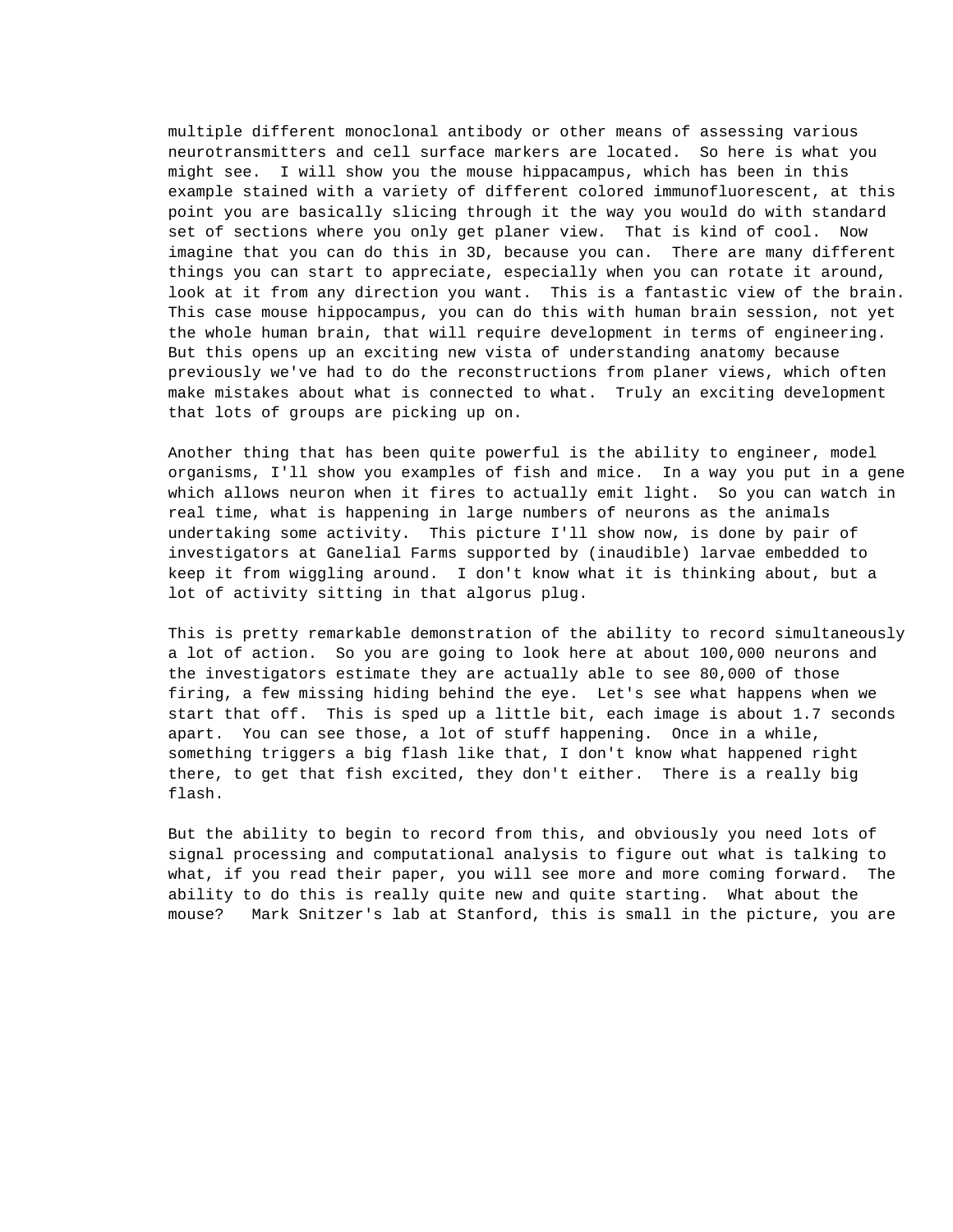looking at a maze, there is a mouse running around in the maze with wire connection to its head, which is actually optically recording what is happening in the mouse hippocampus as mouse traverses the various arms of the maze and again this mouse has been engineered so when neuron fires you get a green light clicking on. And there is roughly 1200 neurons in the field here that are being observed. Oops.

Come on. Oh, dear, maybe that one is not going to do its thing. Thank you whoever did that. Well, do it again. What you would have seen is a lot of green flashes there. The investigators would tell you there is a pattern there. When the mouse goes to the part of the maze where the reward is, there is a specific pattern that you don't see when it goes down the less productive arm. Early days trying to figure out how to process data. Well, then this is human and this is from University of Minnesota, Camille Uberville. Functional MRI, resting individuals just where you can begin to see random activities of the brain, but not that random. The goal is to see what is connected to what. So when you see activity in one part of the brain, it's not random what is happening elsewhere in the brain, a lot of symmetry here you can see. There is more than that with the processing that goes on. You can begin to just from looking at these patterns, interpret networks that are occurring in the human brain at rest in normal individuals. So those are just a few of the really quite appealing technologies that have emerged that I guess again give us the sense we might be at propitous moment for trying to tackle brain function in an organized way.

I guess while we could say those are really cool and we're learning stuff, we are limited in understanding how the brain processes information. We are pretty good at detecting individual neurons and as you can see, perhaps suites of neuron in model organisms. We have a gap in between the very small scale assessment and the whole brain analyses and we really don't understand how circuits work. The circuit in the brain is responsible for instance for initiating voluntary motion for processing sensory input, whether visual or olfactory or auditory or more mysterious, how memories are laid down and retrieved. We really don't understand that process and probably can't get there by studying in a very reductionist way individual actions of specific neurons. The so-called emergent properties of the brain are still a mystery and obviously an enormously important one for us to sort out.

Hence, what was announced on April 2, this mystery waiting to be unlocked and the brain initiative as the president said will change that by giving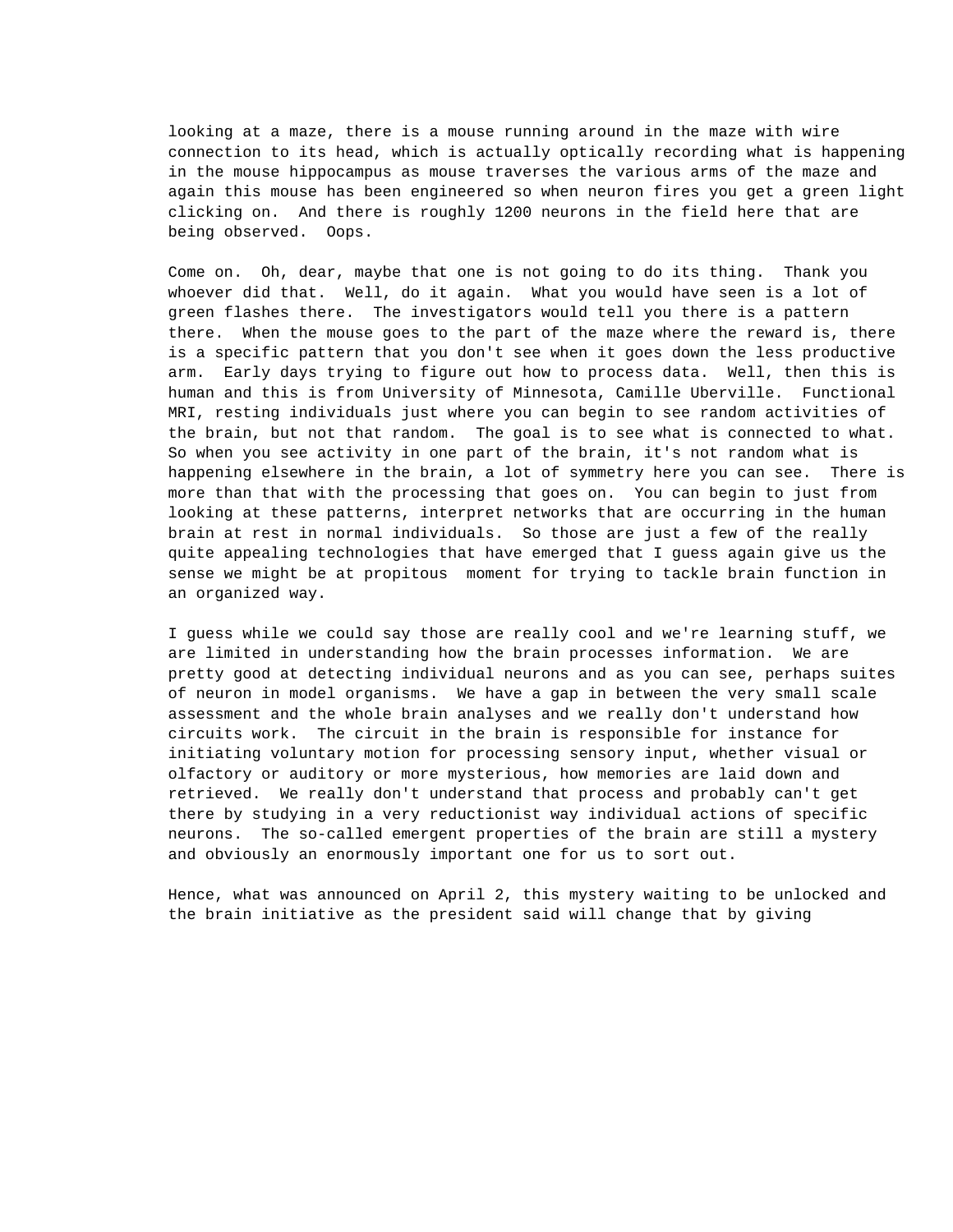scientists the tools they need. A lot about tools to get dynamic picture of the brain in action and better understand how we think and learn and remember and that knowledge could be, will be transformative.

The announcement on April 2nd in FY 14, there will be 110 million dollars specifically put forward for this project, as you can see, 40 at NIH, 50 at DARPA, 20 at the national upon National Science Foundation, John will tell you about that. There is substantial contribution coming forward for this effort from four foundations that are listed here and others potentially may come and join. Allen Institute for Brain Science has been doing phenomenal work in this area for Mouse and for human, is very excite body this and Paul Allen and I were able to write Op-Ed about this demonstrating how wonderful a partnership this can be between government and private foundation. Howard Hughes with Ganelia Farm effort being focused on brain function, particularly in Sock institute coming forward and cowboy foundation who played significant role over the course of the last couple years in generating workshops to talk about the idea of having this kind of organized effort. So this is a good example of that kind of partnership coming forward. Not listed here are companies, quite a few of them that are also interested in taking part in this, but are waiting to find out exactly what it is. And we are, too. Let me come to that.

So for NIH, we felt that the potential here is enormous, but it is still in need of some specificity. If you mount a program of this sort, you need to be clear what your goals are and your time tables are, you can't generate trajectory without that to the genome project, need to do what was done by the Bruce Albert panel back in 1988 after discussion about genome in order to give it real specificity and make a plan.

So in order to do that, we need the kind of experts that would have the most broad view of this to help us. The goals here are certainly in a general way to accelerate the development, application of innovative technologies, because tools are going to be critical here. And to build on on this growing scientific foundation bringing together disciplines that are talking to each other, but perhaps could talk to each other even more broadly and more productively if given this kind of stimulus. We have asked an advisory council working group to assemble a plan and I'll show you the roster here in a minute. It is really quite a remarkable group of experts, a dream team, if you will. And they are charged with coming up with goals, developing a plan, including time tables, milestones and cost. This is the team, it's being co-chaired by Cori Bargman at Rockefeller. Bill Newsome at Stanford. And those familiar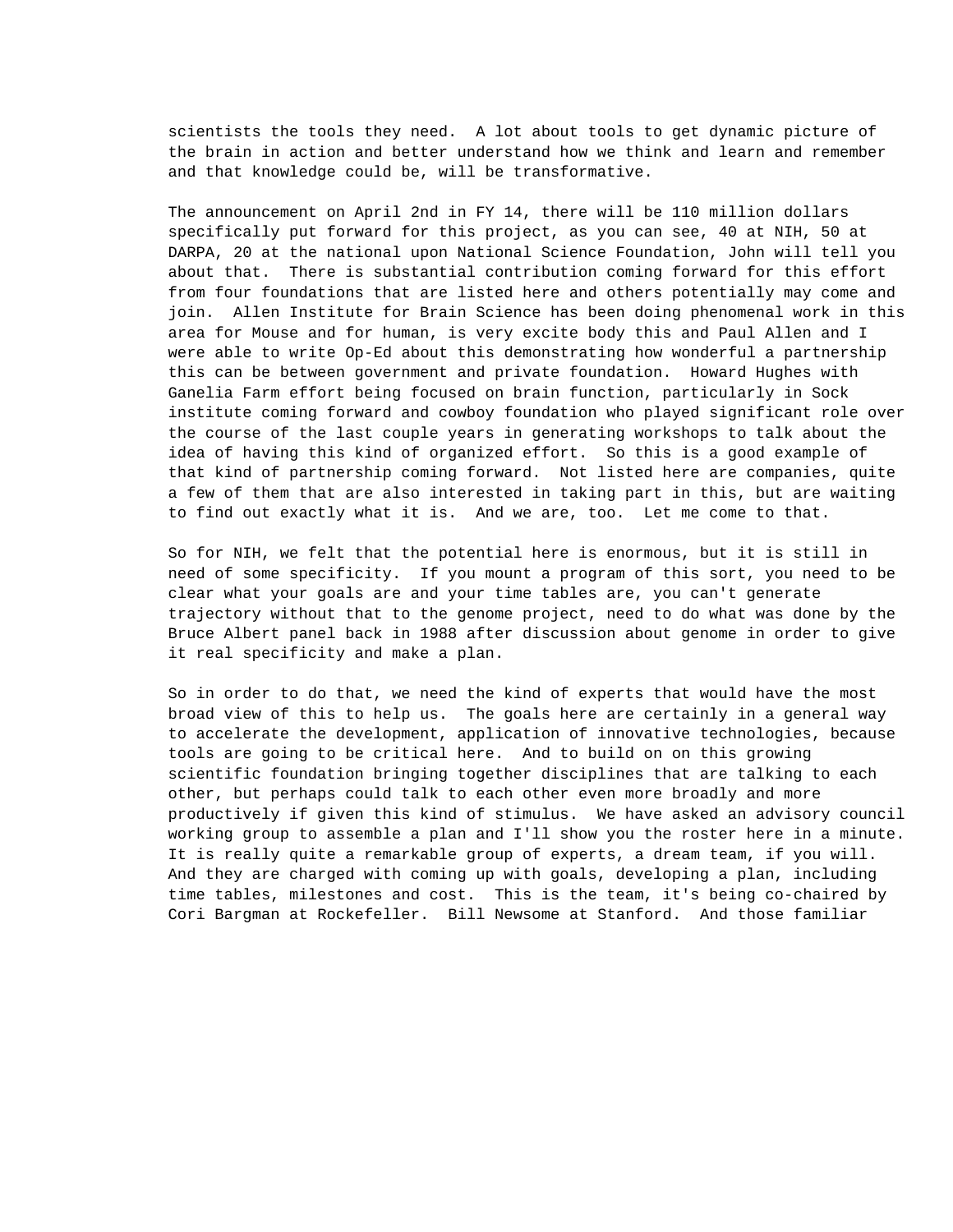with neuroscience will recognize the other names, some of them whose data I have already showed you as examples of what can already be done in terms of tool development and technology. We do have exoficio membership of (Inaudible) and Kathy Hudson at NIH, but otherwise, the group is constituted of scientists, as you can see, from a variety of different parts of the world.

This will be anchored in my advisory committee to the director, the highest group at NIH in order to provide the expertise that can guide the institutes and I should say I'm sorry that neither Tom nor Story Landis could be here this morning, they have been incredibly important in thinking and planning about how NIH's role can go forward, I'm not a neuroscientist, although I'm on a learning curve that has been a lot of fun. Tom and Story have certainly provided a lot of the details to get us to this point and will continue to be deeply engaged through the NIH neuroscience blue print.

So we will have these experts cross sectors and disciplines, blue print is a connection between all the institutes at NIH that are involved in neuroscience research, but particularly NINH and NINDS and this group will seek broad input, hold workshops, hear from the community about exactly what are the greatest opportunities they are asked to produce interim report on high priority areas by this summer so that we can use that to inform our decisions how to spend 40 million in FY 14 that NIH is to put forward here. Public will have a chance to be involved in this in lots of ways, both electronically and in workshops and the public is started to get engaged, some of them. Here is one who got engaged on April 4. Steven Colbert, wearing skull cap connected to a lot of wires and demonstrating in fact despite what you might have thought, Steven Colbert does have brain activity.

So finally just because there have been concerns raised about is this good time to do this afterall budget for biomedical research is under severe stress with sequester having removed in one fail swoop 1.7 billion from our budget. Some have said what are you thinking here, trying to start bold new program? My response is, if we are going to hunker down in the face of budgetary constraints, then perhaps that is not a very good way to make a case for the value of what we need to do, if we have an opportunity here, let's take it on at whatever scale we can manage, but it is obviously not going to be a good idea to simply delay indefinitely and when a new opportunity comes along.

Let me emphasize, what we're talking about here is a small contribution to the overall expenditure on neuroscience, as you can see, NIH spends on annual basis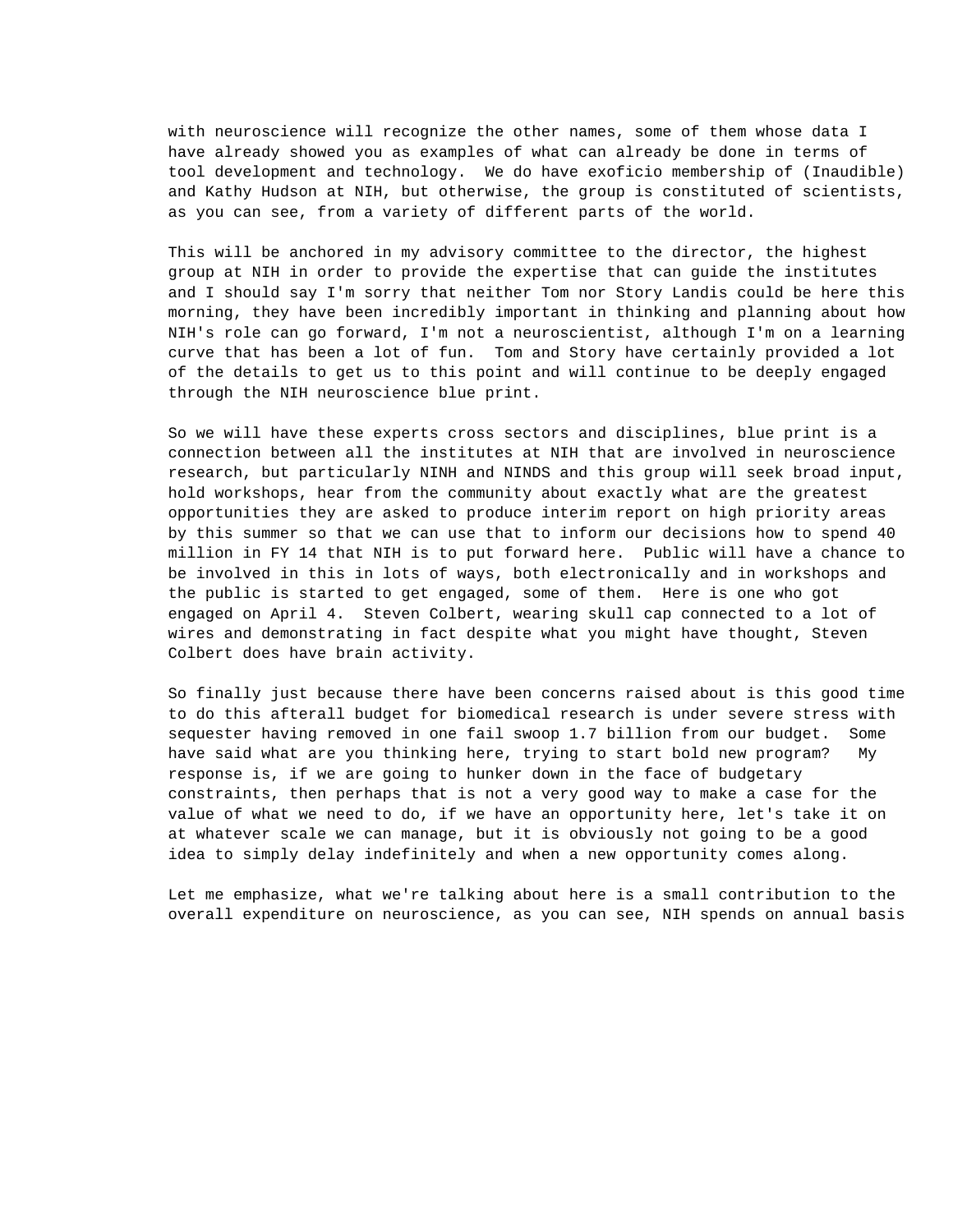about 5.5 billion dollars, minus 6%. And the brain initiative that we're talking about at 40 million is less than 1% of that. But as just as with genome project, the goal would be to develop approaches that will have benefits across the field and will provide investigators, including majority who work on RO-1s with tools to enable them to do their own research more quickly and effectively, just as genome project has enabled RO-1 investigators interested in genetics to go faster than it would have been possible without that kind of community enterprise.

So I think it's nice to be able to talk to PCAST about this interested in your thoughts, president calls this next great American project, obviously I'm excite body that, too. Many things yet to be determined, but I think this is a moment where we can take on with enthusiasm and energy and vision a challenge that ultimately could be really quite ground breaking in this perhaps greatest remaining frontier in terms of human biology, which is how does the brain work.

I will stop and turn it over --

>> Eric Lander: Thank you, Arati.

>> Arati Prabhakar: Let me take a differt tact than Francis' by starting comments by giving you context about DARPA, so you understand how we are approaching this project and share some core elements focus on brain function research and wrap up with thoughts about how all these pieces and how we work with partners across government. I think many of you know DARPA was created in 1958 as direct consequence of the surprise that we suffered when the Soviets launched Sputnik, as that time as now we understood technology is cornerstone of National Security. We want to be sure we never experience that kind of technical surprise ever again. DARPA has delivered on its mission of preventing technological surprise, usually by delivering surprises of our own, and so today in the military we are known as the place that made the pivotal early investment that led to prevision guidance and navigation and stealth technology and UAVs and communications in networks and infrared night vision, a set of capabilities that have radically transformed how we fight war today.

But of course the technology community, we are also well known as the agency that made the pivotal early investments in many areas of material science, including composites and compound semi-conductors and DLSI and CAD, and graphics and AI and most famously of the DARPA net that led to the internet. These two facets represent the two sides of what has come and what will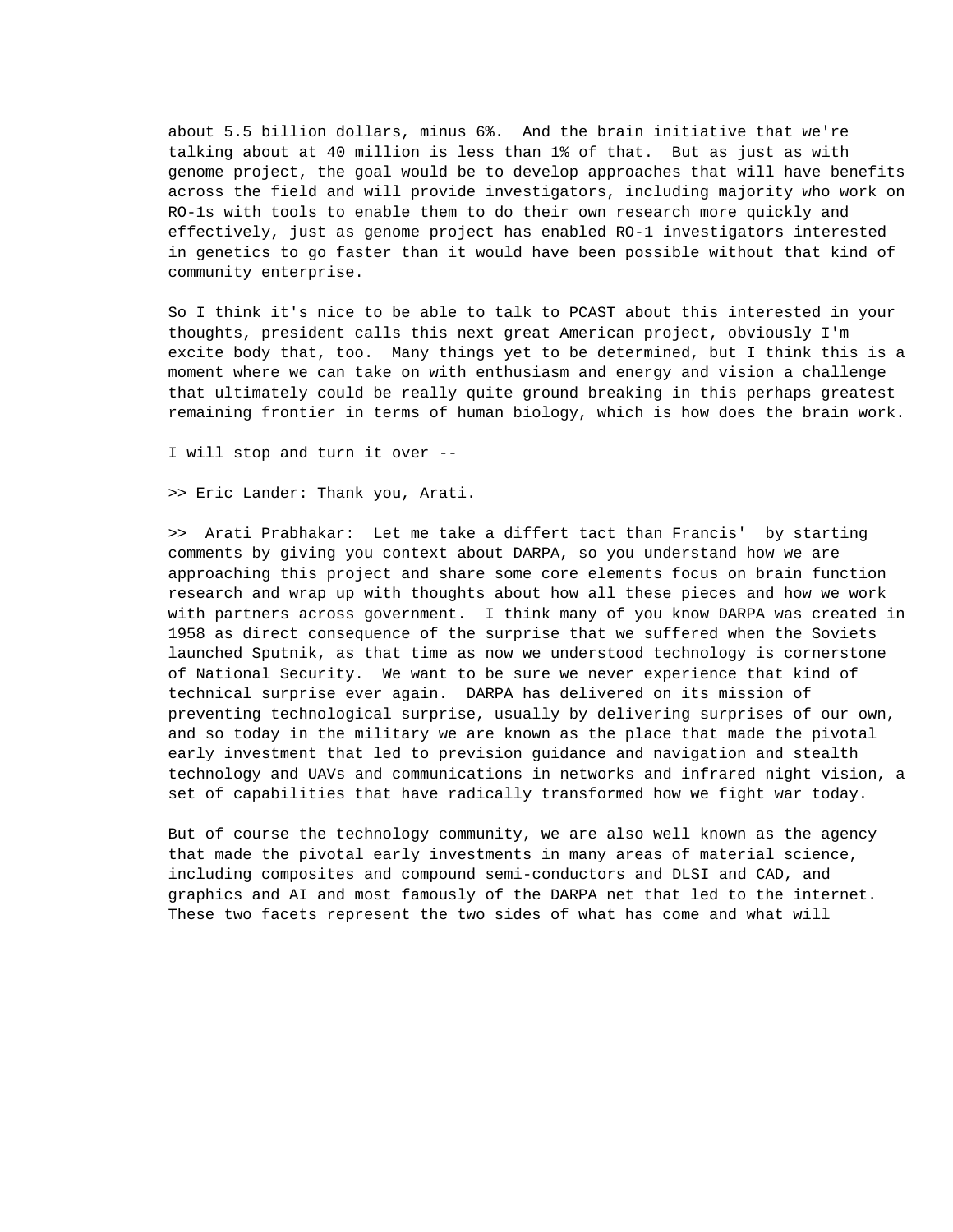continue to come out of DARPA's work and they sound a little bit different, but in fact very much the same. The technologies that are in your cell phone, the MIMS technology that gives you accelerometer information and the way you connect to cell tower through power amplifier and the internet backbone that you use to communicate those technologies are actually the exact same technologies that we use for the military capabilities that I described. So that is the heritage that we're very proud of today. We're working on the next generation of revolutionary technologies for National Security. And with that, as always, we're continuing at DARPA to invest in the key enabling technology, some of that, a lot of that work is the next generation, next chapter in the information technology story or the material science story or the electronics story. Over the last 20 years at DARPA we've now started as well building some interesting new technology capabilities that have roots in biological sciences beginning with the earliest work we did in that area was understanding pathogenesis and infectious disease in context of biological war fare defense. Today we have a number of activities that have biology in their roots and the BRAIN function research is the example that I'll try to focus in on here.

Let me tell you what we are doing in our part of the BRAIN initiative. As with everything else in technology at DARPA, our story begins with National Security question, and you know, even though we have a long history of being the agency that builds gadgets and technology war fighters use, in fact, when we really look deeply at how our military service members do their jobs, what quickly becomes apparent is that these are individuals who have to learn incredibly complex tasks and missions. They are people who have to operate extremely sophisticated equipment and work with extremely complex systems to do very challenging tasks. Part of what they need to do is to interact with different types of people and organizations, be it others and their own organization or people in a country where we are trying to have some influence. And finally, these are individuals who are subject to extraordinary stress and extraordinary injury. And our focus on brain function research is in pursuit of an understanding that will allow us to help our war fighters with every aspect of these very challenging tasks they have. And here as in many other areas, we view our objective as creating a set of technology and capabilities, building on top of a really critical science foundation that is laid by our partners at NIH and NSF in this particular instance, Francis talked about what is happening in neuroscience and at the intersection of neuroscience and many other disciplines. It's a really fertile time and a very exciting time in this area and a time in which we at DARPA believe there are going to be some important technology capabilities that grow out of that. So what we are seeking to do is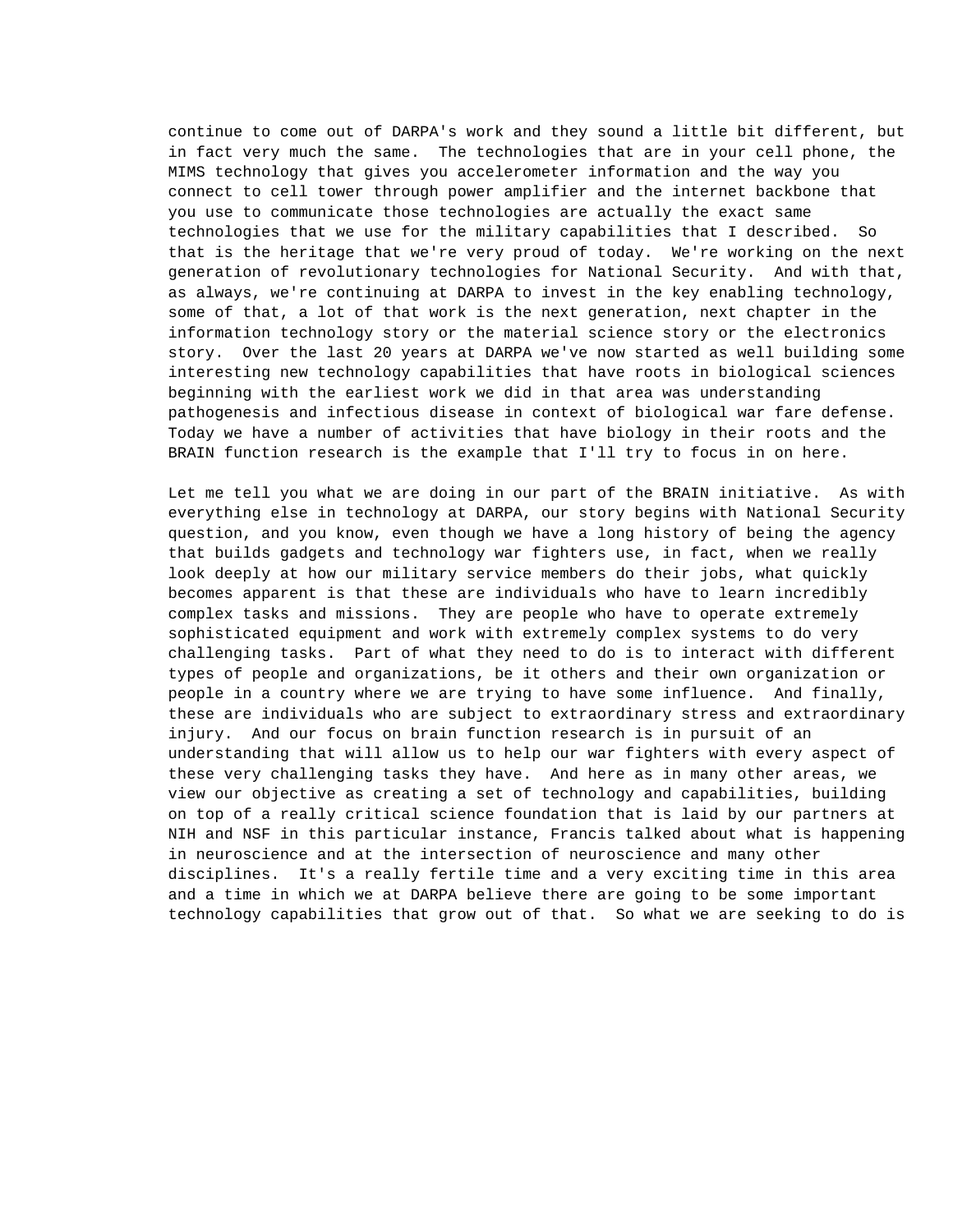to increase our understanding of brain function, to use that to open the door to new capabilities of the sort that I mentioned specifically, how human beings work with the world. But beyond that, we also are interested in whether these new -- this new level of understanding of brain function can also potentially inspire new architecture and new approaches for computing and processing and that is another branch of what we're looking at. The work we're doing at DARPA in this area is not new in 2014. We've had a handful of programs focused on brain research in the last few years, that work was largely inspired by the issues of our wounded service members coming back from Iraq and Afghanistan, PTSD and traumatic brain injury of course are sadly they are the signature injuries from these conflicts. And along with the concerns for wounded warriors dealing with those issues, coupled with that, a desire that we had at DARPA to see if there was something we could do to dramatically advance prosthetics capability for those who had lost limbs, especially arms. Those were original inspiration for the first set of program in this area. And let me just describe a couple of them to you to give you a sense for the kind of things we were doing. One was program called revolutionizing prosthetics, it had two components which have come together. One was to develop a much more sophisticated robotic prosthetic arm that had many more degrees of freedom and much more complex functionality. With that, at the same time, we also were investing in research to understand the kinds of neural signals that would control those kinds of motions in a natural way. That work culminated recently when we started doing first human trials and today a woman, Jan, who is a quadriplegic, has been for a number of years, she was one of the early volunteers to have neural implants placed through surgical procedure over a period of months, she has learned how to control and manipulate the sophisticated robotic prosthetic arm in a way that is really quite remarkable. She is able to do quite sophisticated things, just very simple but sophisticated things like picking up a stack of cookies and offering them to a visitor, something she's not been able to do for many, many years. When you watch her do that, you realize what is happening here is a very natural level of control for a function that we all do quite effortlessly, more effortless -- I can't say the word, easier for her to do it than for me to say the word. For me, this opens quite an amazing window into the kinds of possibilities that lie ahead. Obviously for restoration of function, but potentially for so many more things. Let me briefly mention the other example and I think it will also show another interesting window that is opening.

Another branch of research, another set of programs that we've had, has looked at the issues of memory loss and in particular focused on the question of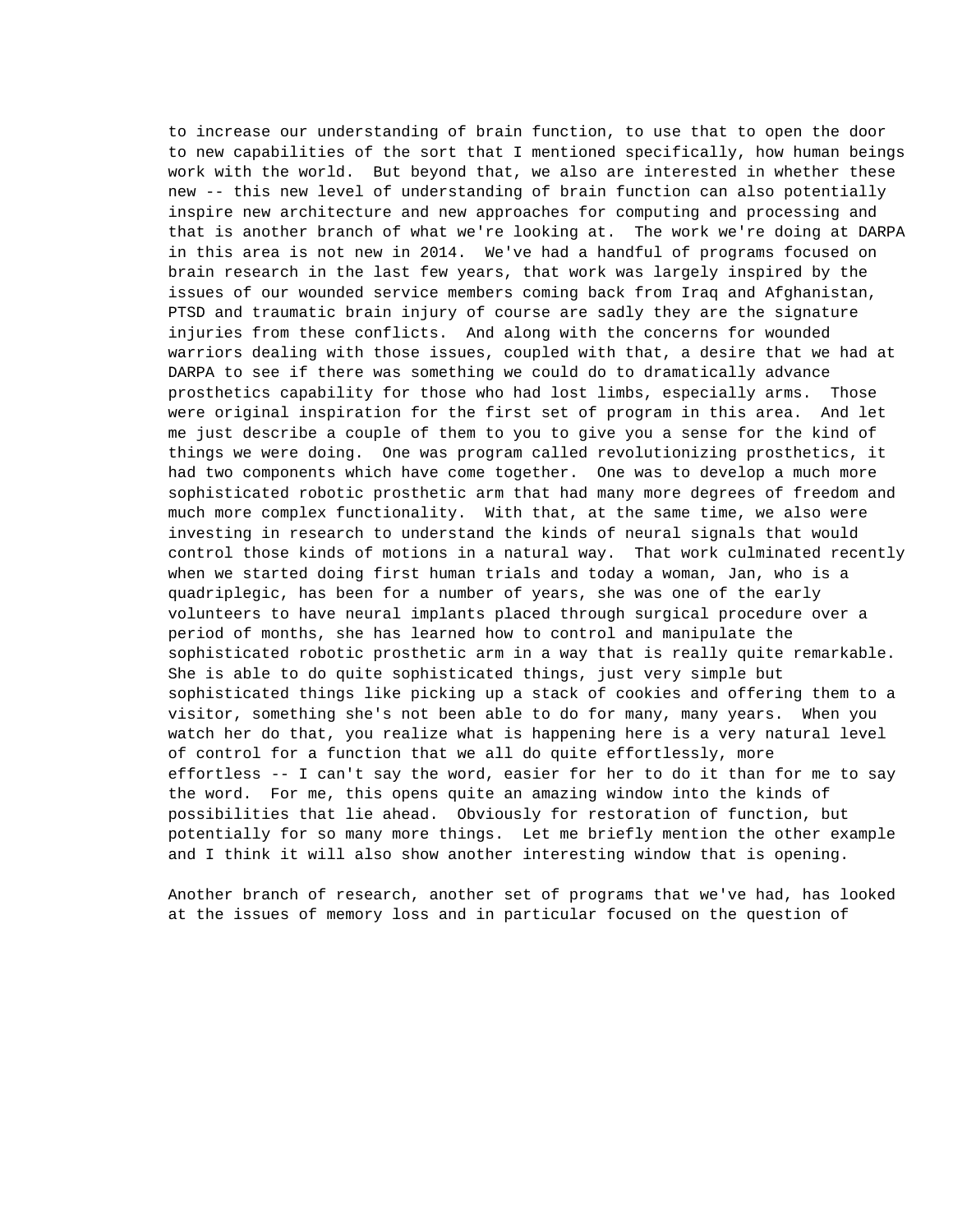whether there is way to construct a memory prosthetic, a way to capture and transfer memory information. In that work, working with rats, we've been able to demonstrate the ability to capture the initiation sequence for complex set of motor tasks. In highly trained rat, we've been able to demonstrate transferring that to a naive rat who can then perform a complex function. We've been able to demonstrate in a rat with a lesion, that would prevent the transfer and flow of that memory information in the normal course, we've been able to show basically jumping that gap, jumping across the lesion and restoring the ability to have that -- I want to be very clear this is not broad-based memory transfer this, is specifically about initiating a particular complex motor task. But again, very early work, but again I think it opens an amazingly interesting window into what might be possible down the road. I think this is probably a good time also to mention that in this area as in many others at DARPA, because our job is to be pushing the frontier of new technologies, we often find we are the first people to be stumbling into some very powerful capabilities, often with uncomfortable implications and I think the two examples I gave you, I don't know about you, they excite me and make me uncomfortable at the same time. Our job is twofold, one is to not back away from technology when they make us uncomfortable.

This is our job in pursuit of National Security.

It is one reason we exist. But the other half of our job is to make sure that we take a role in raising these broader societal issues, legal issues, policy issues, ethical issues, safety and security issues and again this is not unique to the brain research work that we do. I think this is a particularly good example of a place where we want to make sure we are shining a light on these kind of questions. Part one of that is to make sure we do our work in a way that meets legal and ethical and regulatory requirements, that I think is straightforward. We have mechanisms to do that and that part has worked smoothly.

It is something we continue to be strongly committed to. But we also want to take an active role in engaging broader societal discussion about how others will use what comes out of the r&D stage effort we are engaged in today and we're hope nothing this particular case to work with the President's commission on bioethics as the President asked that group to be part of working with the BRAIN initiative and we hope to make have that connection be a good way for us to raise and explore those issues. So that's where we've been, some ideas about the kind of possibilities that lie ahead, specifically our programs going forward, you should expect to see more work that demonstrates the kinds of capabilities we think are becoming possible with the new research that is emerging. We want to add to that, efforts that will try to drive forward the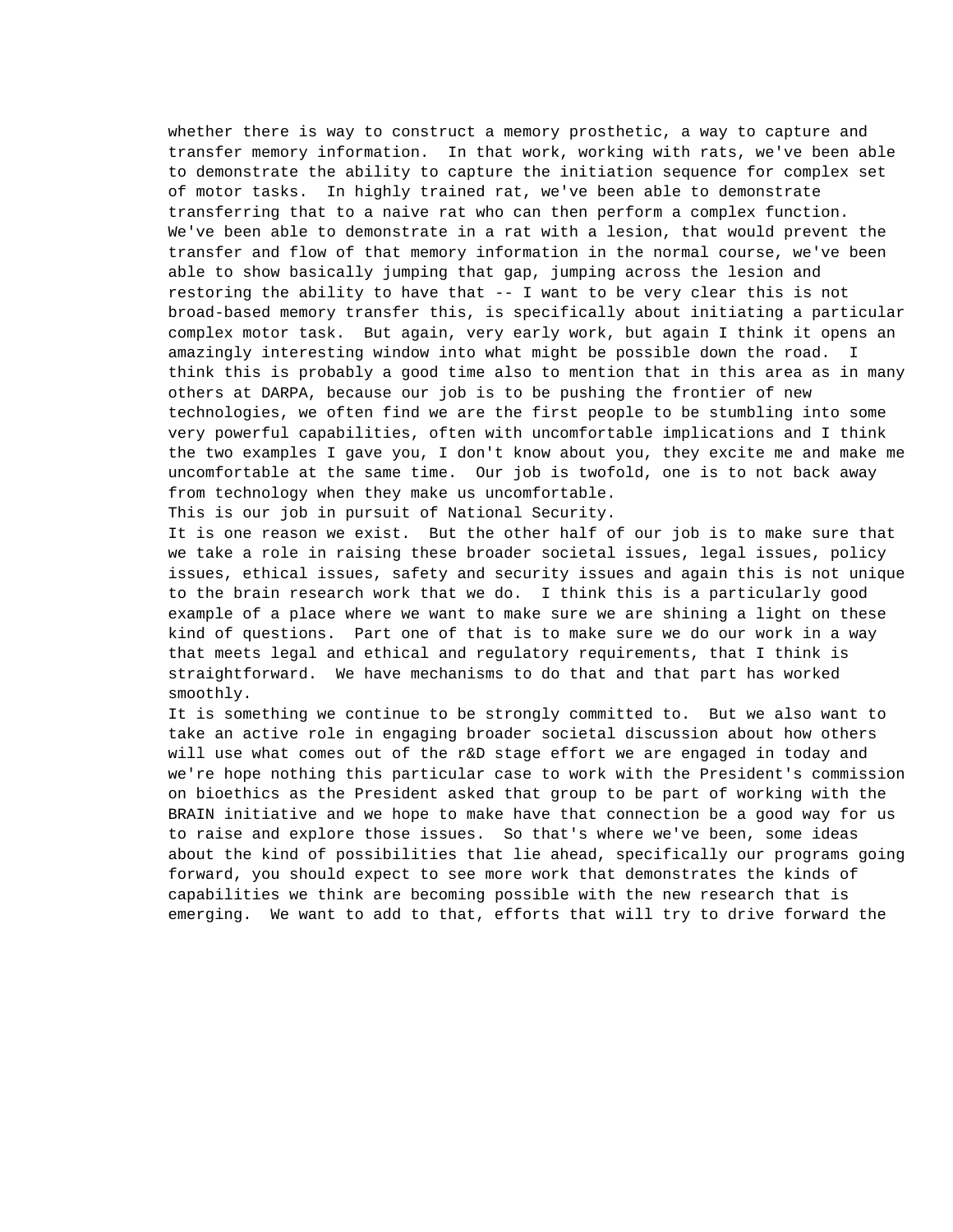tools that we have to measure and to assess and to enhance our understanding of the brain. I think one of the interesting challenges in that regard is it is easy for people who are in the measurement business or in the tools business to come up with lots of cool ideas, but the brain has so many dimensions and so many ways in which that job could be tackled. We really see this iterative process where we're demonstrating new capabilities, building models and from those insights we have clearer understanding of what kind of tools would really advance our capabilities and then as we get more data from tools we improve mod and he will do more demonstration and the cycle continues. That will be very productive and then in addition to the work that all of that is about the human brain and how we work with outside world, but again, in parallel, in some is of our microsystems work, we'll continue to look at whether there are neuromorphic architecture that can be potentially very useful for computing and processing tasks, as well. So let me just finish by saying, let's just the nuts and bolts of it. 50 million as Francis said in fiscal 14, for us this, is continuation of work we've been doing at the same level. It's not new money. The initiative is great opportunity for us to link more closely with the partners across government. And I think I'm sure it is clear from your prior interaction with our agency, but as you are listening to what you are talking about in the brain initiative, we each are going to work in different ways to make contribution to this area at DARPA our model has always been to have our program manager set the agenda and drive theory they work in, that works because we get phenomenal program managers from universities and industry and other parts of government who come to DARPA for three to five years, we bring them in for biases and strong views about areas, but when they get there, they spend a lot of time Eric and I were just talking before the meeting, my two favorite verbs for what program managers need to do is listen and synthesize and from that project vision about an area and build a program and drive it and because we're in the technology business and we're looking to create these kind of breakthrough capabilities, that is our business model, very different than the kind of science driven peer review process that is so critical in our science agencies. But you know, this brain initiative is good example of how complimentary approaches knit together, but to me it's microcosm of how the whole ecosystem works. We at DARPA are not going to exceed in anything we try to do unless we have other pieces, the funding parts, but particularly the institutional capability in our universities and our private companies in our labs because we're project agency and we are completely dependent on having that healthy community in order to go build the breakthrough capabilities that are our job. So few comments I hope will be helpful.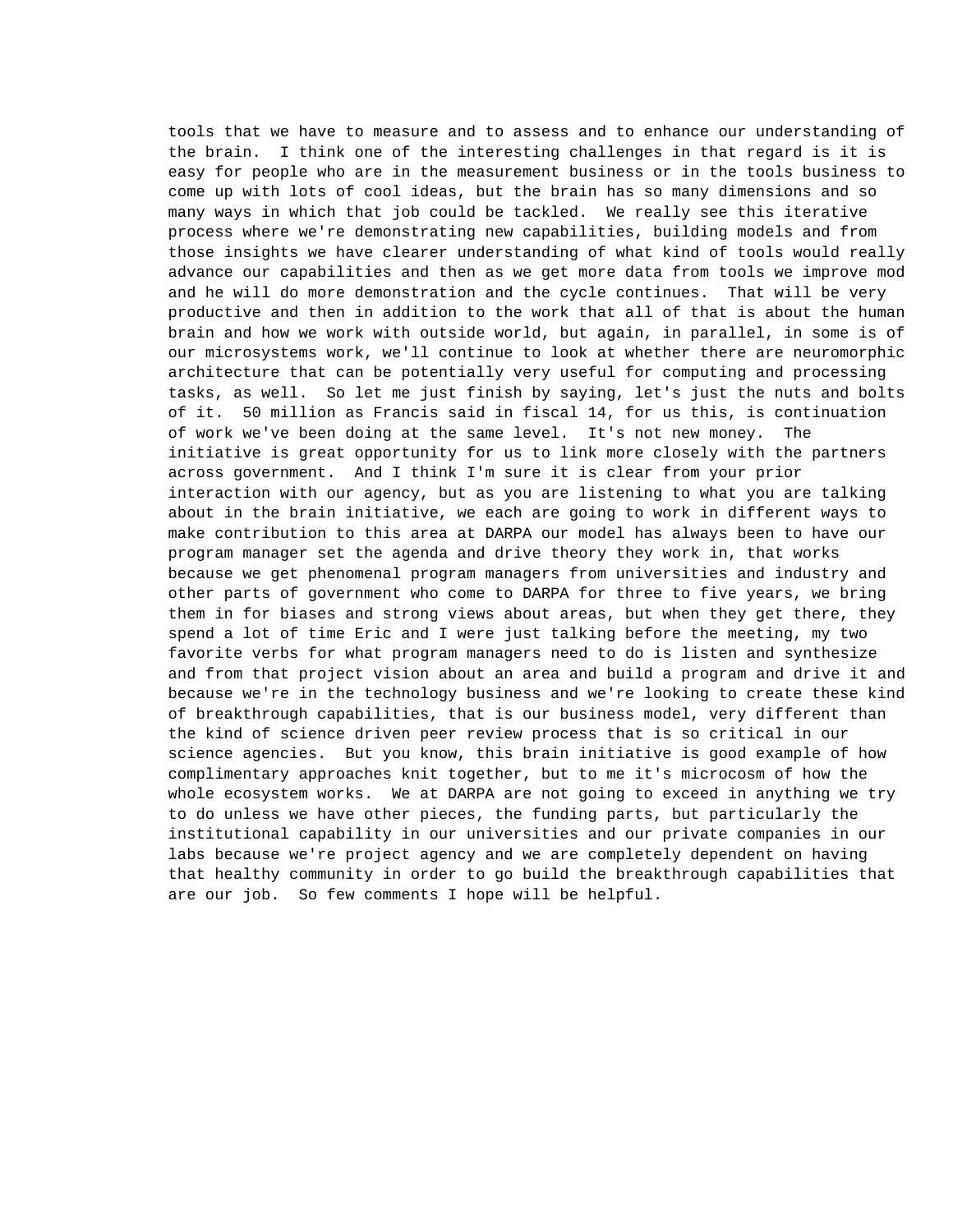>> Eric Lander: Great and very exciting and you touched at the end on something I want to hear more about, how the different approaches taken by NIH and NSF and DARPA complement each other in initiative like this. I'm impressed this is vastly stronger because of the different approaches that are going to be taken. I'd love to hear more in terms of what it means, in terms of planning or not planning, both are important to sort of, I know DARPA puts responsibilities in the hands of great program managers and giving them a freehand could be a good hand, too. John Wingfield from the NSF will complete our trio of science agencies and tell us about the perspective of the brain from the NSF with respect to the BRAIN.

>> John Wingfield: On behalf of the National Science Foundation, thank you for being here and what NSF is doing in relation to the BRAIN initiative. I will start out and say, we are a small agency and great envy at Dr. Collins' budget, our entire budge set about \$7.5B small fraction of that is neuroscience, about 75 million or so per year.

But I think if you look at our mission, that we are focused on basic research, fundament research, give you some idea of how we contribute to the bigger picture. So Dr. Collins and Dr. -- pointed out, (inaudible) and also educate the work force needed for the brain initiative to succeed. That is where we see our contribution. (Inaudible) geosciences because that is where biological oceanography is, computer information, science and stem education and biology. And we also must emphasize we do have collaboration with other agencies and I'll refer to again in a moment. So NSF core programs in a number of directorates, major research instrumentation and inspire program, these support research to develop molecular scale probe, sense and record network activity, develop imaging and related nanotechnology to determine the genomic and neural circuitry, emergent property of the brain. Also, establish relevant conceptual and theoretical framework which is very important. And this is particularly where social behavior and economic science come in. For example, to link brain activity patterns to cognitive and behavioral function in ecological evolutionary and development and social context. To apply social science theory to link pattern of brain activity to individual behavior that underlie what humans do. I think these -- this later point is important because it allows us in the future to be more experimental rather than just descriptive or correlational. We see contribution there. Some examples. Recall the brain at scale. Up to genetics, you have seen the pictures already, the brain bow and the connectome, and system, neuroscience, computational neuroscience and nanoproperty of neurons. Why do we have some of the same slides as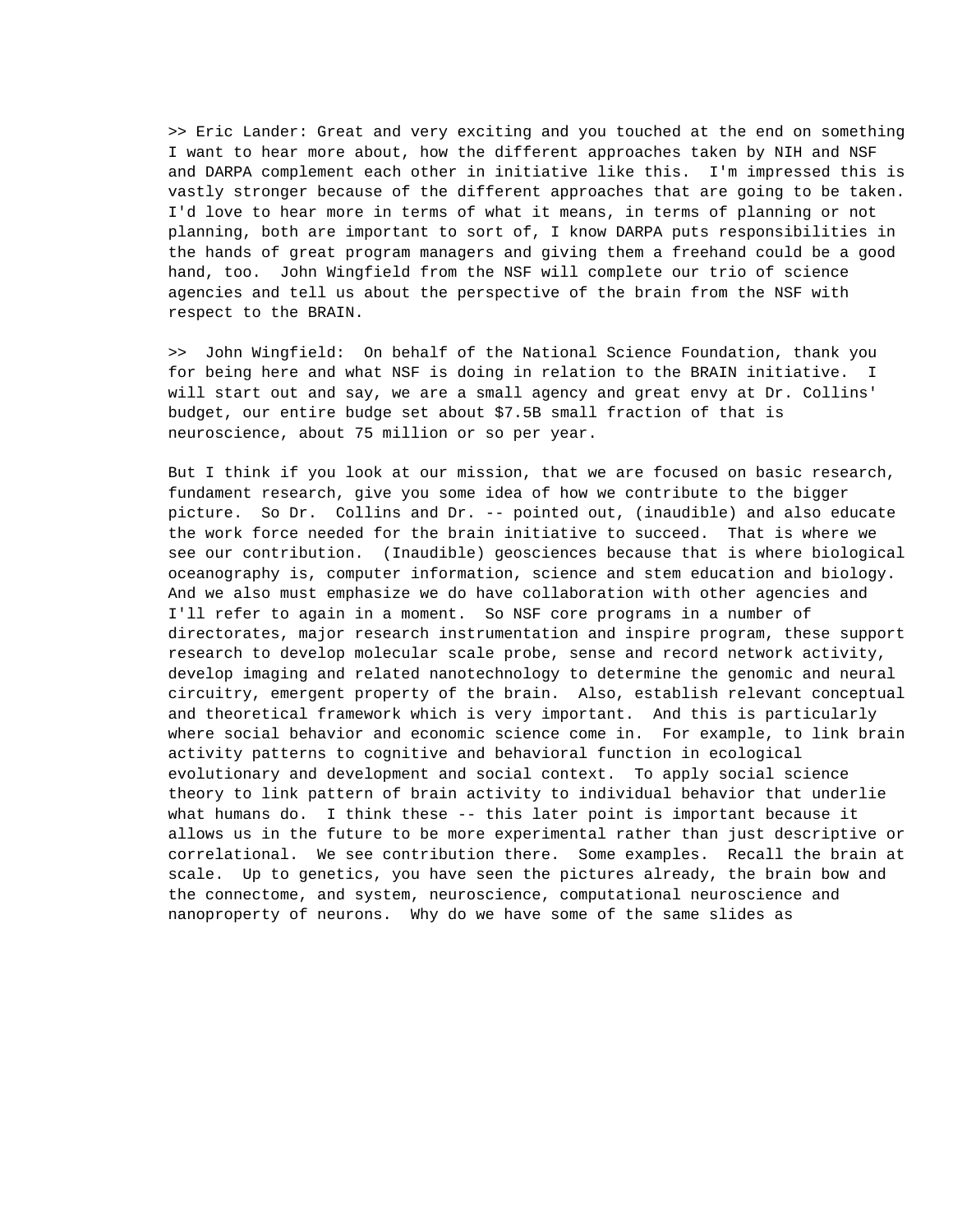Dr. Collins? This is because these principle investigators get funding from (inaudible) DARPA, Allen Brain Institute and so forth. We all contribute in various ways to the overall goal. And NSF here is contributed in particular to the development of the tools.

So let's take the genetics as an example. And respect proteins are introduced into neuromembranes and these rhodopsins enable living tissue in real time and precise control of neuron and simultaneous measurement of effects. This again is called Diseroth, heavily funded by NSF and NIH and DARPA.

I show this slide, these rhodopsin proteins link to iron channel, were discovered in algae, microscopic plants, they control the movement of algae into the light and shade according to photo synthetic need. It was the discovery of these kinds of associations of proteins that allowed scientists such as Carl Diseroth to take advantage of this and development remarkable tools. The latest generation is clarity, brain imaging, I don't want to spend time on this, you already heard, but here neurons and molecules within in tact brain and hippocampus.

More examples from NSF, gender differences cognitive neuroscience and also from biology, epigenetics, funded in biology, again from plants, original research on purple flower and petunia that occasionally produce white flowers led to the discovery of the interaction of small RNAs that is regulate gene transcription. This is a huge area now in biological life science in general. We also do a lot of species comparison, organism and particularly in relation to evolution of nervous system and the brain. Engineers have used this to great effect to reverse engineer neural system. I can show you two examples later on. I want to give you one example from biology. This is recent paper in nature.

From the lab, to Georgia Tech, we know that there is great variation in brain, particularly in mammals and approximate other vertebrates such as fish. The fish in particular are of great interest, their brains are diverse, neurologically, physiologically and behaviorally, but genomes almost identical. Work from Lake Maloi, one fish, the cichlid on the left is vegetarian, aggressive, has a different social system to the sand dwelling cichlid on the right side that is not so aggressive, but is a predator and has a different social system. They have been able to manipulate the protein pathways during development to opposing ones, hedgehog and wingless that establish evolutionary divergence in the dorsal ventral patterning. In the rock dwellers, extensive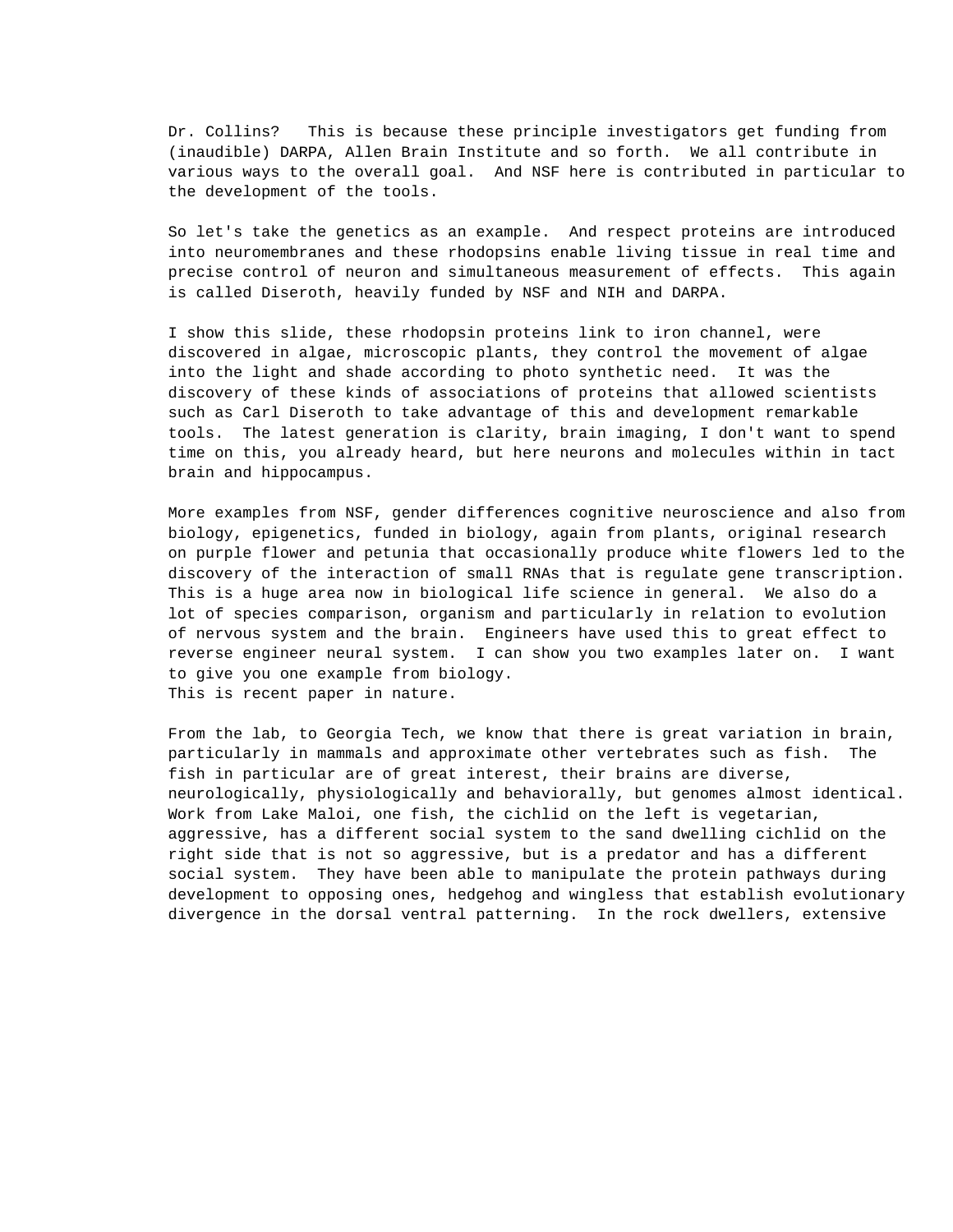early hedgehog activity and full brain stimulating expression before the dorsal wing signal result in larger subpallium of the (inaudible) sand dwellers rapid development of expression result in larger pairing. The amazing thing is that manipulation of the two path ways in cichlids fish and (inaudible) fish can mimic natural brain differences. This raises the issue of how environment, social and physical environment may have an influence on ultimate brain function.

Moving on thinking of time, modeling object recognition, neurally inspired robotics, I'll give you an example in a moment. You have see imaging issue here, neuroplasticity, brain oscillation and memory. These have allowed development to adapt interaction between human nervous system and sensory motor devices. First, a slide you have already seen, human brain, grid structure, three dimensional as Dr. Collins pointed out. I won't dwell on this, except to say NSF was a funder of the research. Two examples, from the engineering directorate microelectronic systems that show what other things will be possible in the future with this brain initiative and this one was the first FDA approved retinal pros thesis used to treat patients can pigment osa. And external video camera can be transformed into electrical data and wirelessly transmitted to the retinal pros thesis which allows patients to recognize letters, word reading, improve mobility and so forth.

Another example that I give a different example is wireless and wearable technology that converts and uses tongue motion from a chip placed on the tongue to move mouse cursor on computer or powered wheel chair. The average speed of information transfer between participant on the computer was twice the band width tested before and the subjects had full immediate control over powered wheelchair through fairly complex maze. So these are things that are coming out of the engineering directorate that working with bio, working with computer information science and information and engineering and other directorate as well such as SBE.

I'd like to end with this slide to give you an idea of we're thinking about the way forward. There will be workshop beginning on Sunday evening and going through Monday and Tuesday on physical and mathematical principle of brain structure and function. Sponsored by the mathematical directorate. There will be over 100 neuroscientist and technologist including NIH, in particular and DARPA will be represented. Also represent the meeting of the dream team, the advisory committee to the NIH. And the aim is to identify set of goals and basic neuroscience and tool development. And we are very interested in looking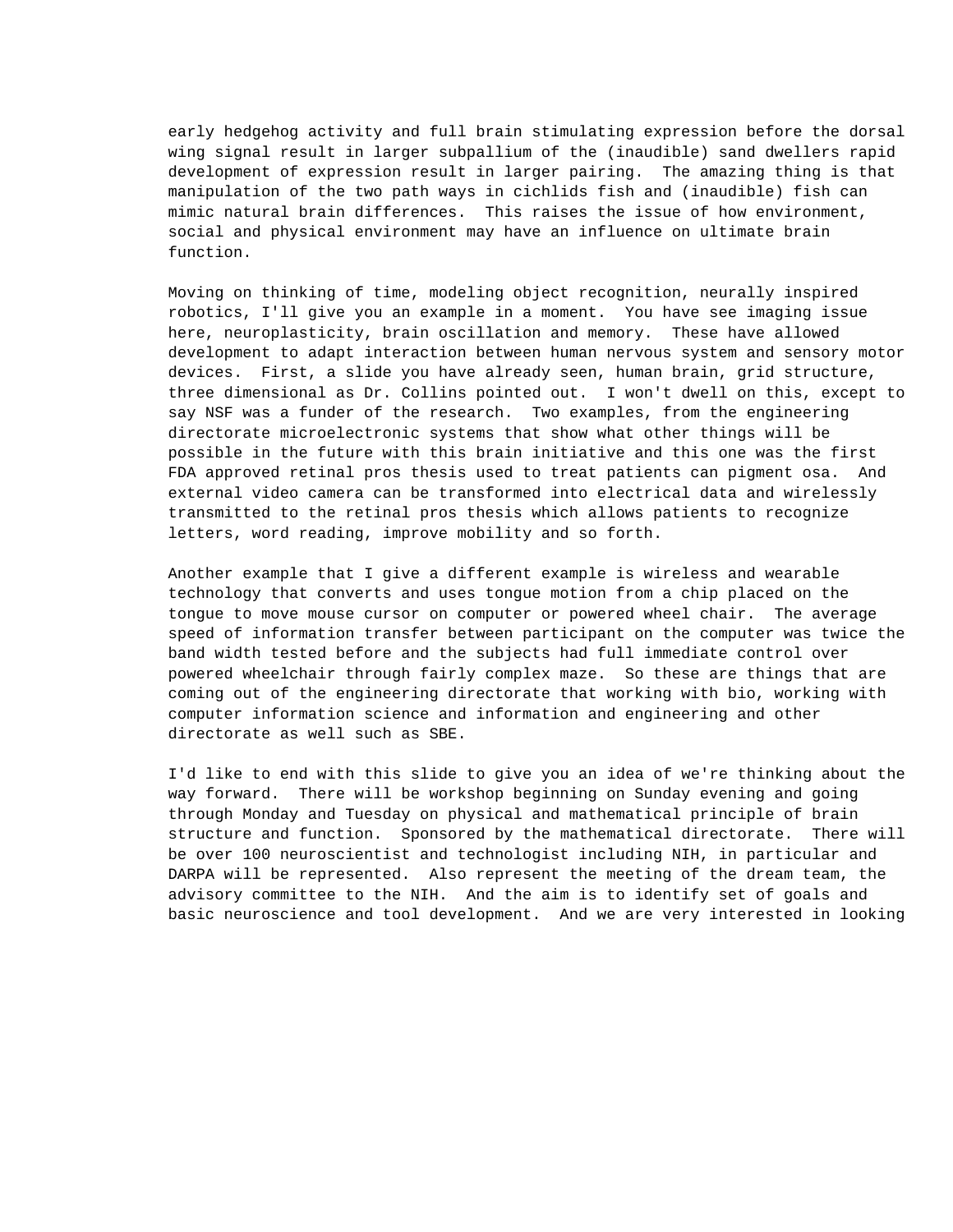at this to then partner with other agencies, perhaps to development what we call ideas labs to tackle particular problems that lie in the way of progress in the brain initiative. I can explain that in greater detail if people are interested. Thank you.

>> Eric Lander: Thank you all. At PCAST people raise flags when they want to speak and while my colleagues are putting up their flags, I might ask you each, the BRAIN initiative, what is it? We've heard an amazing array of science. Extraordinary to see connectomes and clarities and individuals who are in wheelchairs being able to navigate by picking up signal and wide range there. You know, we've heard about the ability to I thought this idea was interesting of memory prosthetic, there is a lot of things there, yet Francis, you refer to this, you made a comparison to the genome project which was a process comparison, I note, namely, when there was significant project, like genome project, there was careful period of time to work out what it was. I didn't necessarily, take that to be a comparison this was a genome project in the sense there was a specific target to be achieved rather than say a bundle of amazing tools to be created to allow research. But with that range of things as to what it is, what would you say if you had to give the one sentence description of what is it, this BRAIN initiative?

>> Collins: I think I said earlier the elevator speech hasn't quite been written, I think you are asking for a draft.

>> Eric Lander: Yeah, rough draft. I'm curious what it sounds like, I fully recognize, as you said, what is most important is directionally, it's clear there is something going on right now that is really important and what we're trying to do is distill our thoughts about how to best drive that scientific activity and that creativity. So I ask as nothing more than a rough draft and no reason why you all would have the same rough draft yet, I think the process will be the interesting thing, putting you on the spot, the elevator going up five floors, pretty fast elevator, what do you say?

>> Collins: The development and application of tools to enable the discovery of the emergent properties of circuits, not -- and in real time that conduct complex operation in the brain.

>> Eric Lander: Cool.

>> Francis Collins: Did we get to the 5th floor?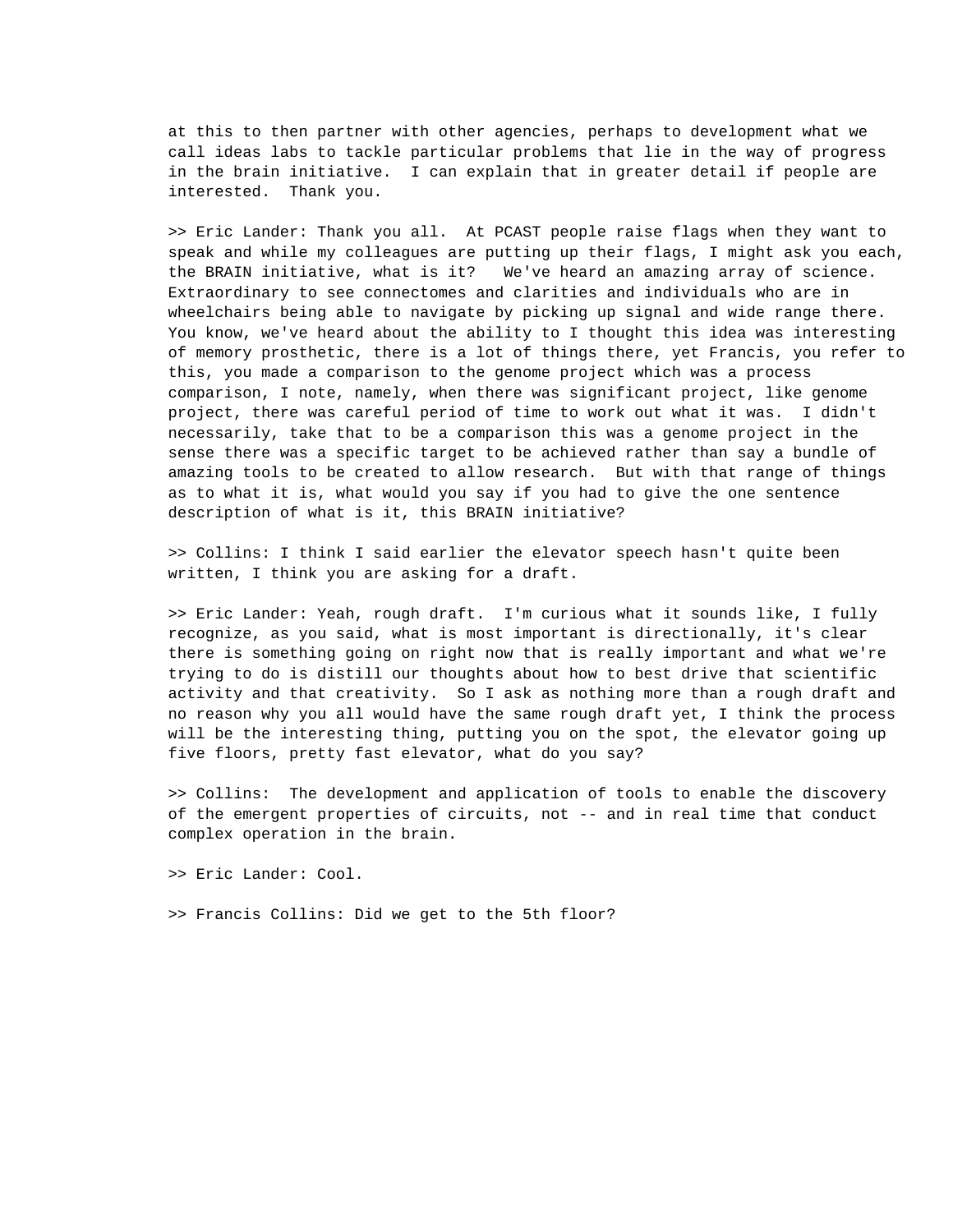>> Eric Lander: We got to the 5th floor, other takers on this one?

>> Prabhakar: I think for our piece of it, our focus has been and will continue to be brain function, which sounds simple, but is going to take all the things Francis said and I think the development of models and tools and demonstrations and that iterative learning process to get there.

>> Eric Lander: Great. And to the NSF, what is this?

>> Wingfield: Two things, I might add here is one of our grand challenges I mentioned is understanding how the brain works and how it functions the way it does for complex thoughts. And understanding how this complex organ works will help a lot in fixing things that are wrong.

>> Eric Lander: Okay. All right. In that interim, I've seen flags from Mario, Jim, and Chris Cassel. The I'll go Mario and Craig. Mole

>> Mario Molina: Thank you very much for interesting presentations. Let me tell you what my question is about. It has to do with I heard some words like grand challenges and reverse engineering, okay. It turns out that few years ago, five years ago, I was a member of a group from the national Academy of Engineering and we came up with 14 grand challenges, okay, you might remember that, Larry Page, Craig Mentor were there, so was Ray Gertwa. One of the grand challenges maybe was the one that was most far-fetched is to reverse engineer the brain.

Okay. So what the point here is maybe that is indeed far-fetched, but to what extent can this be really connected and maybe you call that computational neuroscience or so. But to really make a big effort from the other end at the artificial intelligence and so on, to what extent do you think that can be connected or assisted to think about that sort of thing?

>> Francis Collins: Great question, Mario, there is intense interest to see what (inaudible) illuminate architecture for computational purposes and it's worth pointing out that is sort of a complimentary strategy and one that Europe just announced major investment in, the so-called human brain project, there the effort is to try to generate insilico, the kind of things the brain can do as way of basically testing out whether we have models right, I suppose. I'm actually pretty excited about the fact Europe is putting their investment in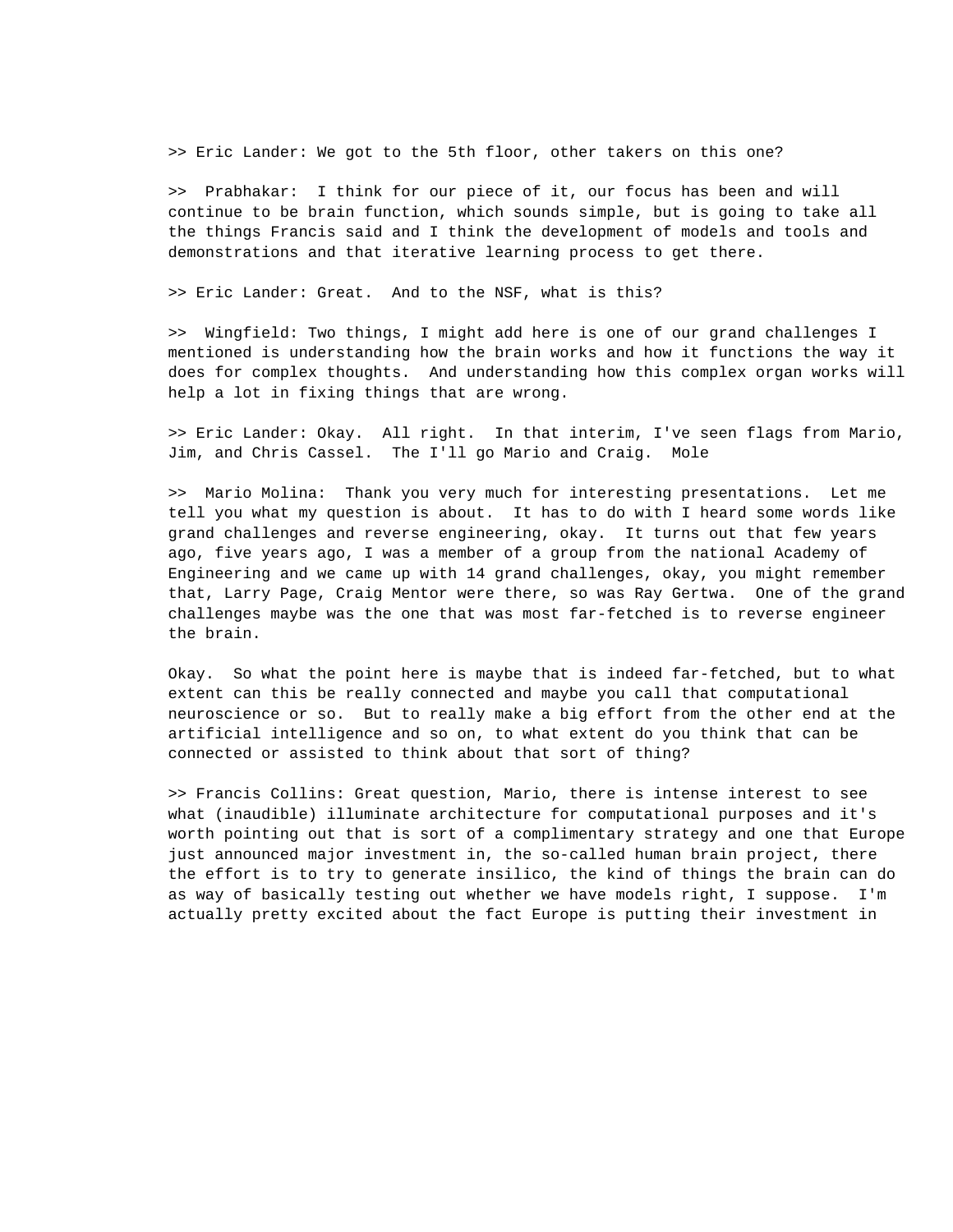that space, whereas I think what we at NIH and NSF particularly are investing in the basic understanding from experiments how it is that circuits work and somewhere in the intersection there, there will be very interesting discoveries that will relate both to human neuroscience and to computational architecture. I would predict. You all may want to add to that, this is intensely interested to NSF and DARPA.

>> It is, we have a number of programs that bring together engineering with computer information, science and engineering and everything related to artificial intelligence and using biological based neuro networks to work out ways in which they may be able to develop these prosthetics and so forth to improve human life, but perhaps also would have agricultural uses, as well. So again, I'm not an engineer, I can't go into many details, but we do have these programs. There is another one, I think called Smart Health, that is collaboration with NIH and brings in social, economic and behavioral sciences where they are trying to model various cognitive processes and for artificial intelligence and to understand the human brain.

>> Arati Prabhakar: Let me add time dimension to try to answer your question. If I think back over the history of AI and work done on neural networks, this isn't a new idea to be inspired by human intelligence for machine intelligence, but the -- I think from the computer science and computing side, we've made quite dramatic increases from not very sophisticated base and actually a lot of those technologies are embedded around us today. We have gotten some benefits and yet when you look at the sophistication of AI system as an example today compared to what the human brain does, we're very far from converging, I think from that, to me it's easy to imagine a future where the insights are going to get in this next period of time are going to refuel the efforts on the computer science side and the architecture side, so over a very long time, you can sort of imagine these fields coming together, but maybe we need a decade kind of time frame to think about it it.

>> My question lies exactly in between these things. The last few years, as Arati said, these ideas of machine learning and neural networks and things are not new. But there is I will say renaissance or dramatic change in just the last three years in terms of the progress we're making there and in a sense it's being driven now by the super scale machines that we built to run the internet and then the big data world which is driven by the sensors. When I look at all this, I mean a lot more focus I'll call it on the sensor part, you know, getting this stuff through imaging or other means, sort of electrical or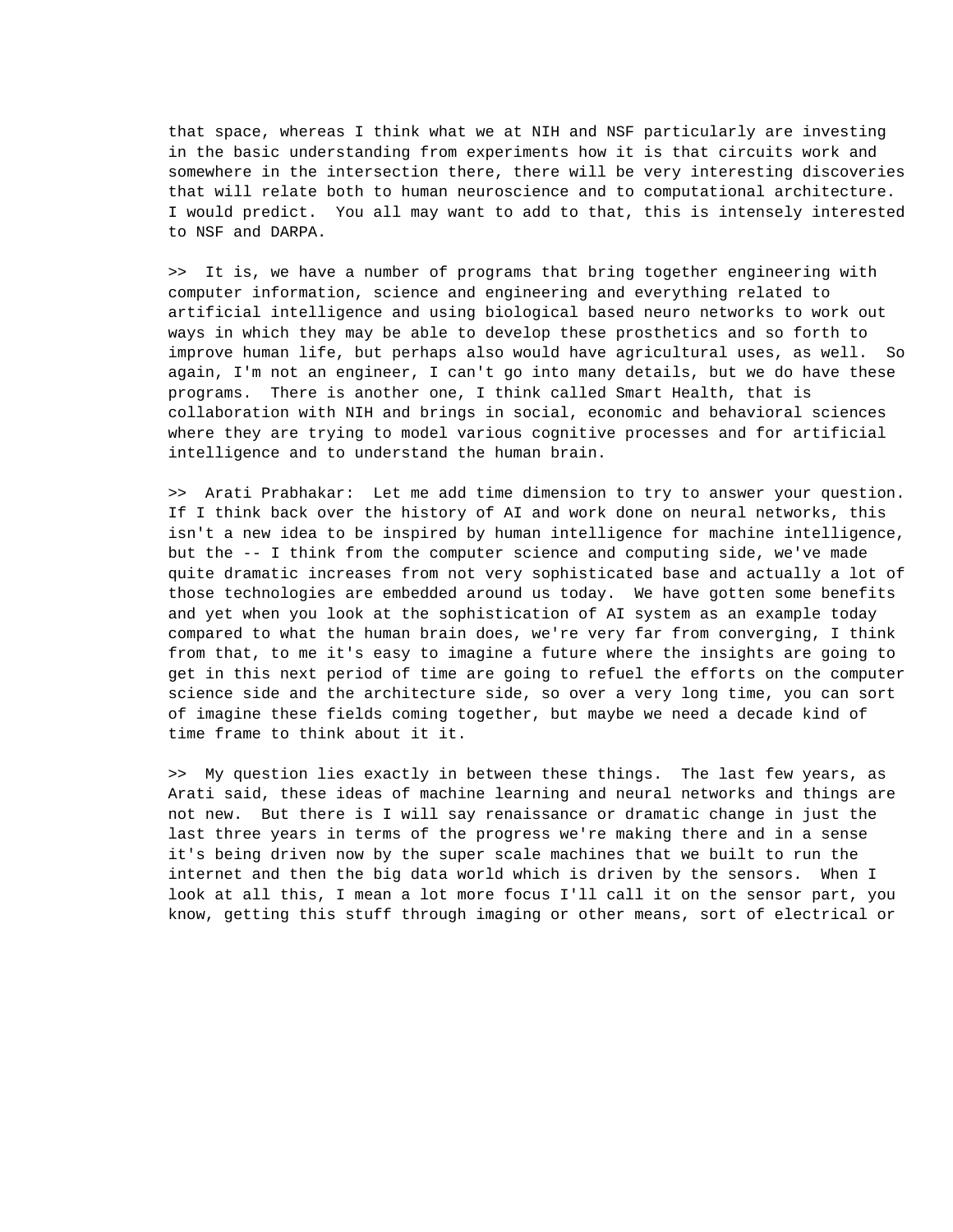chemical and I think that there should be a very specific focus. The way these things are advancing on the EML side, deep neural met and the breakthrough comes because we now found we have computers that are many decimal magnitude bigger and amount of data and data diversity we had to feed them are many decibels bigger and that is creating a fundamental change in what we can do to train net works.

And so it seems like there needs to be in my mind a very specific focus now, not to try to create a model of the human brain, but this is a thing of stunning complexity and the one thing that these new machine learning things are doing is they are learning things of patterns of stunning complexity that we can't describe. So it seems like I guess my question is, is there enough focus now on direct coupling of these new ML capabilities in the private sector with the output of these historically separate programs in generating the data at scale?

>> Arati Prabhakar: That is a great topic. One of the reasons is such a fertile field is this collision of disciplines that is happening. So to that point, one of our program managers is just starting a new program, on probabilistic programming to try to really give tools and capabilities to accelerate machine learning and make it not this fine hand crafted capability it is today.

She's thinking about lots of different applications, but as I was talking with the neuroscience community, it really rapidly became clear there is a convergence opportunity exactly along the lines --

>> Talking about neuroscience people, I tell them what we do every day running super scale things and they say, wow, that is like way more than we ever thought we could do. And I'm worried right now that the class of computer science computer science research community is not coupled into this and those things that exist in the research environment don't have access to the super scale facilities that the commercial companies are now using in this for other applications.

>> Yeah, I think that is a great opportunity and are you all reaching out to the neuroscience community, doing anything specific in that area?

>> I will say more serendipity, I walk around and talk to people, I'm finding we already do that. You know. They say, really? And so I think the answer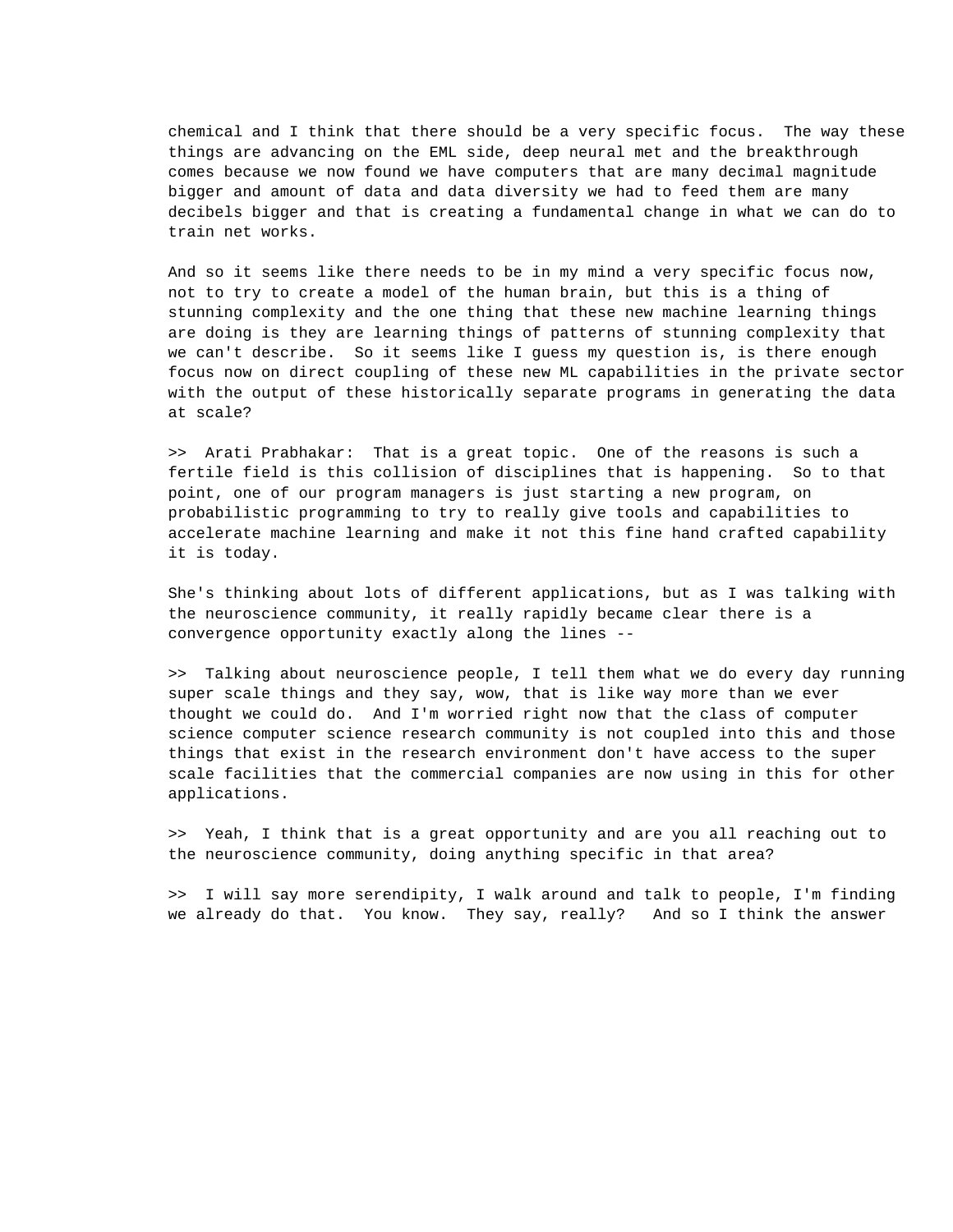is no, we're not systematically doing it and I don't see anybody else systematically doing it.

>> Is there any resistance, Craig, it would be great to take advantage of the synergy and I've heard about the (inaudible) and it wasn't quite clear just how much people are ready to open the doors to full collaborative enterprise to try to understand this field and how to tie it in with brain?

>> You know, I don't think, you know, except for the people who do the research in this, like MSR and very few other places, there is lots of people doing the research, but don't have access to these super scale machines. And that's where the difference comes. And so I don't know, I guess my plea is and I'm happy to personally sit and talk with you about this, I think there could be a more systematic attempt at engagement, I don't know whether it will be achievable or not, but seems like there is opportunity right now. None of them do this or have access to these facilities either.

>> Part of the charge to the Barkman Nusome team to identify synergies with activities that are going on outside of this traditional research funded enterprises and this seems like a great topic for one workshop when they intend to have quite a few of coming up.

>> (Inaudible) I notice, I have a friend who is a lawyer and because I'm on PCAST, we this friend pays more attention now to when things are going on in the political realm. When the BRAIN project was announced, my friend said, why can't they just say we're going to the moon or something more equivalence, very sharp, distinct goal in mind and say, this comes back to the point in mind Eric raised, if you are going to bring the public along, people are going to look for something they can hang on to, I would urge you with all that I can to come to grips with this.

>> Great point and one of our charges again to this ambitious dream team working group is to define specific mile stones with time tables you can say, we will hold ourselves accountable for getting to this particular outcome in a certain period of time and those need to be bold and but not unattainable. There is going to be a problem, though, it is not like the genome project where you can say, there are three billion nucleotides and we'll figure it out and get them out in the public domain, the brain, I can't imagine having a brain project where you would say, okay, now we're done.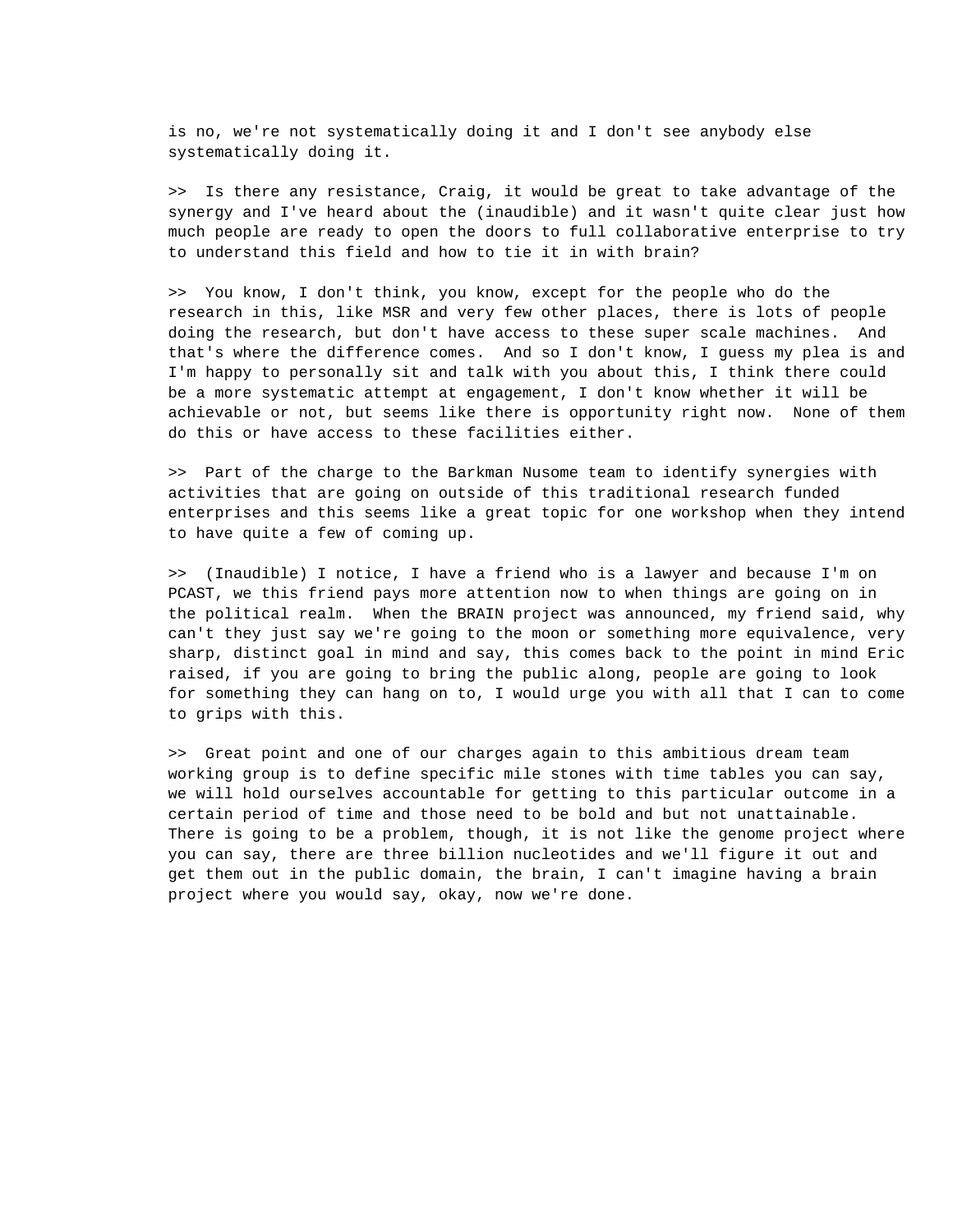Maybe some time 100 years --

>> Finite number (inaudible) -- but that might not be --

>> Francis Collins: Not declare as goal. We are after function here.

>> There might be a better choice of goals than that.

>> Francis Collins: You are right, we are lacking specificity people are hoping to hear pretty soon in terms of an electifying set of goals that would get the public excited.

>> Hudson: But continuing the genome analogy, when the project started, my mother didn't know what a genome was and the chairman of the science committee pronounce today genome in early hearings, so I think what we have as an advantage in the brain initiative is that everybody understands what the brain is and everyone is mystified about how their own brain works or their teenager's brain works. I think we have more general excitement at the get go than we did for the genome project, but we do need to come up with that specificity.

>> Eric Lander: Not artificially so, marketing shouldn't drive away the fact that there is an amazing array of technology. People understand the power of computing and information technology even though there is not a goal of exactly the one thing we're doing, the wonder is the variety of things that is makes possible. So I think it is just interesting to ask, you know, maybe you do want one single thing or want it to be understood in a different way, what neurotechnology make possible and while people may know what a brain is, they probably don't know what neurotechnologies are. It might be that if they understood the range of things that were neurotechnologies, they might get really excite body it, maybe we have to teach us all a new work. Chris Cassel raised her flag, perhaps provoked by this conversation.

>> Thank you, I was going to ask about the European project. Sure. But I'm reflecting on Jim's challenge and thinking that you know, in this one, I don't think you want -- this is a lot of the early press was describing a brain map, which is I think exactly what Francis is saying, you know. Even if you could set that as a goal, I'm not sure that would really help humanity in the way all of the ways that we can see coming out of this. So Jim, I'm happening getting back to what we were discussing this morning, combination of the three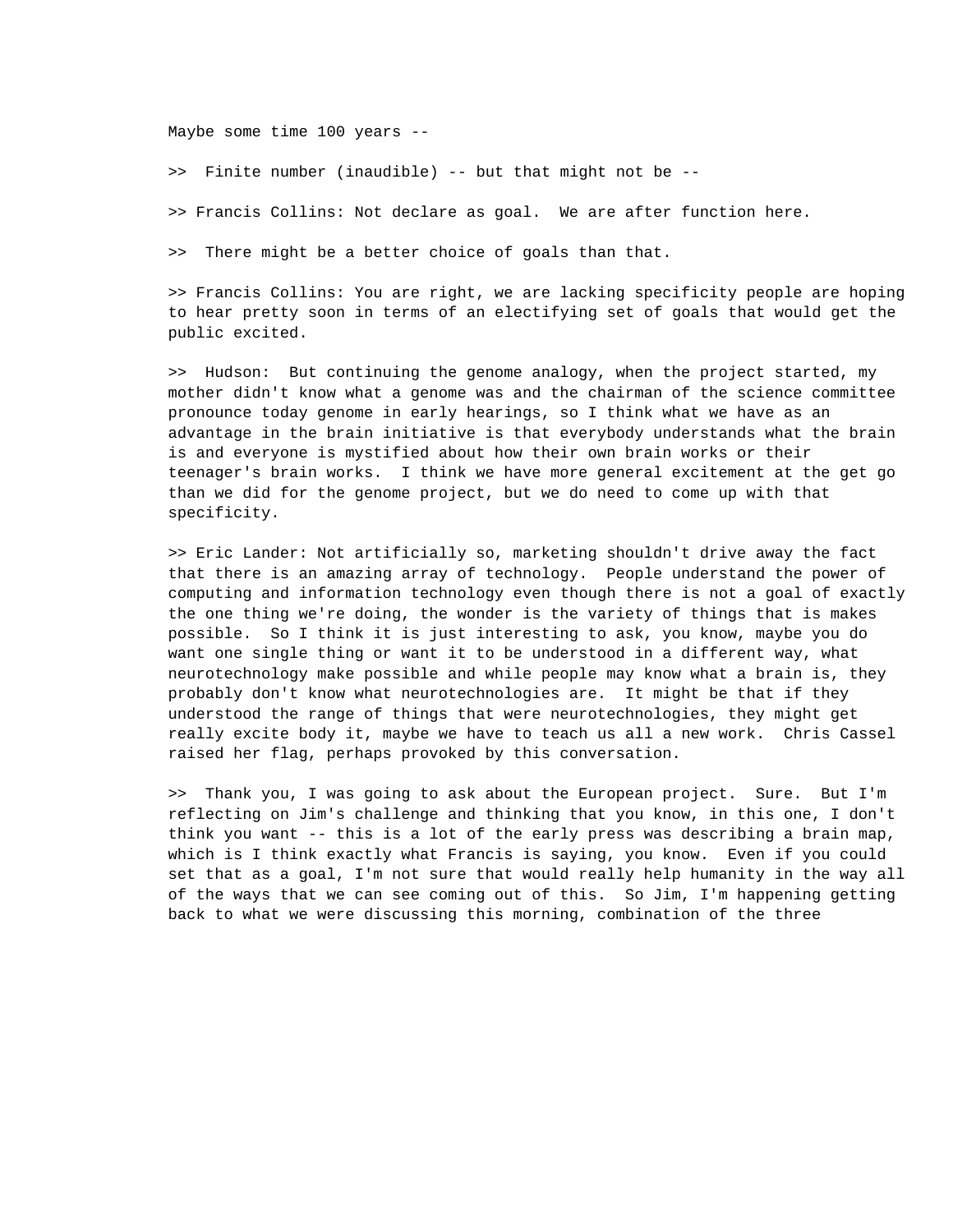agencies, plus the private sector interaction, there needs to be some playfulness and just curiosity about how things work that it is going to lead you to things you can't predict or don't even know and that's kind of the wonder of science and the way that young people get really interested in it is not imagining I'm going to build the internet, but maybe some of them do, but more kind of how does that work. And where does that take me. From my perspective, thinking about the tremendously frustrating journey with Alzheimer's research and how we keep thinking there is leads and they don't quite do what we thought they were going to do, that there is I think in that community great hope maybe with fresh thinking and new partnership we will get breakthroughs in that area, too. Other areas, as well. I would urge us not to be too focused on the result, we might miss the more interesting and important thing.

>> From NIH perspective, we are struggling a little bit with the part of this story that relates to disease application because clearly that is a strong motivator, we are the National Institute of Health and want to build this foundation that will apply to lots of diseases and improve ability to prevent and treat, but same time, would be mistake to put this forward as this is going to lead to insights in Parkinson's, epilepsy and schizophrenia by tomorrow or even next year because we all understand that this is coming at this from a very basic foundational perspective and those insights have disease relevance, I hope they come soon, they probably won't come as soon as many of us would hope for those who are afflicted. We have to somehow figure out how to describe this in a fashion that doesn't over promise, but still maintains the excitement that is under girting the potential.

>> Here, here. We are coming near the end of our time, to Francis' point, I want to turn to John for a second and just give you homework assignment. You were -- you can test the whole agency with it, it is fine. You cited two good examples beginning of your remarks about algae, how they get into the light and the dark and how that turns into optogenetics that might allow blind people to regain sight in their retina and you can draw a line between pond scum and potential blindness cures and you also talked about purple petunias sometimes being white and how that led to Nobel Prize winning sorts of areas like RNA interference and potential cures for disease or therapies for disease. I'd love it if you guys had a bunch more examples. I think for a lot of reasons right now it would be very helpful to have extraordinarily unlikely things that turn into impact, very much to the point what comes will come from unable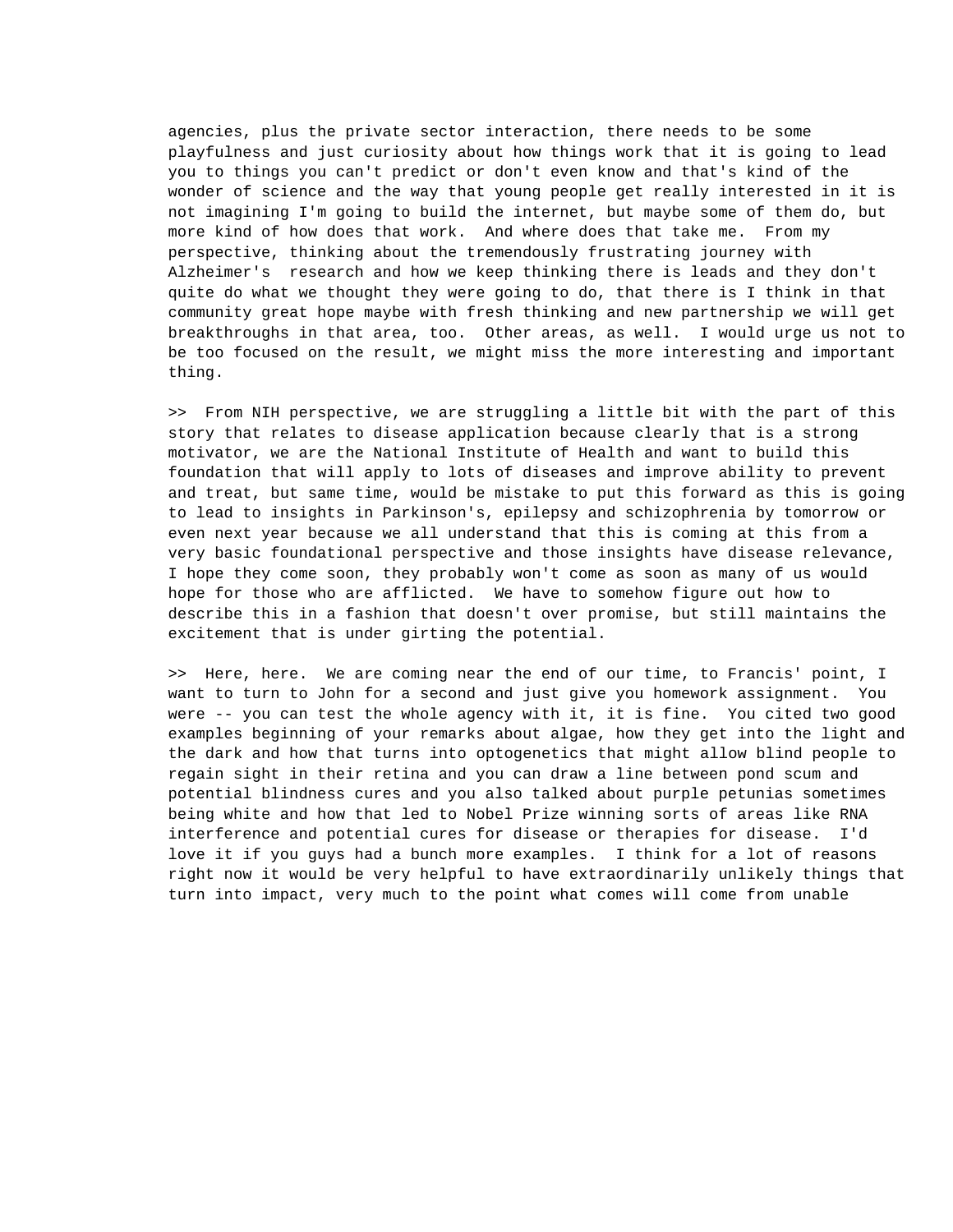things, they come from well chosen scientific questions that to a person on the street --

>> The bio --

>> Eric Lander: I'd love 10 great example, not all in life sciences, I'm a big fan of prime factorization, giving us some best security for communications and various other things, I think it is important theme right now at a time when sometimes the public and others isn't fully understanding why you choose to do excellent scientific research in certain directions, the payoff can be very unpredictable, but very big. Finally, my last comment to the panel, we are going to need to close and move on, we're at the end of our time, before I say thank you this, is a great example of a grand challenge, there is a sense there is something in the air right now. We're still trying to define it and I'd love to hear and I think PCAST would love to hear from all of you about other areas where we should be thinking in the same way. I notice that this is not huge amount of money tis public and private money, the NIH is putting less than 1% of its funding in neuroscience behind it, but that can be quite catalytic and so I bet other such things will help us communicate with the public and importantly light the fires of imagination in the next generation when they see things well formulated. I know for (inaudible) thank you all.

(applause)

>> Moderator: Now we come to the portion devoted to public comment. And I'm going to turn to Maxine, who will chair the public comment session, we're not going to take actual break, but people might stretch for just a moment as our panel gets up and we will do public comment.

>> First public comment from Tanesha Boldin. If she will come -- come to the table. You have two minutes.

>> Thank you, I won't take that long. Just looking over the topics that were on the agenda today, I kind of thought about this and started asking my two children their comments, 16-year-old response and 10-year-old response very interesting. From that I kind of morphed this question. With constant push for innovation in every industry we see work environment like those at Google, apple and (inaudible) build team work. Even in an eight-hour school day, students have recess period. Studies show that allowing the brain to have a moment of rest or play increases concentration. Checking social media has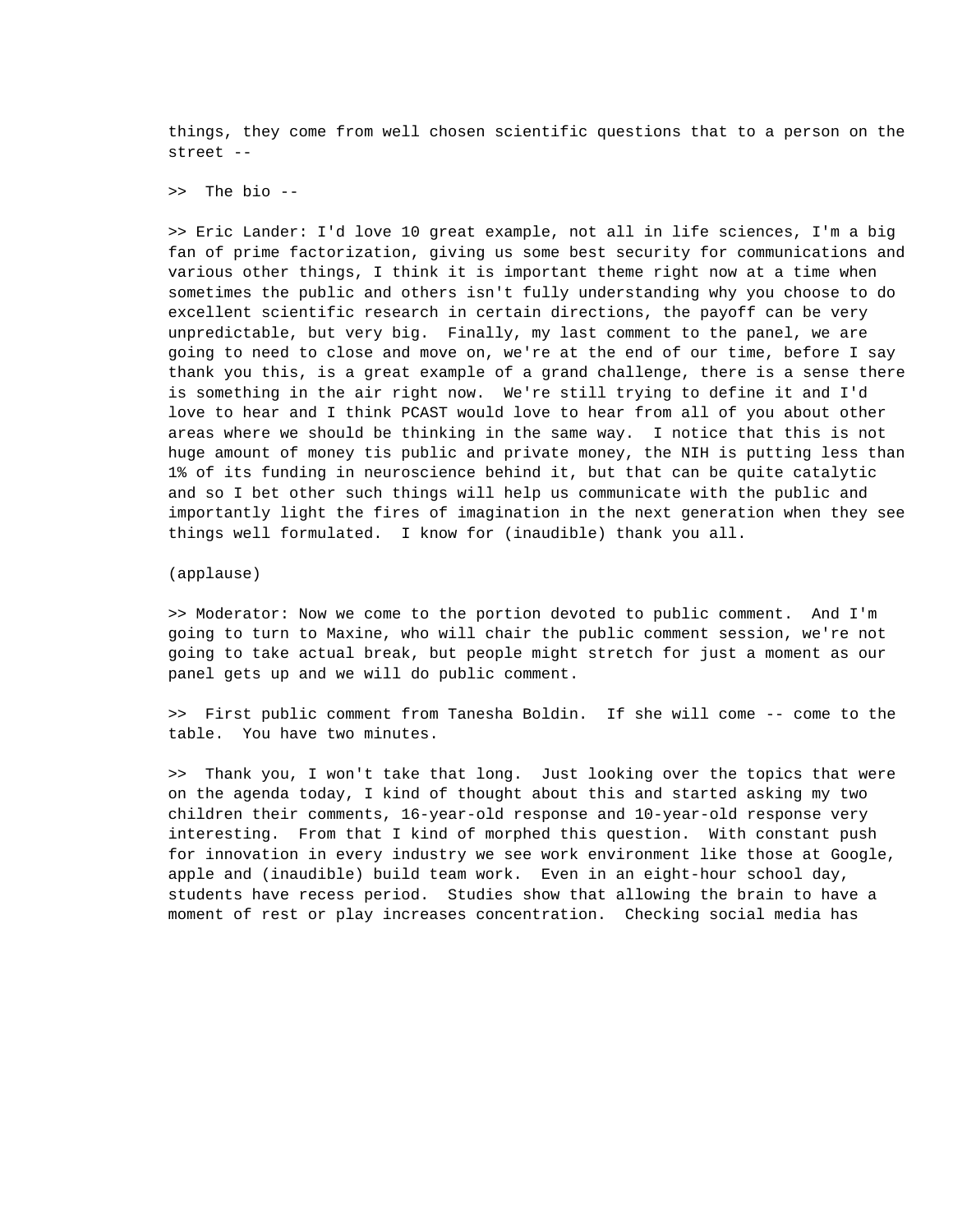replaced the power nap. What steps can a company take to ensure their employees workday and environment has right balance of playtime and work time while seeking to foster innovation and maintain productivity standards?

>> Okay.

- >> That was my comment.
- >> Thank you, I'm glad you asked your children.

>> Yes, thank you.

>> Next comment will -- is from Notre Dame. Matt Anderson, who is our intern will read the comment, which we did receive by e-mail from Richard Taylor.

>> On March 15, 2013, I had the privilege to attend the PCAST meeting. The agenda included presentation of the American chemical society report on the future of graduate education and chemical sciences. This topic was of particular interest to me as professor of chemistry and biochemistry and associate dean for research at University of Notre Dame. The presentation and report itself accurately presented current state of graduate education and chemical science and serious issues university programs are currently facing including but not limited to graduate student funding, laboratory safety and employment prospects for trainees. Throughout the written document as well as presentation to PCAST on march 15, graduate education is most strongly justified by benefit to the individual, to employers and to site through the student training and development as independent scientific.

The report includes recommendations that evolve graduate education and training to benefit all three constituency in education of future scientific investigator in industry and economic research laboratories. I have no doubt the measures of ACS, including March 15, representative Barton and Jock, and president's council of advisors on science technology are well aware of this history of scientific research in our country and influence on current university research enterprise. Unfortunately, I believe the acs commission as well as specific individuals who presented to the council missed an important opportunity to reaffirm the social contract that generated the current model for --

>> 30 seconds.